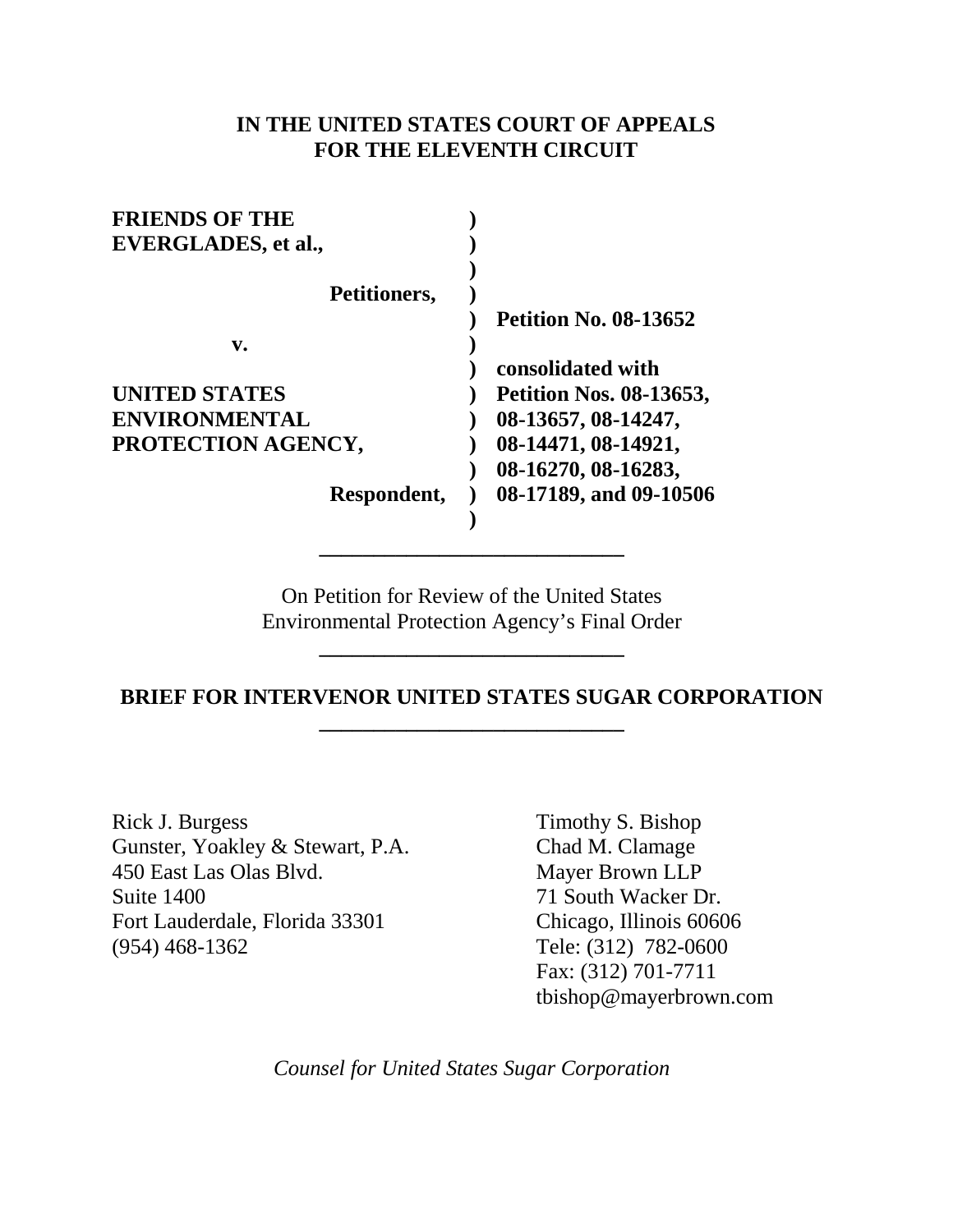# **CORPORATE DISCLOSURE STATEMENT**

United States Sugar Corporation has no parent company, and no publicly held corporation owns 10% or more of its stock.

# **CERTIFICATE OF INTERESTED PERSONS AND ENTITIES**

On behalf of United States Sugar Corporation, I hereby certify that, to the best of my knowledge, the following is a complete list of persons and entities who have an interest in the outcome of this case, pursuant to Eleventh Circuit Rules 26.1-1 and 26.1-3, as amended. Altamaha Coastkeeper Altamaha Riverkeeper Altonaga, Honorable Cecilia, District Court Judge American Farm Bureau Federation American Rivers American Water Works Association Amron, Susan E. Animas Riverkeeper Anderson, Robert T. Apalachicola Riverkeeper Arana, Enrique D.

Arenson, Ethan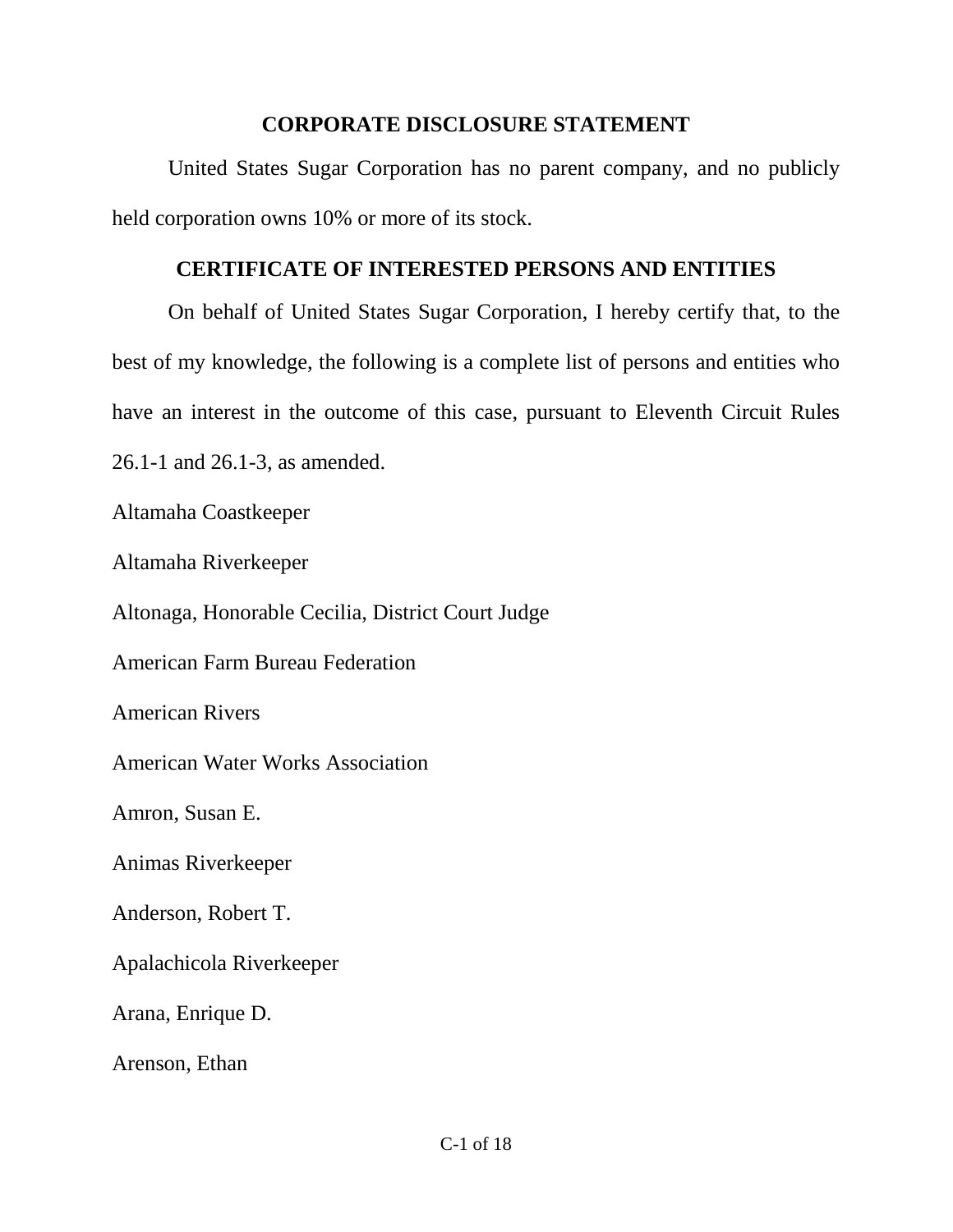Arizona Department of Water Resources

Artau, Edward

Assateague Coastkeeper

Association of California Water Agencies

Association of Metropolitan Sewerage Agencies

Association of Metropolitan Water Agencies

Association of State Wetland Managers

Audubon Society of the Everglades

Baur, Donald C.

Bedrin, Michael D.

Bein, Philip M.

Bennett, Mark J.

Berger, Jeffrey A.

Berger Singerman, P.A.

Best Best & Krieger, LLP

Bishop, Timothy S.

Black Warrior Riverkeeper

Blumenthal, Richard

BNRP Riverkeeper

Bogert, L. Michael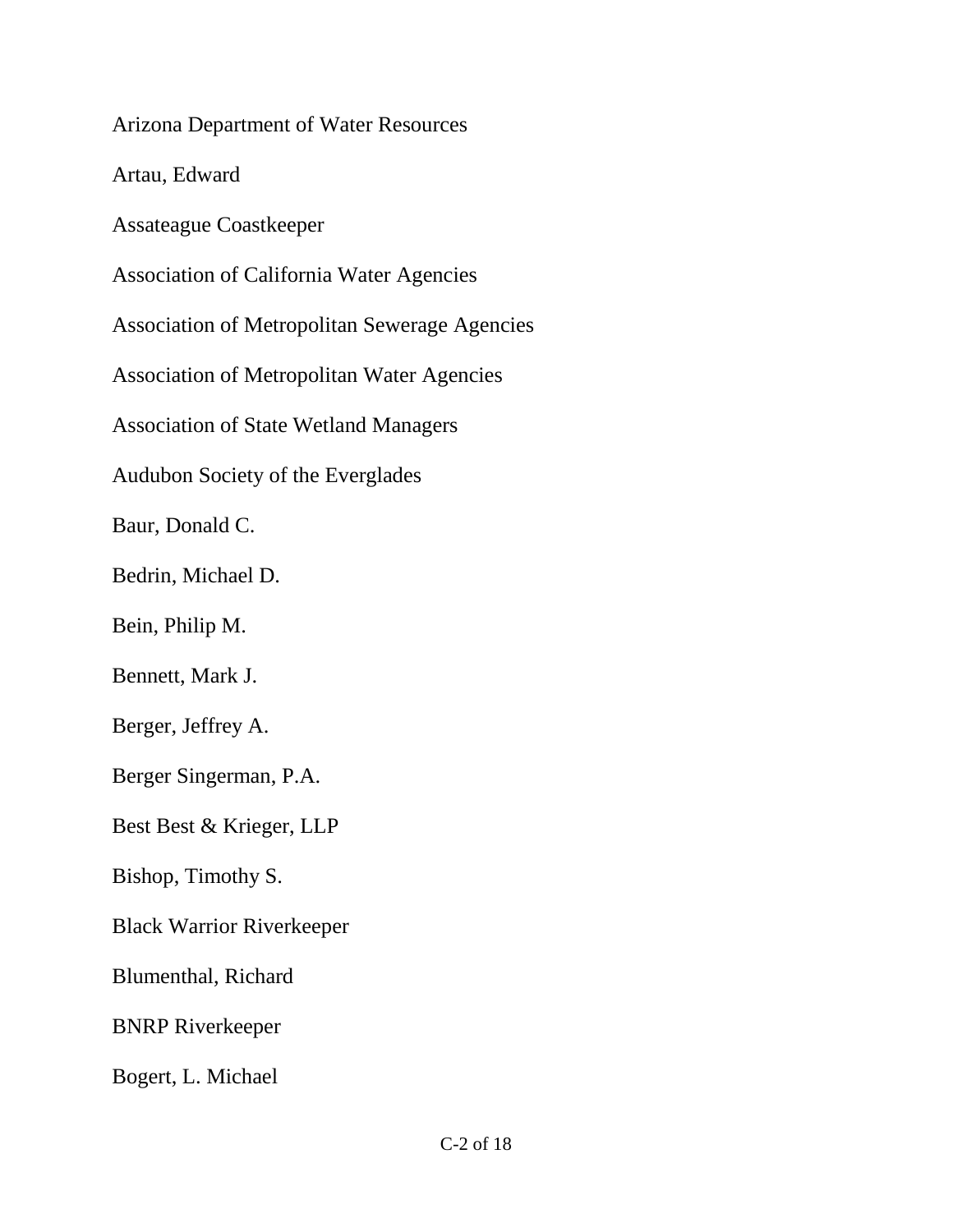Brandt, John J.

Brennan, Elizabeth A.

Bronson, Charles H.

Brooks, Kelly S.

Browner, Carol M.

Bruning, John

Bryson, John

Buffalo Niagra Riverkeeper

Bulleit, Kristy A.N.

Burgess, Rick J.

California Coastkeeper Alliance

Cannon, Jonathan Z.

Cardozo, Michael A.

Carroll, Dione C.

Catskill-Delaware Natural Water Alliance, Inc.

Catskill Mountains Chapter of Trout Unlimited, Inc.

Central Arizona Water Conservation District

Childe, John E.

Christmas, James N.

City of Aurora, CO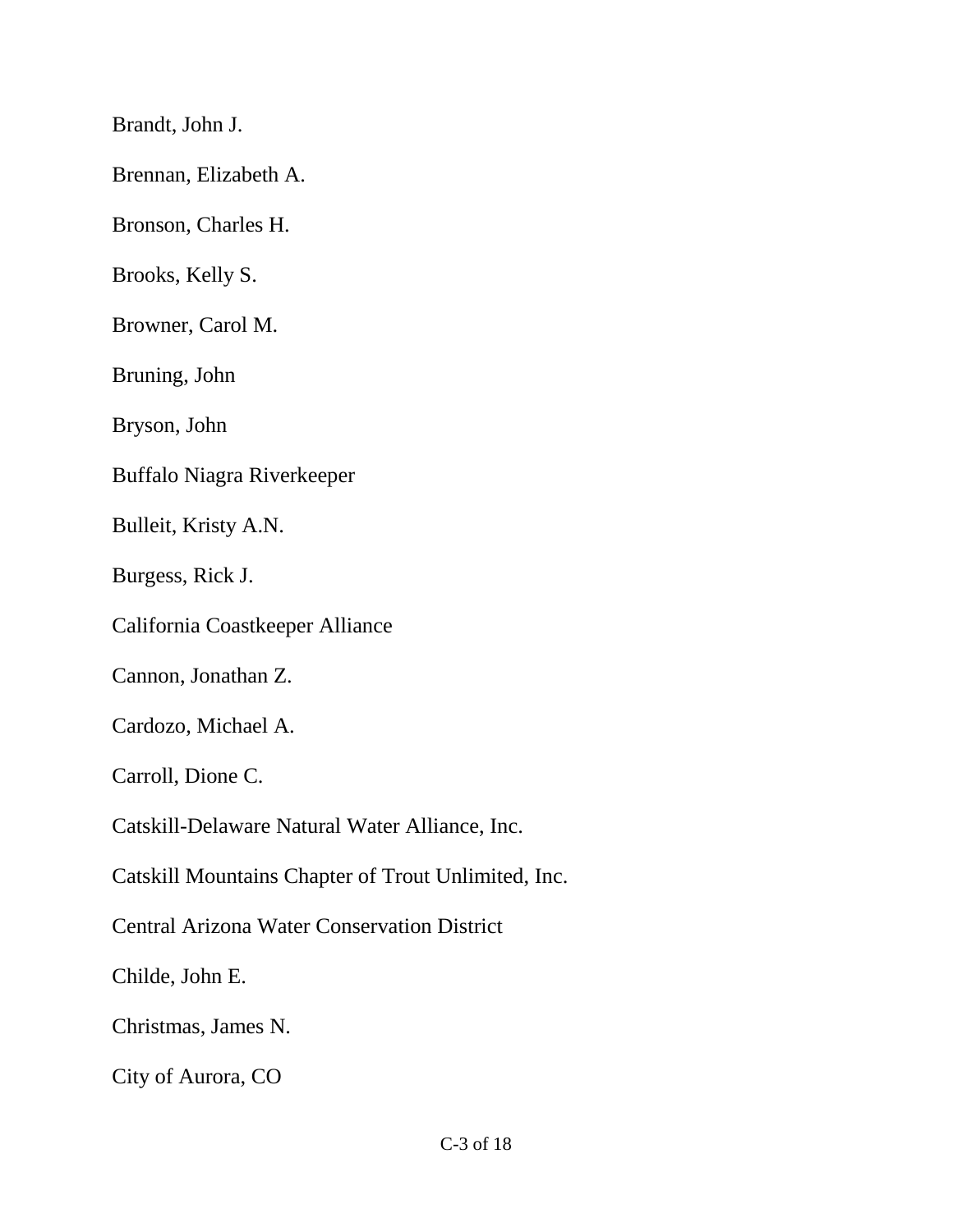City and County of Denver, CO

City of New York, NY

City of Saint Cloud, MN

City of South Bay, Florida

City of Weston, Florida

Clamage, Chad M.

Clark, Jeffrey Bosset

Clean Water Action Council of Northeastern Wisconsin

Coakley, Martha

Coalition of Greater Minnesota Cities

COBB County-Marietta Water Authority of Georgia .

Cole, Terry

Commonwealth of Massachusetts

Commonwealth of Pennsylvania, Department of Environmental Protection

Compagno, Michael J.

Cooper, Roy

Coplan, Karl S.

Corbett, Tom

Costigan, John W.

Council of State Governments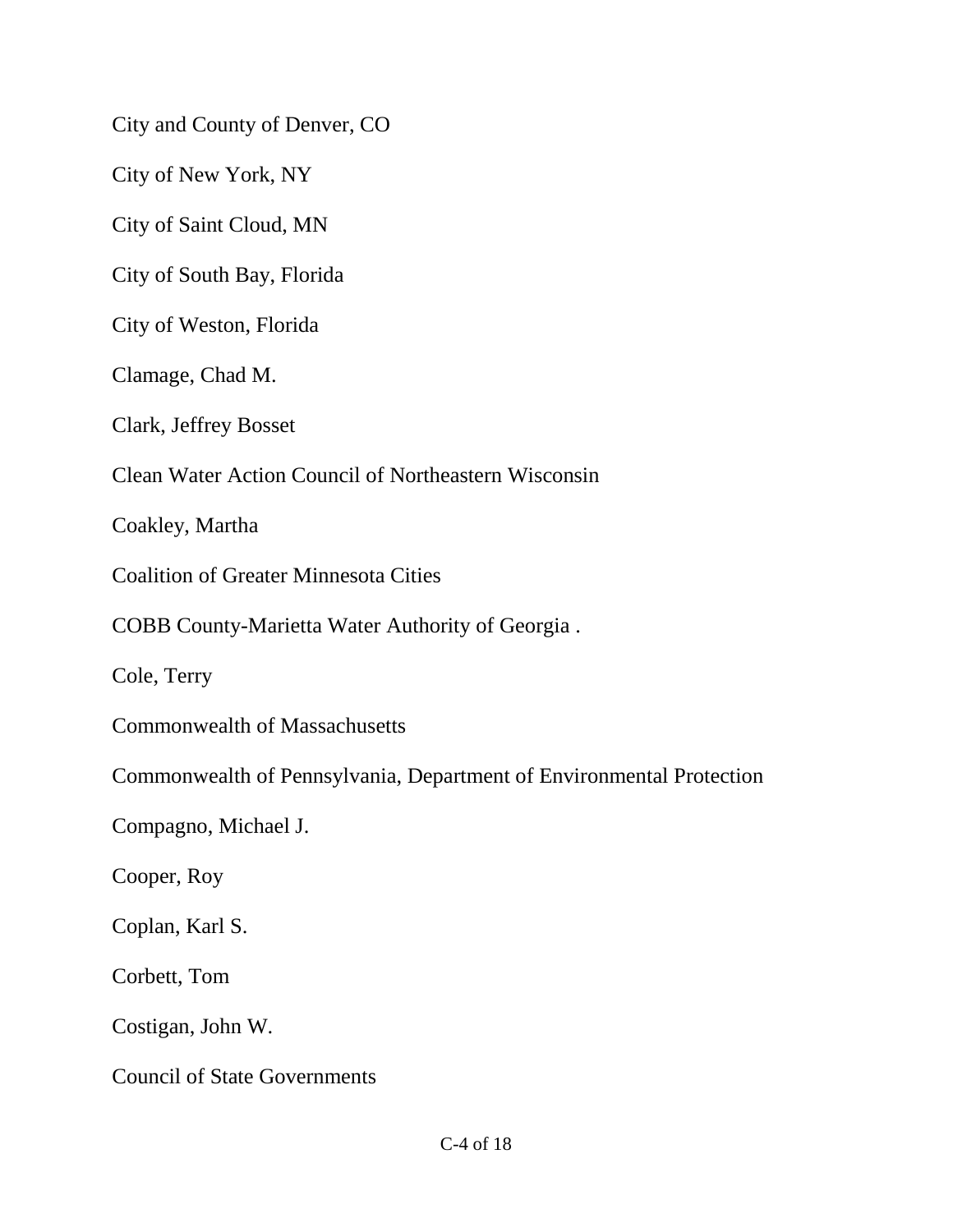Cox, Michael A.

Crank, Patrick J.

Crowley, James J.

Cruden, John C.

Cuomo, Andrew

Cumings, Williams C.

Cumings, William S., Jr.

Cypress, Billy

Desiderio, Duane J.

Diffenderfer, Michelle

Domenico, Daniel

Donahue, Sean H.

Donovan, Kevin

Dorta, Gonzalo Ramon

Doyle, Andrew J.

Dunn, Alexandra Dapolito

Durkee, Ellen

Earthjustice

Edmondson, W.A. Drew

Environment America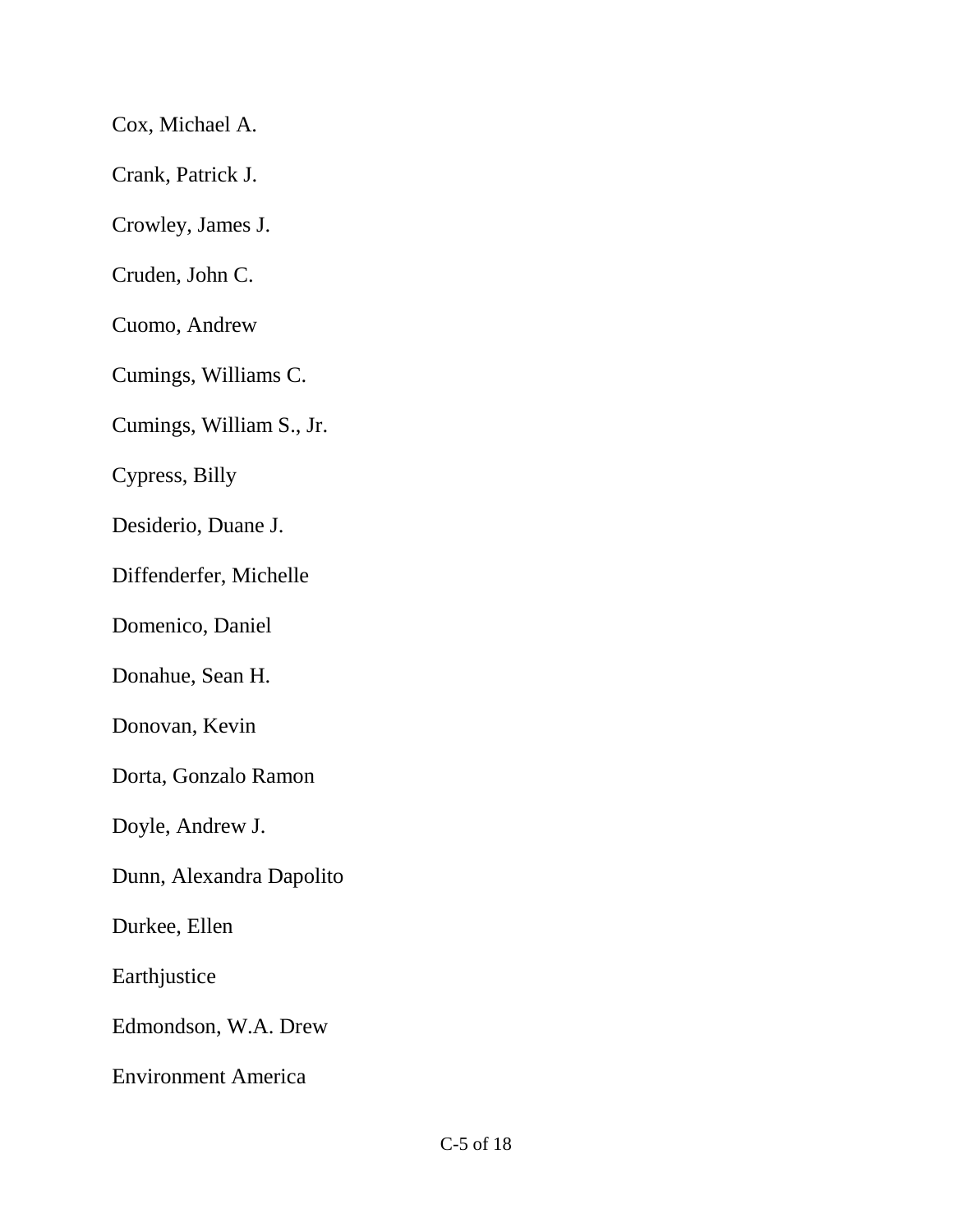Environmental and Natural Resource Law Clinic Environmental Confederation of Southwest Florida, Inc. Environment Florida Environment New Hampshire Environmental Protection Bureau Environment Rhode Island Estrin, Daniel E. Federated Sportsmen's Clubs of Ulster County, Inc. Filor, Daniel E. Fishermen Against Destruction of the Environment, Inc. Flaherty & Hood, P.A. Florida Association of Special Districts Florida Farm Bureau Federation Florida Fruit and Vegetable Association Florida Wildlife Federation Fox, Charles Fox, Howard Friends of the Everglades, Inc. Fuller, Todd M. Gannon, Curtis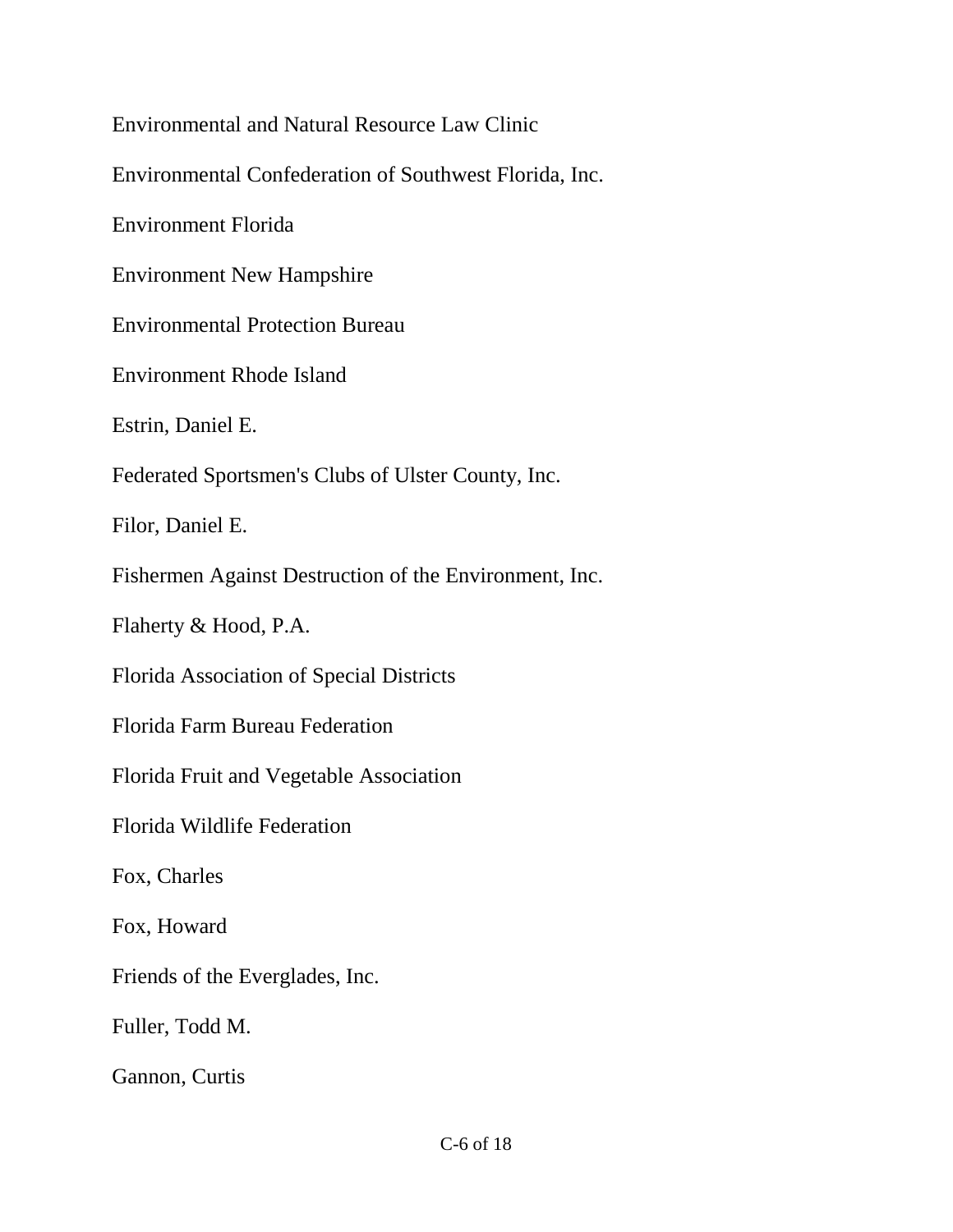Georgetown University Law Center

Gignac, James P.

Government of the Province of Manitoba, Canada

Greenberg, Eldon V.C.

Guest, David G.

Gunster, Yoakley & Steward, P.A.

Hall, Brenda Lindlief

Hall, Noah H.

Harnett, Thomas A.

Henderson, Whitnie

Herum Crabtree Brown, Inc.

Heyl, Carla

Hood, Christopher M.

Houtz, Gregg A.

Huff, Julia LeMense

Hungar, Thomas G.

Inkelas, Daniel

International City/County Management Association

International Municipal Lawyers Association

Iveson, H. Todd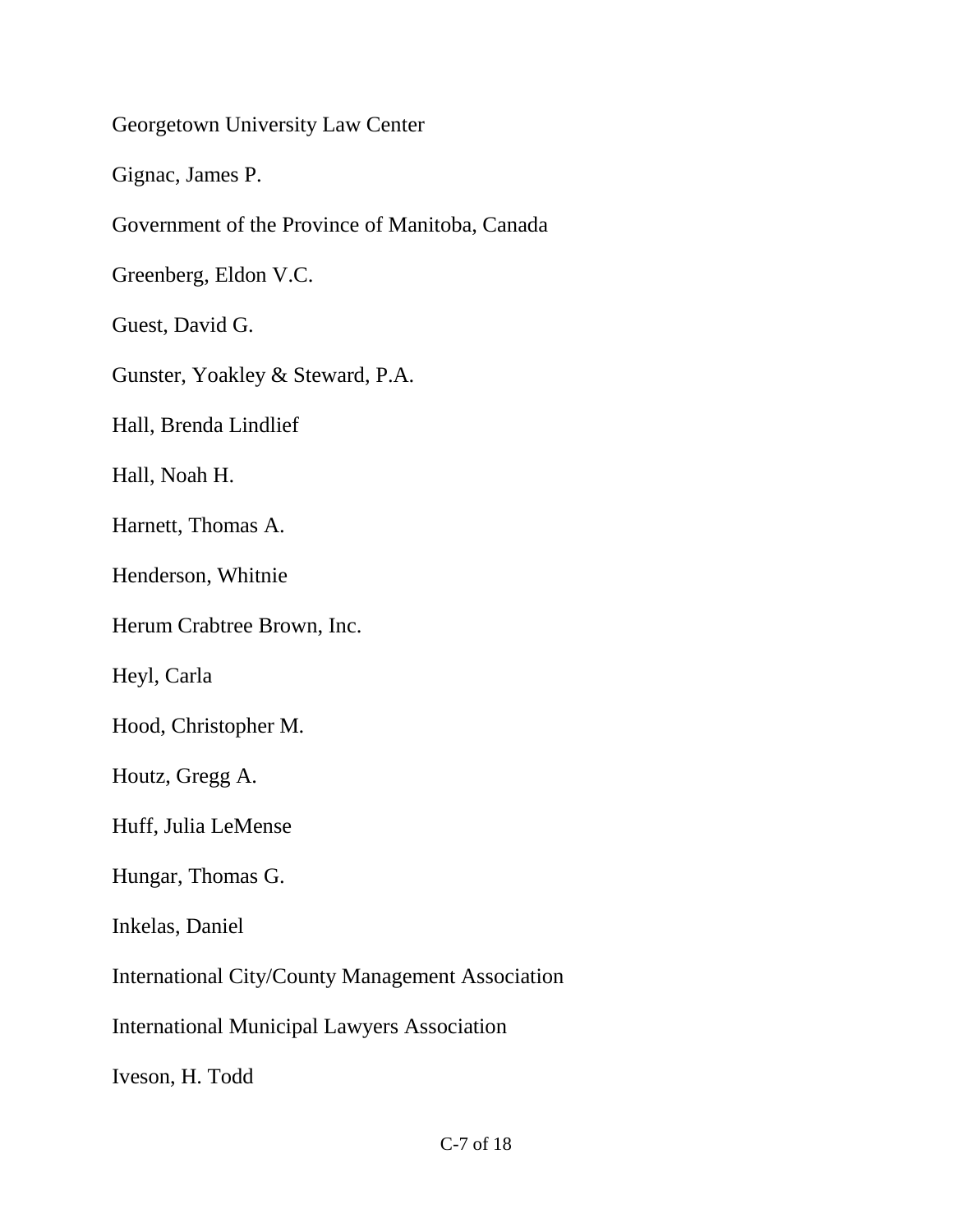Jones River Watershed Association, Inc.

Jorden Burt LLP

Kalen, Sam

Karr, Gerald T.

Kassen, Melinda

Katyal, Neal Kumar

Kennedy, Katherine

Kightlinger, Jeffrey

Kilbourne, James C.

King, Gary

Kleinman, Alan H.

Koerner, Leonard J.

Labin, Tracy A.

Lake Worth Drainage District

Larson King, LLP

Lavigne, Ronald L.

Lazarus, Richard J.

Lee, Clifford T.

Lee, Michael G.

Lehtinen, Dexter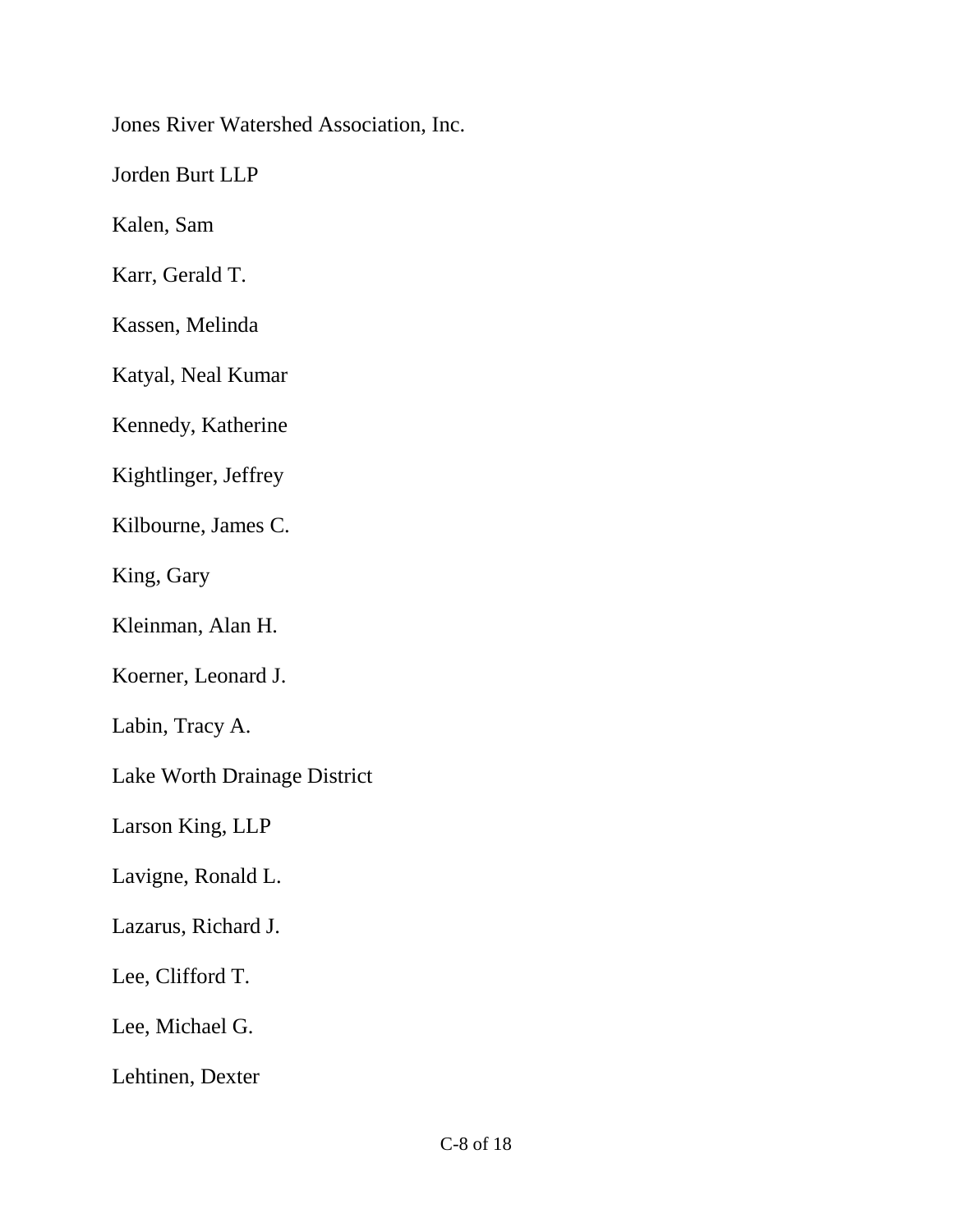Lehtinen, Vargas and Riedi, P.A.

Lenard, Honorable Joan, District Court Judge

Lewis, Longman & Walker, P.A.

Lewis, Terry E.

Liebesman, Lawrence R.

Long, Lawrence E.

Longest, James P.

Loomis, Kathryn L.

Lorenzen, Thomas

Love, Matthew A.

Madigan, Lisa

Mann, Joseph J.

Mann, Martha

Manning, S. Peter

Martin, Guy R.

Massachusetts Audubon Society

Masto, Catherine Cortez

Mather, Richard P., Sr.

Mayer Brown LLP

McKenna, Rob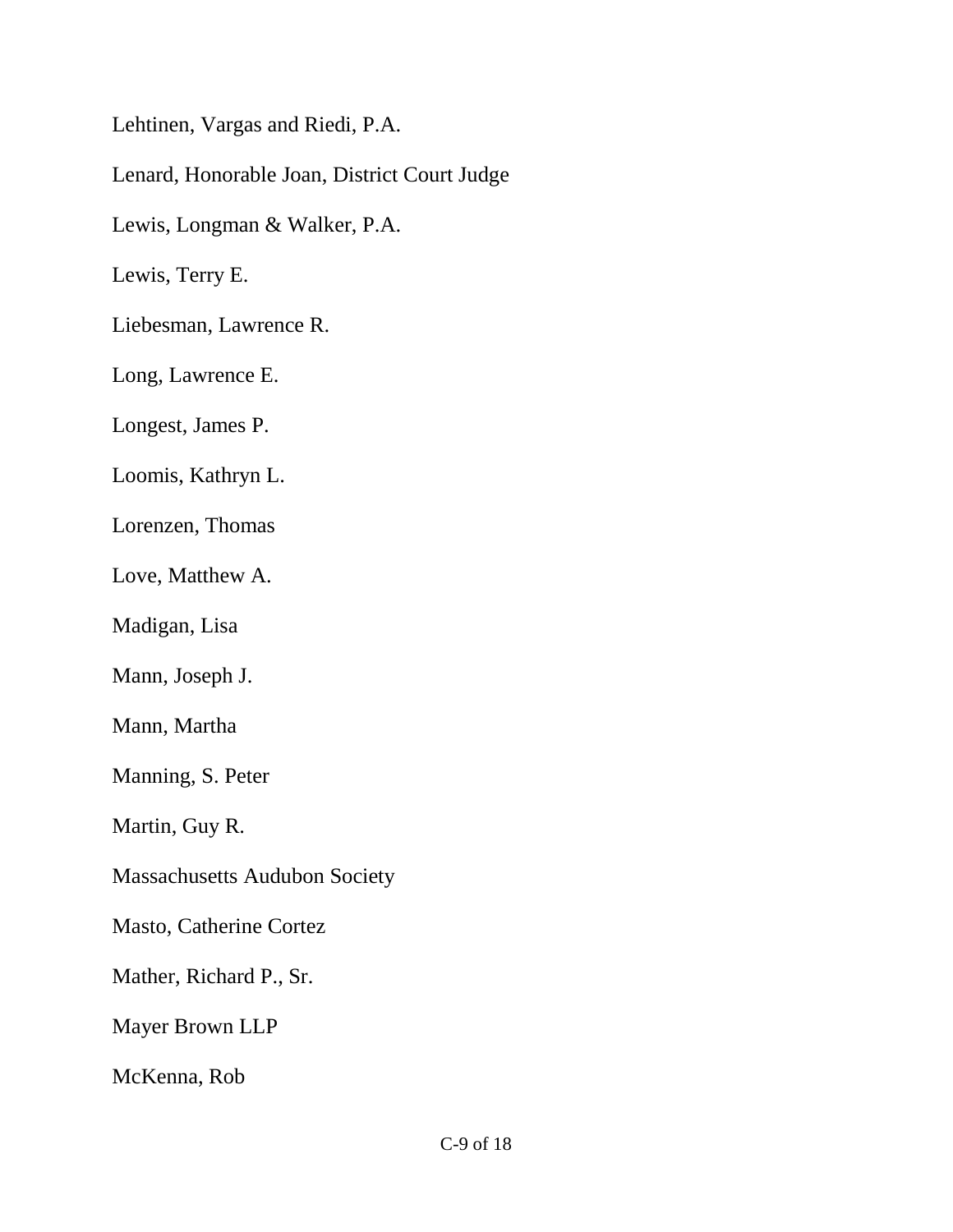Meltzer, Hilary

Metropolitan Denver Water Authority of Colorado

Metropolitan Water District of Southern California

Miccosukee Tribe of Indians of Florida

Michigan Chapter of Trout Unlimited, Inc.

Milgram, Anne

Miller, Douglas K,

Montano, Peggy E.

Moore, Susan A.

Moreno, Ignacia S.

Morgan, Lewis & Bockius LLP

Murphy, James G.

National Association of Counties

National Association of Flood and Storm Water Management Agencies

National Association of Home Builders

National Audubon Society

National Conference of State Legislatures

National Congress of American Indians

National Hydropower Association

National League of Cities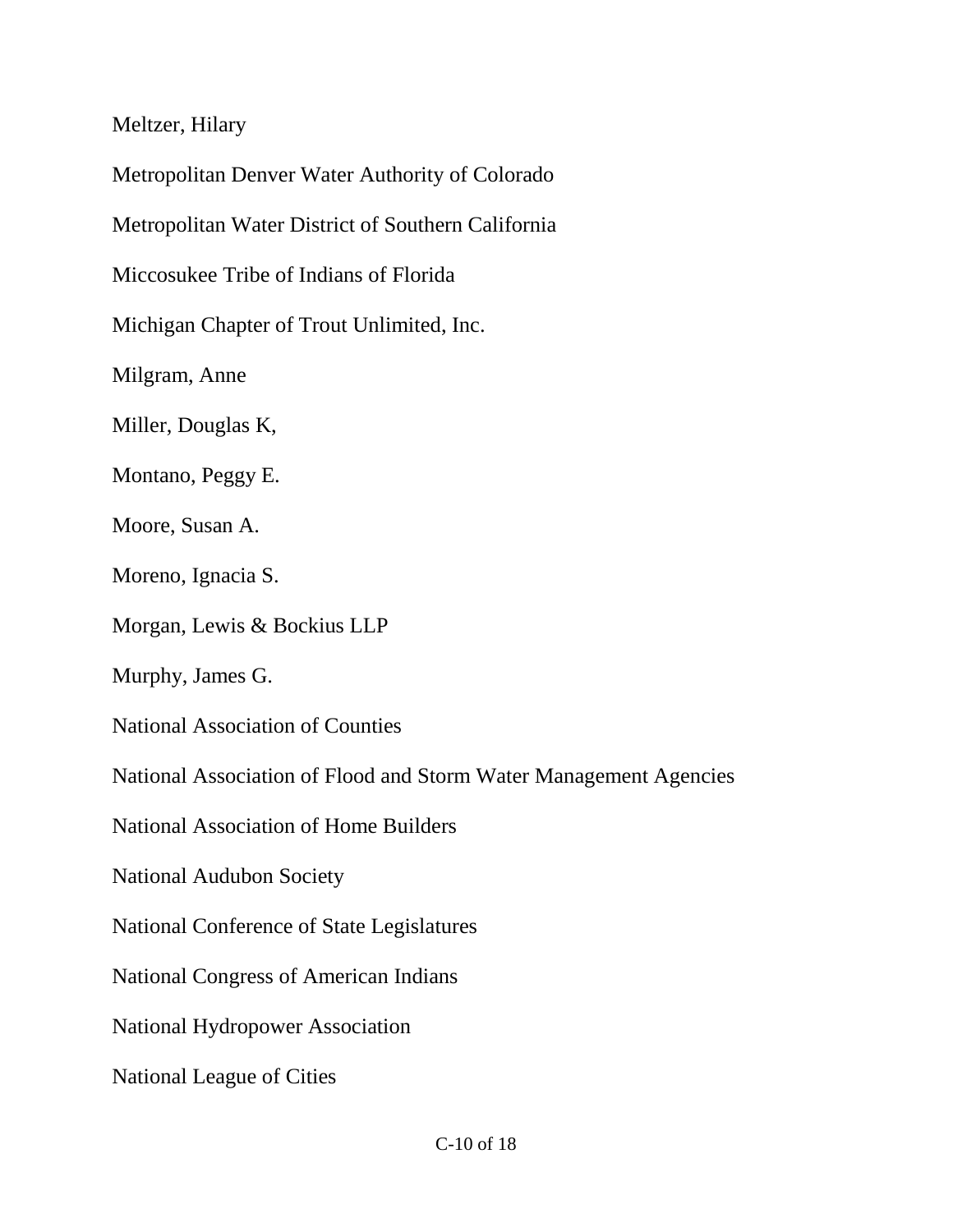National Parks Conservation Association National Sheriffs Association National Tribal Environmental Council National Water Resources Association National Wildlife Federation Nationwide Public Projects Coalition Native American Law Center Native American Rights Fund Natural Resources Defense Council Nelson, Jean I. Nichols, Peter D. Nixon, Jeremiah W. Northern Colorado Water Conservancy District Northern Plains Resource Council, Inc. Nutt, James E. Nyhus, Steven W. O'Donnell, Sonia Escobio Oertel, Fernandez & Cole, P.A. Ormond, David L., Jr. Ovelmen, Richard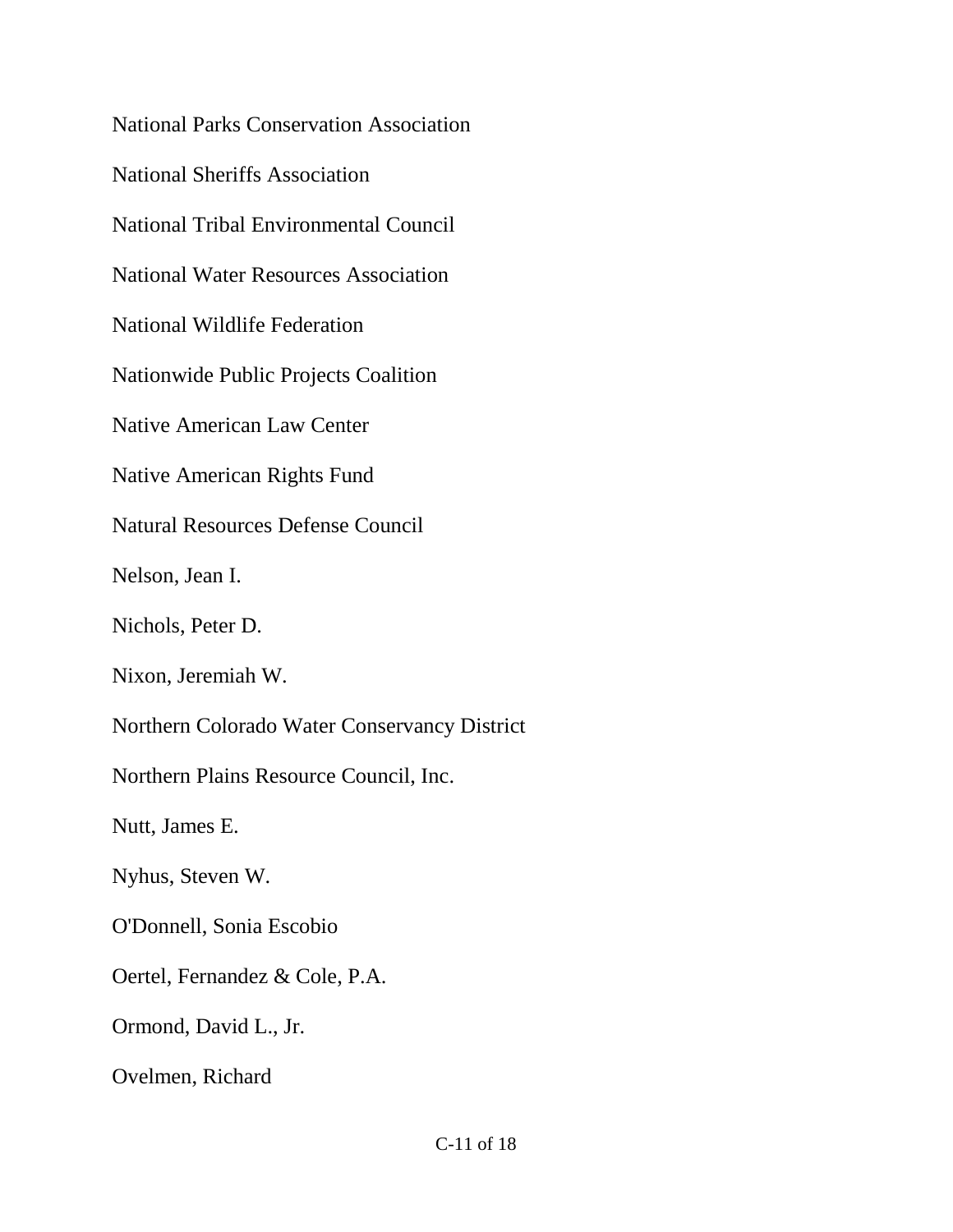Pace Environmental Litigation Clinic

Pacific Legal Foundation

Parenteau, Patrick A.

Parrish, James R.

Pennsylvania Department of Environmental Protection

Perciaepe, Robert W.

Perkins Coie, LLP

Plache, William S.

Potts, Julie Anna

Powers, Pyles, Sutter & Verville, P.C.

Quast, Sylvia

Quill, Annette M.

Quist, Danielle

Racz, Gabriel

Rademacher, John J.

Rause, Alicia L.

Reese, Thomas W.

Reimer, Monica K.

Reiner, David

Reiner & Reiner, P.A.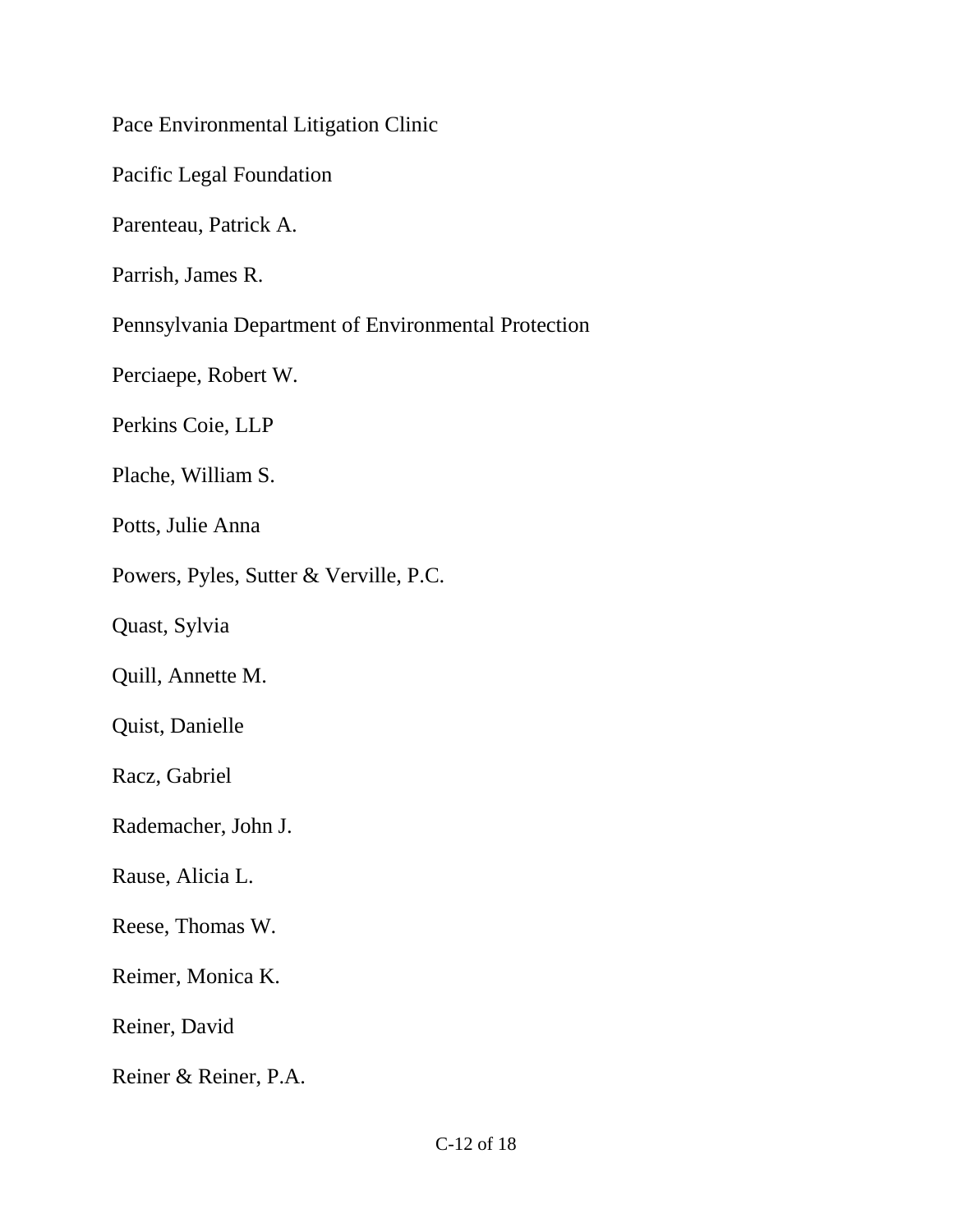Renovitch, Patricia A.

Reynolds, Motl & Sherwood

Riedi, Claudio

Riverkeeper, Inc.

Rivett, Robin L.

Rodfers William H.

Roman, Bernardo

Rossbach Brennan, P.C.

Rowe, Steven G.

Rubin, Kenneth A.

Ruda, Richard

Rudolph, Maureen

Saner, Robert J.

Sarno, Steven C.

Saul, James N.

Save the Bay, Inc.

Schiffer, W. Patrick

Schapiro, Karen M.

Shah, Pratik

Sheehan, Margaret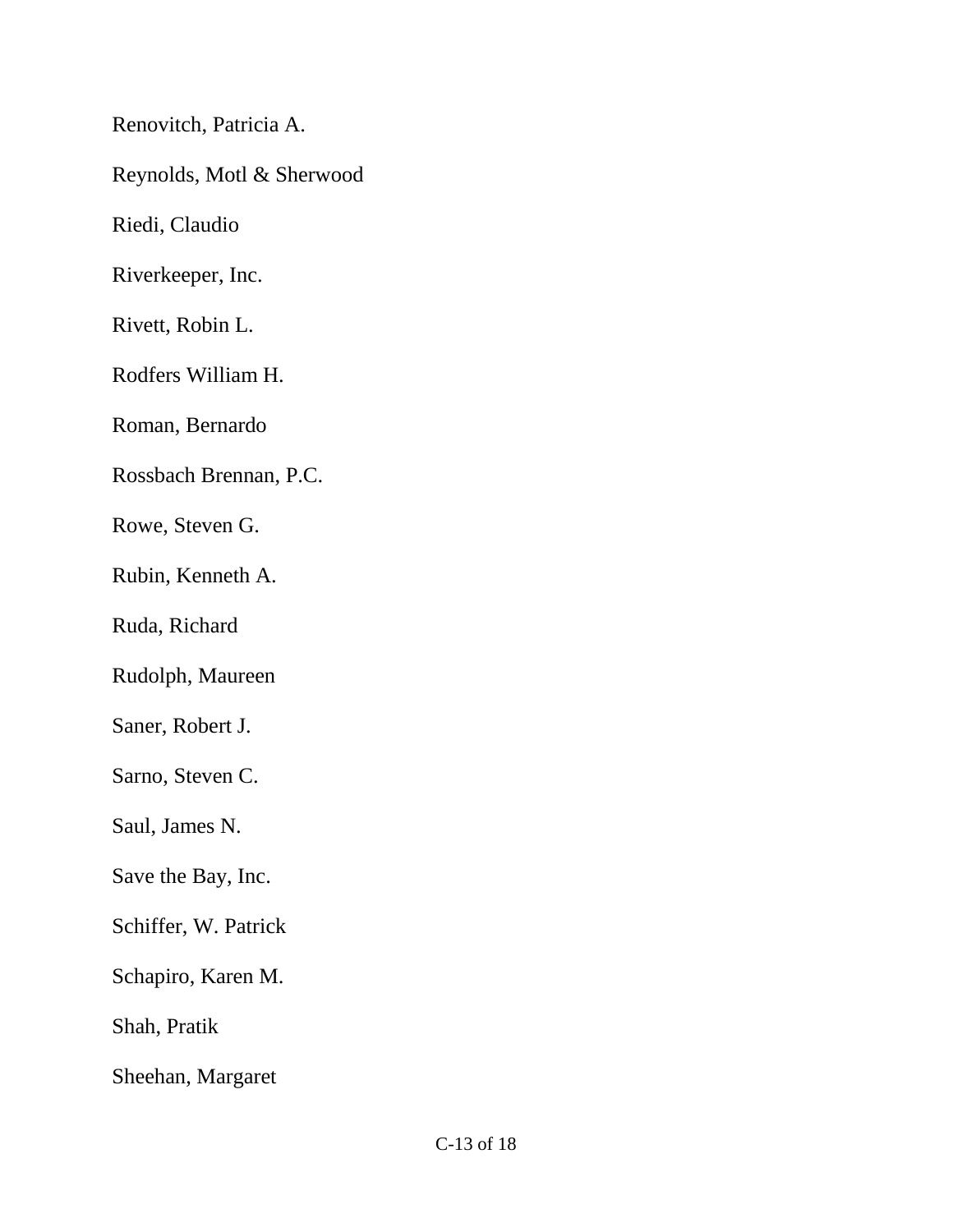Shems, Ronald A. Shepard, Frank A. Shurtleff, Mark L. Sierra Club Silbermann, Jonathan Skor, Douglas L. Sorrell, William H. South Florida Water Management District Spaletta, Jennifer Spillias, Kenneth G. State and Local Legal Center State of Alaska State of California State of Colorado State of Connecticut State of Delaware State of Florida State of Hawaii State of Idaho State of Illinois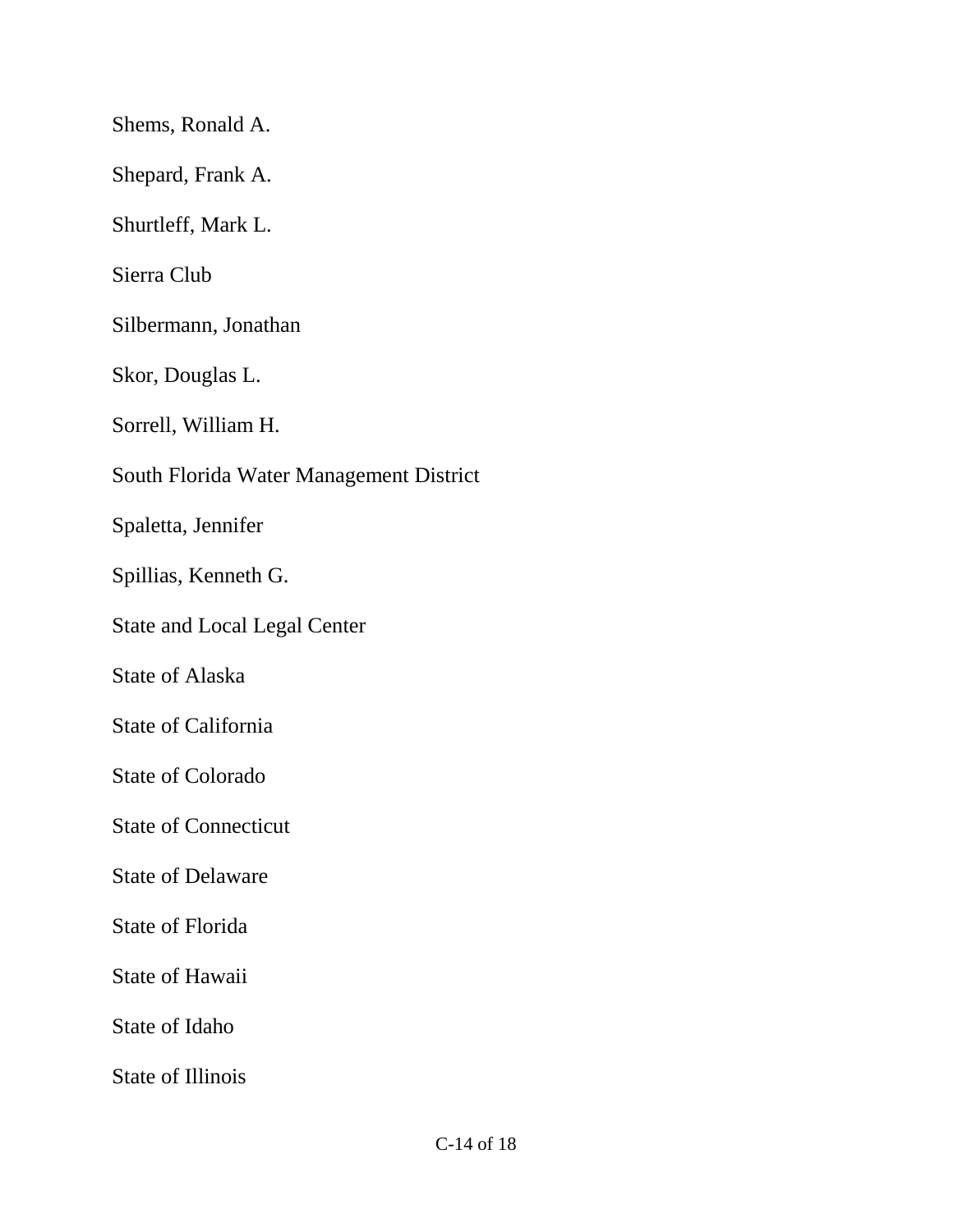State of Kentucky

State of Maine

State of Michigan

State of Minnesota

State of Missouri

State of Nebraska

State of Nevada

State of New Jersey

State of New Mexico

State of New York

State of North Carolina

State of North Dakota

State of Oklahoma

State of Pennsylvania

State of South Dakota

State of Texas

State of Utah

State of Vermont

State of Washington

State of Wyoming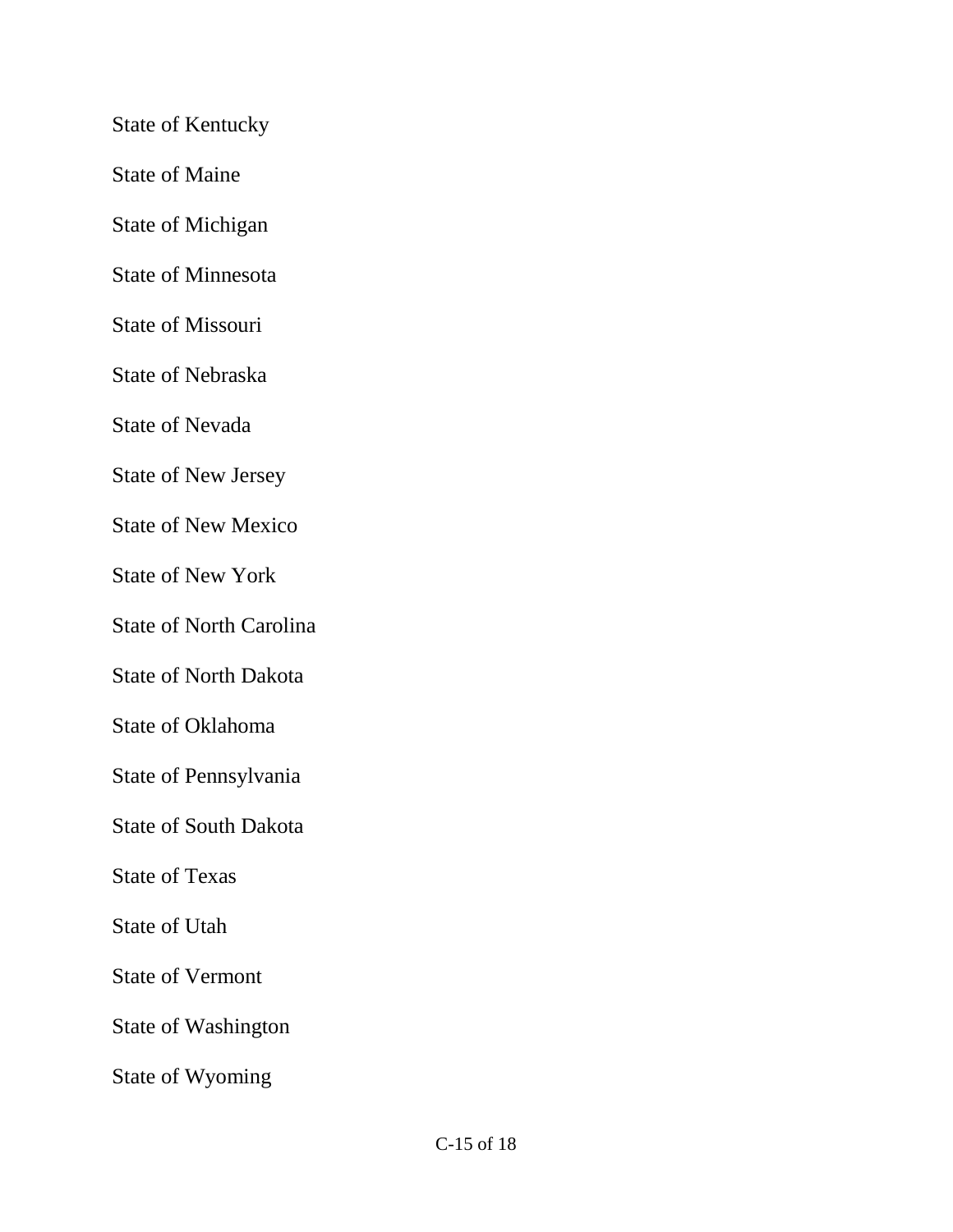State Water Contractors

Stenehjem, Wayne

Stewart, Malcolm

Stroud, Nancy E.

Stumbo, Greg

Suthers, John

Super, Reed W.

Swiger, Michael A.

Szeptycki, Leon

Tauton River Watershed Alliance, Inc.

Theodore Gordon Flyfishers, Inc.

Thompson, Daniel H.

Tongue River Water Users Association

Tongue & Yellowstone River Irrigation District

Torres, Edwin G., Magistrate Judge

Trevarthen, Susan L.

Tropical Audubon Society

Trout, Robert V.

Trout Unlimited, Inc.

Trout, Winter & Freeman, P.C.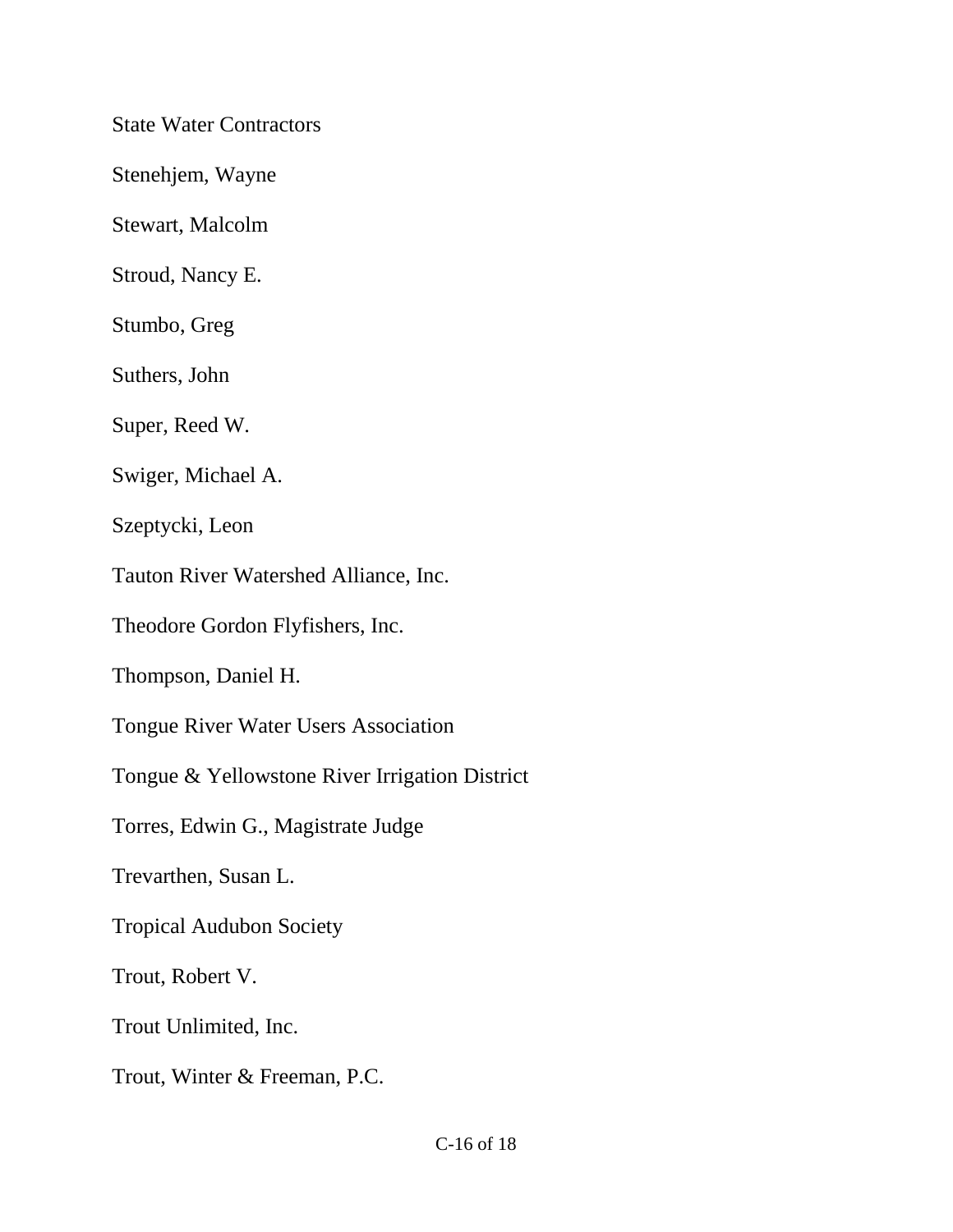Tuholske, Jack R.

Tuholske Law Offices, P.C.

Turner, Andrew J.

Turnoff, Honorable Williams C., District Court Magistrate Judge

United States of America

University of Washington School of Law

U.S. Attorney's Office, Southern District of New York

- U.S. Army Corp. of Engineers
- U.S. Conference of Mayors
- U.S. Department of Justice, Environmental and Natural Resource Division

U.S. Environmental Protection Agency

United States Sugar Corporation

Utility Water Act Group

Vaden, Christopher

Van Ness Feldman, P.C.

Vargas, Juan M.

Vassallo, John A.

Walker, Stephen A.

Waltston, Roderick E.

Ward, Thomas Jon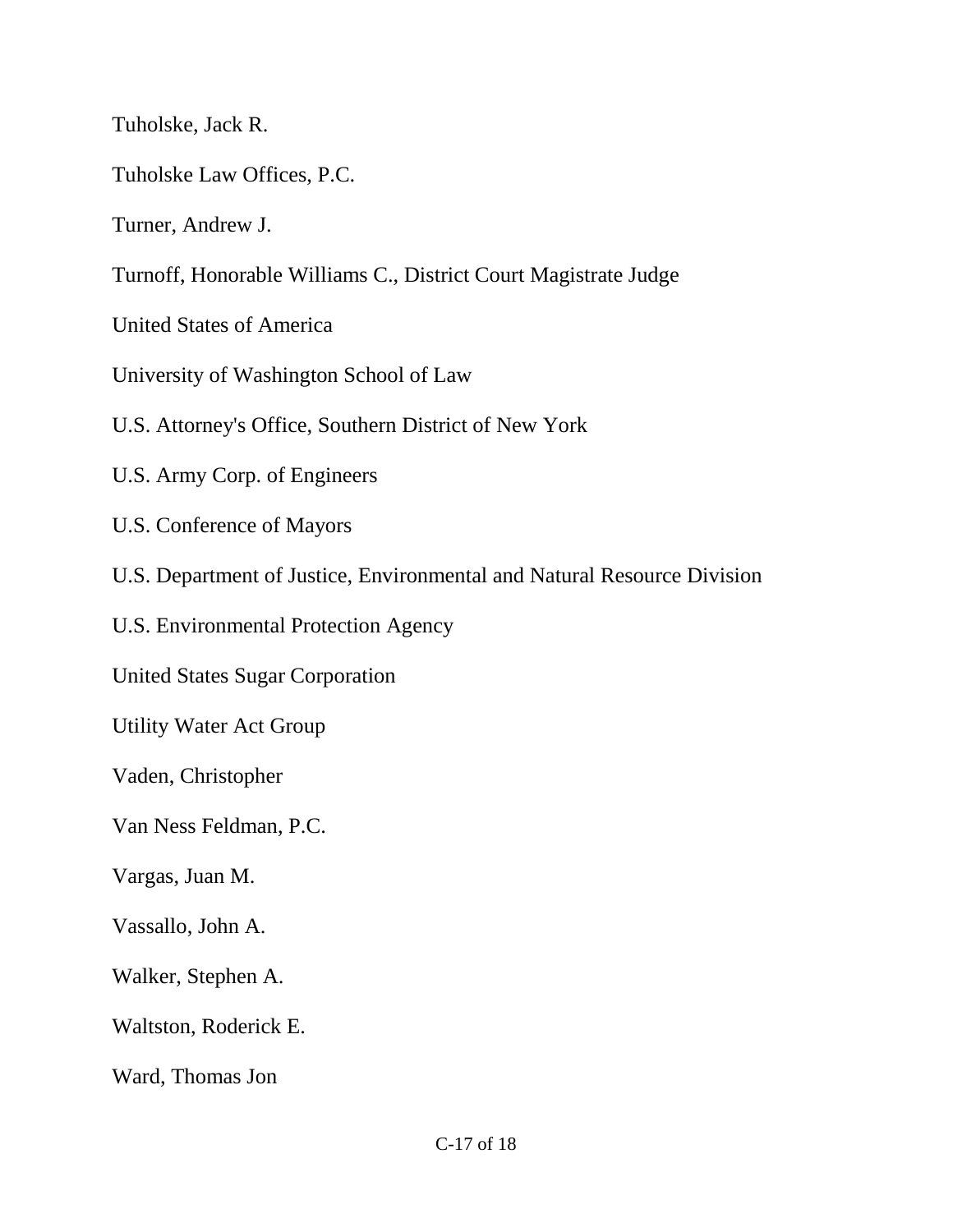Wasden, Lawrence

Waterkeeper Alliance, Inc.

Weiss Serota Helfman Pastoriza Guedes Cole & Boniske, P.A.

Wegman, Richard A.

West Valley Water District of California

Western Coalition of Arid States

Western Urban Water Coalition

Wheeler Ridge-Maricopa Water Storage District of California

Wilber, Pauline R.

Wilkinson, Gregory K.

World Wildlife Fund

Wrinn, David

Wright, Kenneth B.

/s/ Timothy S. Bishop Timothy S. Bishop *Counsel for United States Sugar Corporation*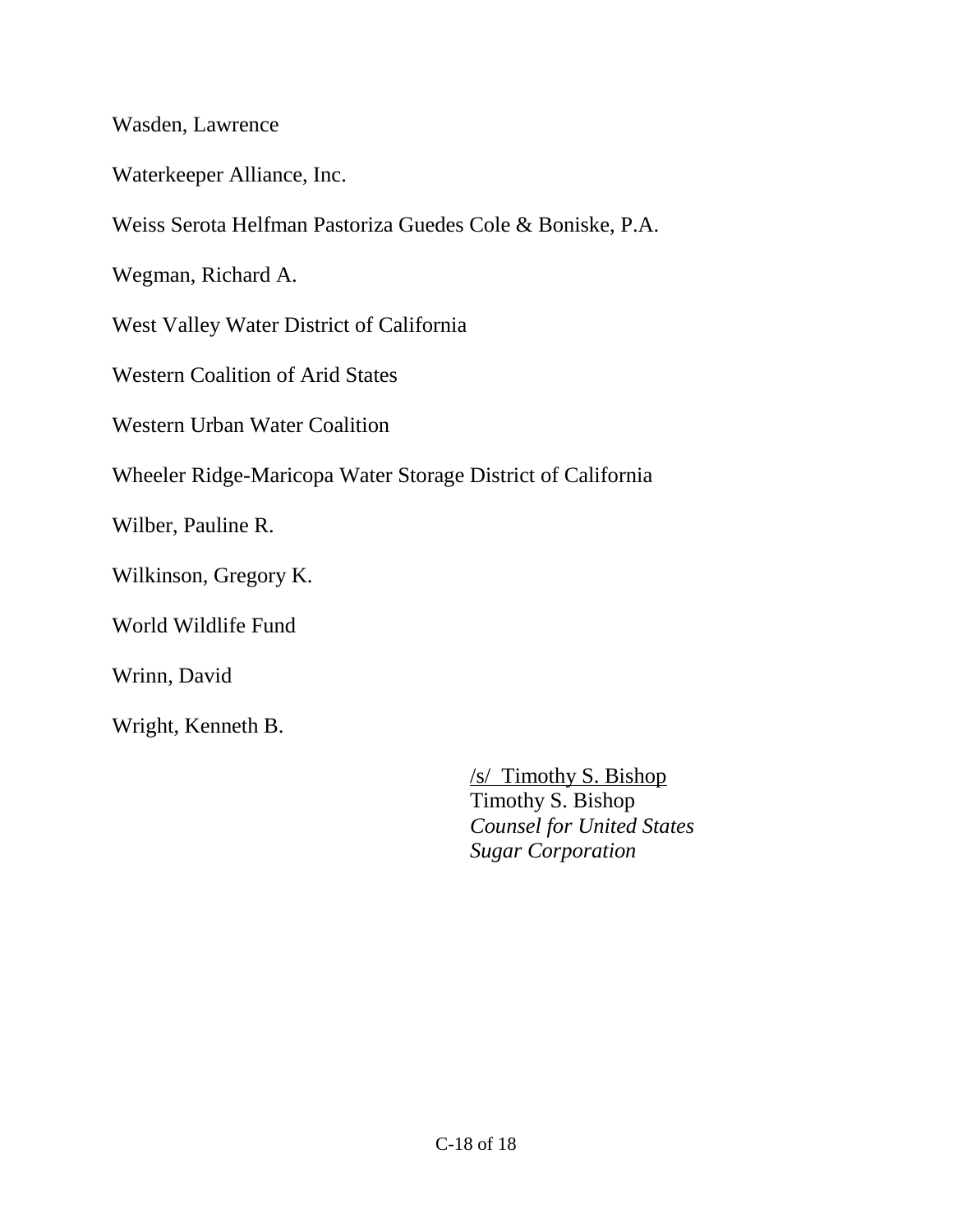# **STATEMENT REGARDING ORAL ARGUMENT**

United States Sugar Corporation believes that oral argument may be helpful to the Court to answer any questions the Court may have about either jurisdiction or the controlling decision in *Friends of the Everglades* v. *South Florida Water Management District*, 570 F.3d 1210 (11th Cir. 2009), *reh'g en banc denied*, 605 F.3d 962 (11th Cir. 2010), *cert. denied*, 131 S. Ct. 643 & 645 (2010).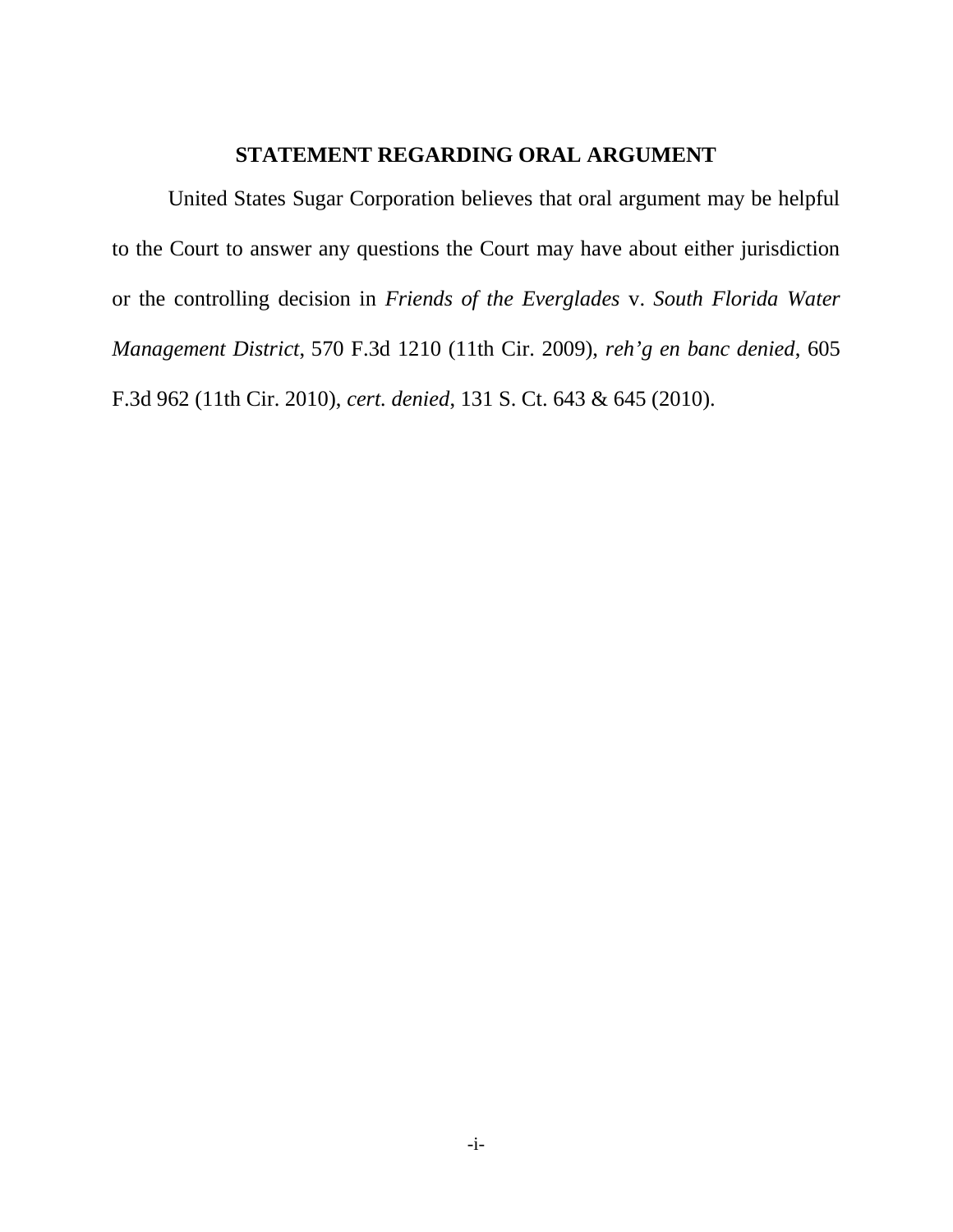# **TABLE OF CONTENTS**

|     | A.              |    |     |                                                                                                                 |
|-----|-----------------|----|-----|-----------------------------------------------------------------------------------------------------------------|
|     | <b>B.</b>       |    |     |                                                                                                                 |
|     | $\mathcal{C}$ . |    |     |                                                                                                                 |
|     | D.              |    |     |                                                                                                                 |
|     |                 |    |     |                                                                                                                 |
|     |                 |    |     |                                                                                                                 |
| I.  |                 |    |     | THIS COURT SHOULD ISSUE A DECISION ON THE MERITS 11                                                             |
| II. |                 |    |     | THE COURT SHOULD DENY THE PETITIONS FOR REVIEW16                                                                |
|     | A.              |    |     | This Court's Decision In <i>Friends I</i> Compels A Denial Of The                                               |
|     | <b>B.</b>       |    |     | Review of the Administrative Record Is Unnecessary To                                                           |
|     | $C$ .           |    |     | The Water Transfers Rule Is Required By The Statute's                                                           |
|     |                 | 1. |     | The CWA By Its Plain Language Requires A Section 402<br>Permit Only When There Is An "Addition" Of Pollutants19 |
|     |                 |    | (a) | There is no "addition" when pollutants are merely<br>conveyed in "navigable waters" from one body of            |
|     |                 |    | (b) | "Navigable waters" must be read as a unitary                                                                    |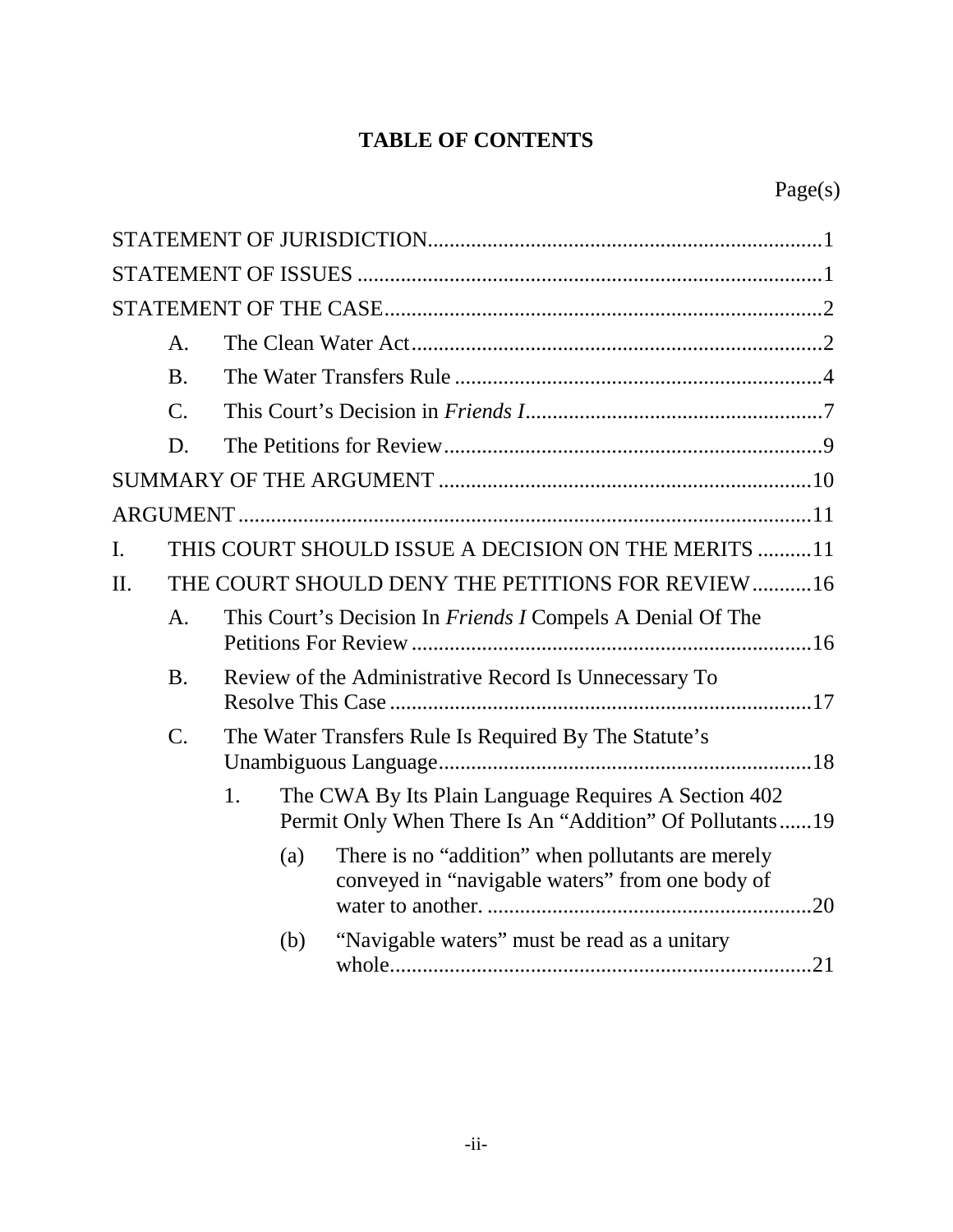| 2.  | Other statutory provisions confirm the unitary waters                                                       |     |
|-----|-------------------------------------------------------------------------------------------------------------|-----|
| (a) | Congress left water flow management to the States                                                           |     |
| (b) | Pollution and pollutants are different under the                                                            |     |
| (c) | Congress sought to retain the States' authority over<br>water allocation and protection and associated land |     |
|     |                                                                                                             | 25  |
|     |                                                                                                             | .26 |
|     |                                                                                                             |     |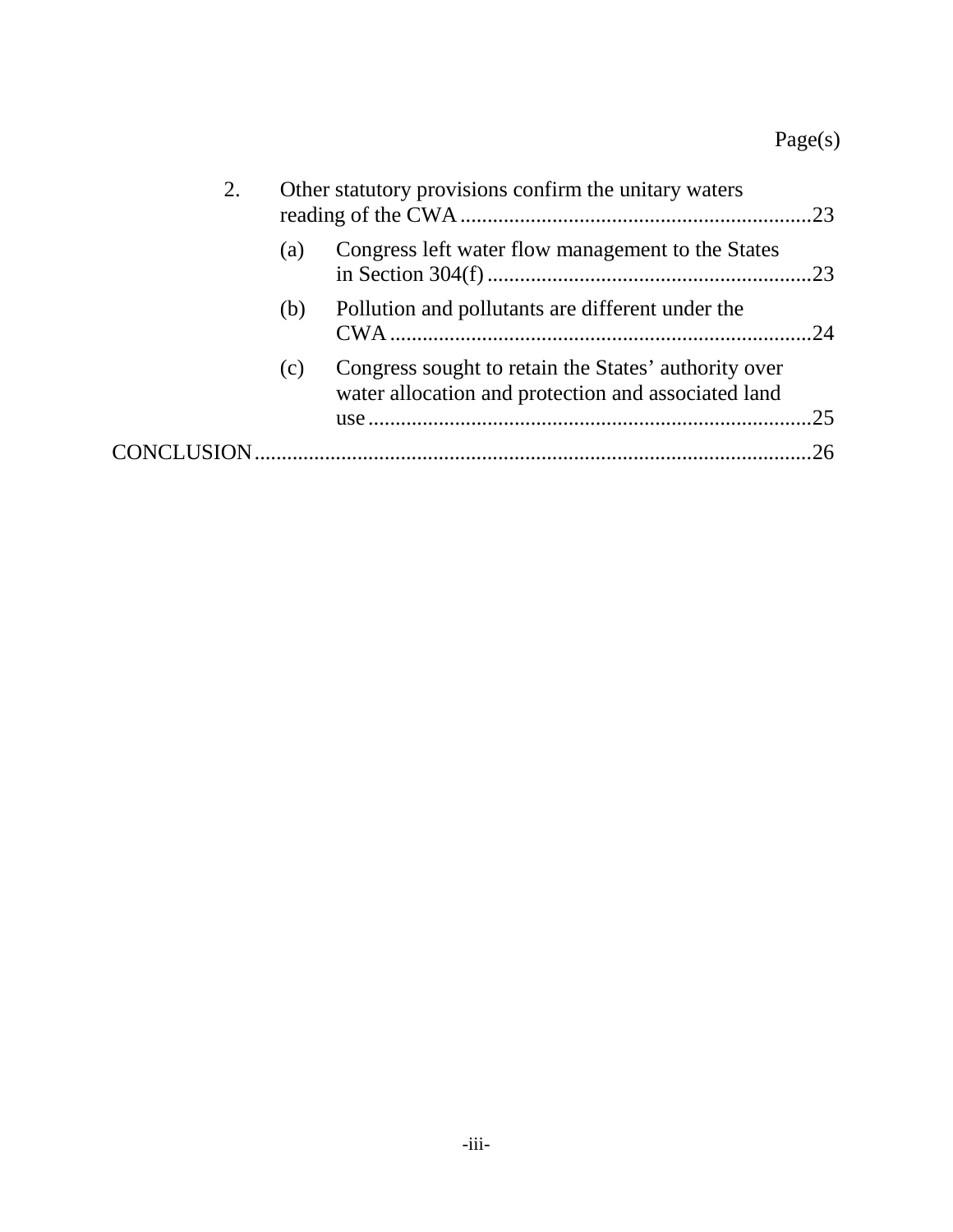# **TABLE OF AUTHORITIES**

**CASES**

| Center for Reproductive Law & Policy v. Bush, 304 F.3d 183 (2d Cir. 2002)15                                                                       |  |
|---------------------------------------------------------------------------------------------------------------------------------------------------|--|
| Chevron, U.S.A., Inc. v. Natural Res. Defense Council, Inc.                                                                                       |  |
| Cohen v. Office Depot, Inc., 204 F.3d 1069 (11th Cir. 2000) 10, 14                                                                                |  |
|                                                                                                                                                   |  |
| Friends of the Everglades v. South Florida Water Management District, 570<br>F.3d 1210 (11th Cir. 2009), reh'g en banc denied, 605 F.3d 962 (11th |  |
|                                                                                                                                                   |  |
|                                                                                                                                                   |  |
| McClendon v. Georgia Dep't of Community Health, 261 F.3d 1252 (11th                                                                               |  |
| Morrison v. Nat'l Australia Bank Ltd., 130 S. Ct. 2869 (2010)15                                                                                   |  |
| Nat'l Wildlife Fed'n v. Consumers Power Co., 862 F.2d 580                                                                                         |  |
| Nat'l Wildlife Fed'n v. Gorsuch, 693 F.2d 156 (D.C. Cir. 1982) 19, 21, 25                                                                         |  |
|                                                                                                                                                   |  |
|                                                                                                                                                   |  |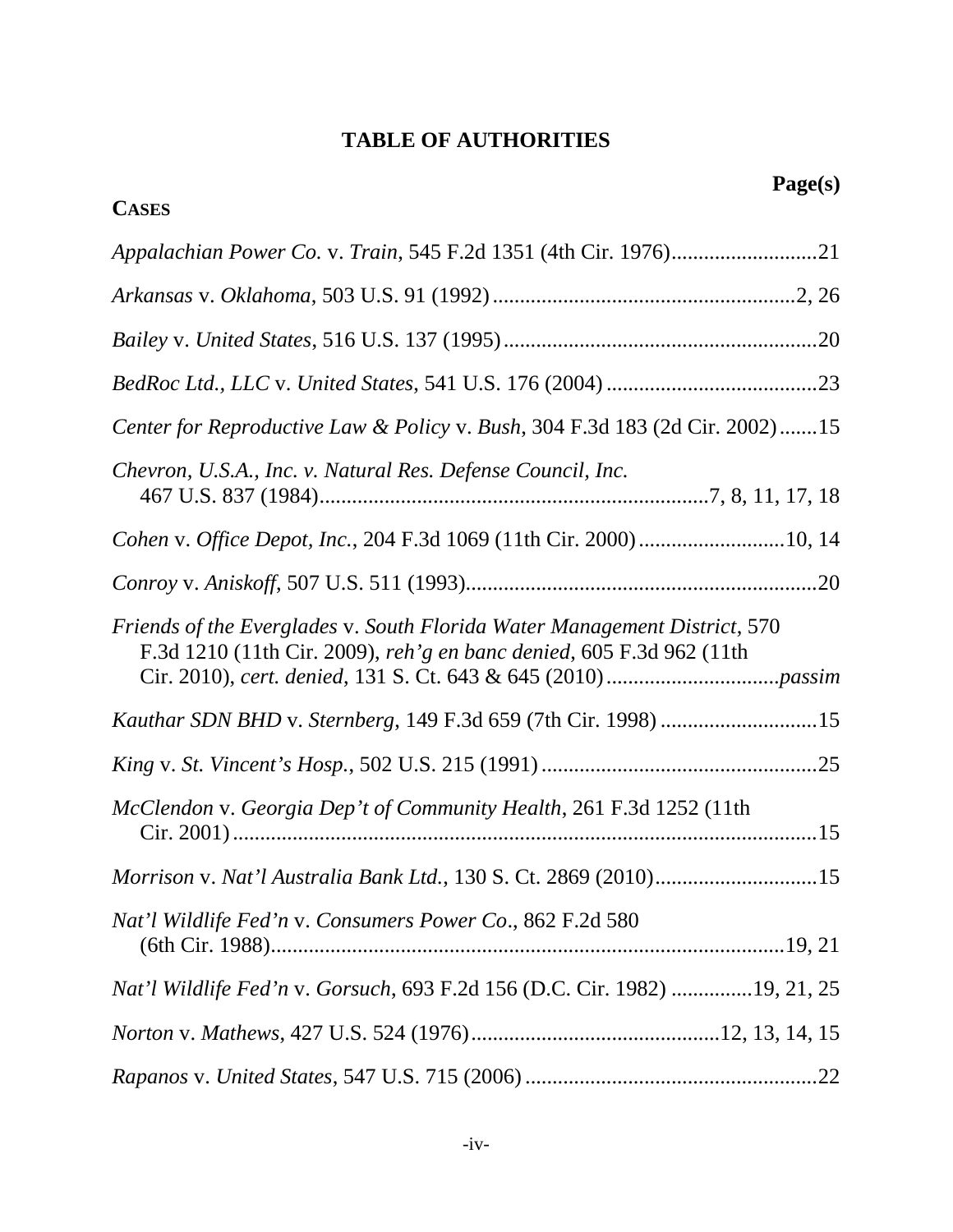| Royal Siam Corp. v. Chertoff, 484 F.3d 139 (1st Cir. 2007)12                     |  |
|----------------------------------------------------------------------------------|--|
|                                                                                  |  |
|                                                                                  |  |
| S.D. Warren Co. v. Me. Bd. of Envtl. Prot., 547 U.S. 370 (2006) 20, 21           |  |
| Solid Waste Agency of N. Cook County v. U.S. Army Corps of Eng'rs, 531           |  |
| Steel Co. v. Citizens for a Better Environment, 523 U.S. 83 (1998)12, 13, 15, 16 |  |
|                                                                                  |  |
|                                                                                  |  |
| United States v. Riverside Bayview Homes, 474 U.S. 121 (1985) 21                 |  |
| <b>STATUTES AND REGULATIONS</b>                                                  |  |
|                                                                                  |  |
|                                                                                  |  |
|                                                                                  |  |
|                                                                                  |  |
|                                                                                  |  |
|                                                                                  |  |
|                                                                                  |  |
|                                                                                  |  |
|                                                                                  |  |
|                                                                                  |  |
|                                                                                  |  |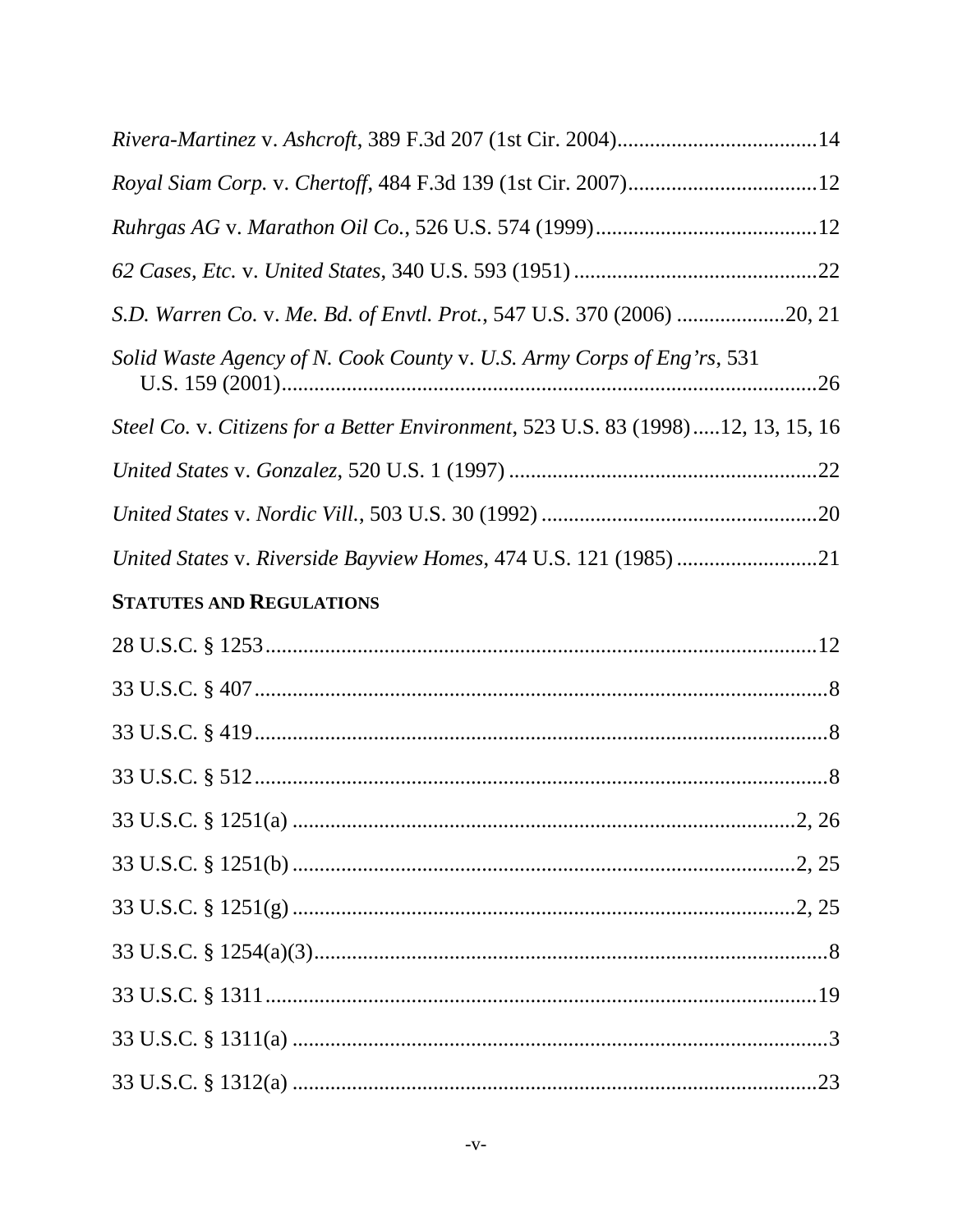| <b>OTHER AUTHORITIES</b> |
|--------------------------|
|                          |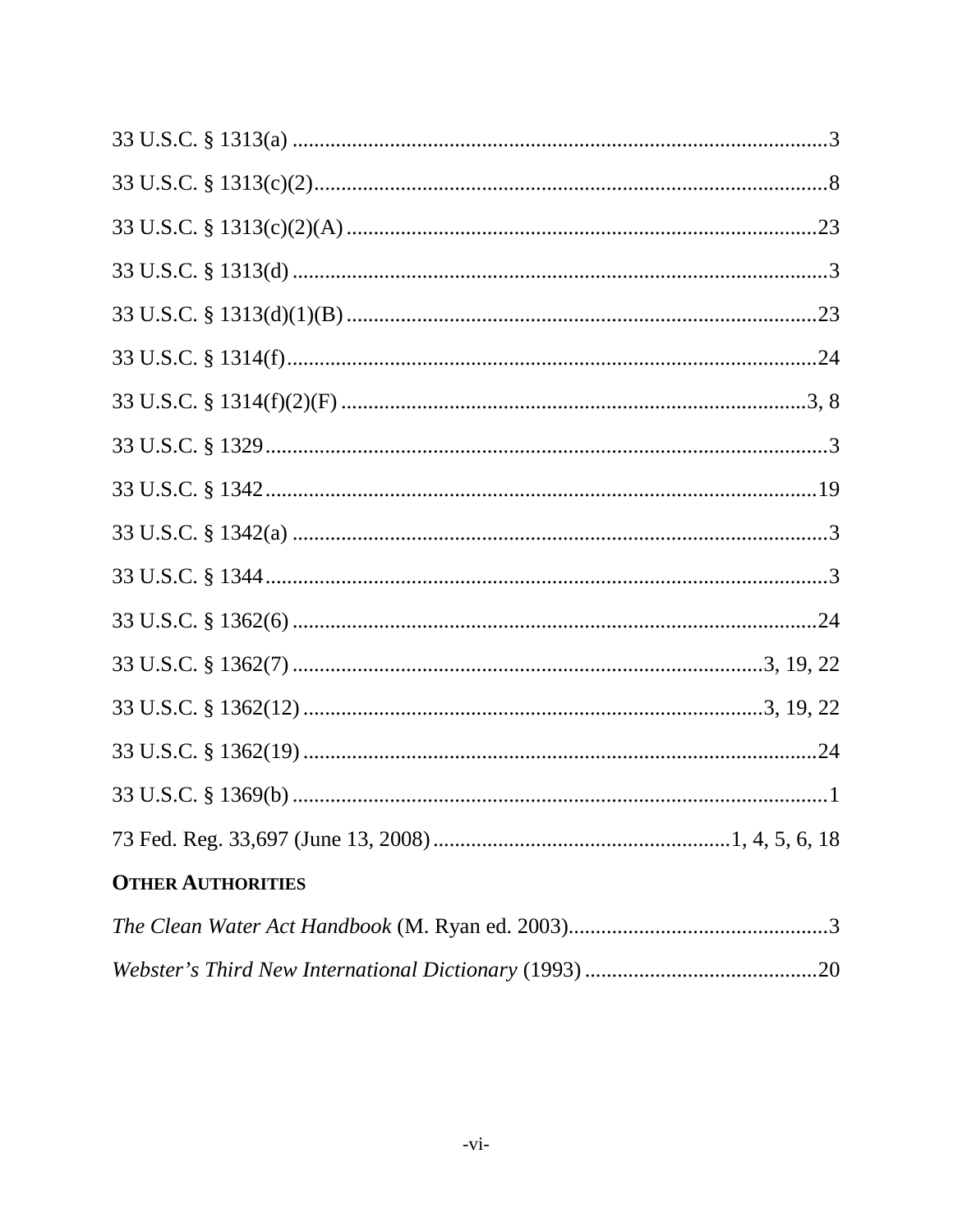#### **STATEMENT OF JURISDICTION**

The Environmental Protection Agency ("EPA") published the National Pollutant Discharge Elimination System (NPDES) Water Transfers Rule on June 13, 2008. See 73 Fed. Reg. 33,697 (June 13, 2008) ("Water Transfers Rule" or "Rule"). Petitioner Friends of the Everglades timely petitioned for review of the Water Transfers Rule on June 27, 2008. See 33 U.S.C. § 1369(b). That petition was consolidated with a number of other timely petitions for review. This Court has jurisdiction to rule on the petitions for review under Section 509 of the Clean Water Act ("CWA"), 33 U.S.C. § 1369(b).

#### **STATEMENT OF ISSUES**

1. Whether this Court may rule on the merits of the petitions where it has original jurisdiction under CWA Section 509(b), where there unquestionably is an Article III controversy, and where this Court's recent decision in *Friends of the Everglades* v. *South Florida Water Management District*, 570 F.3d 1210 (11th Cir. 2009), *reh'g en banc denied*, 605 F.3d 962 (11th Cir. 2010), *cert. denied*, 131 S. Ct. 643 & 645 (2010), rendered the petitions for review plainly insubstantial.

2. Whether *Friends of the Everglades* v. *South Florida Water Management District*, 570 F.3d 1210, 1228 (11th Cir. 2009), in which this Court held that the Water Transfers Rule is not "'arbitrary, capricious, or manifestly contrary to the statute,'" compels denial of the petitions for review.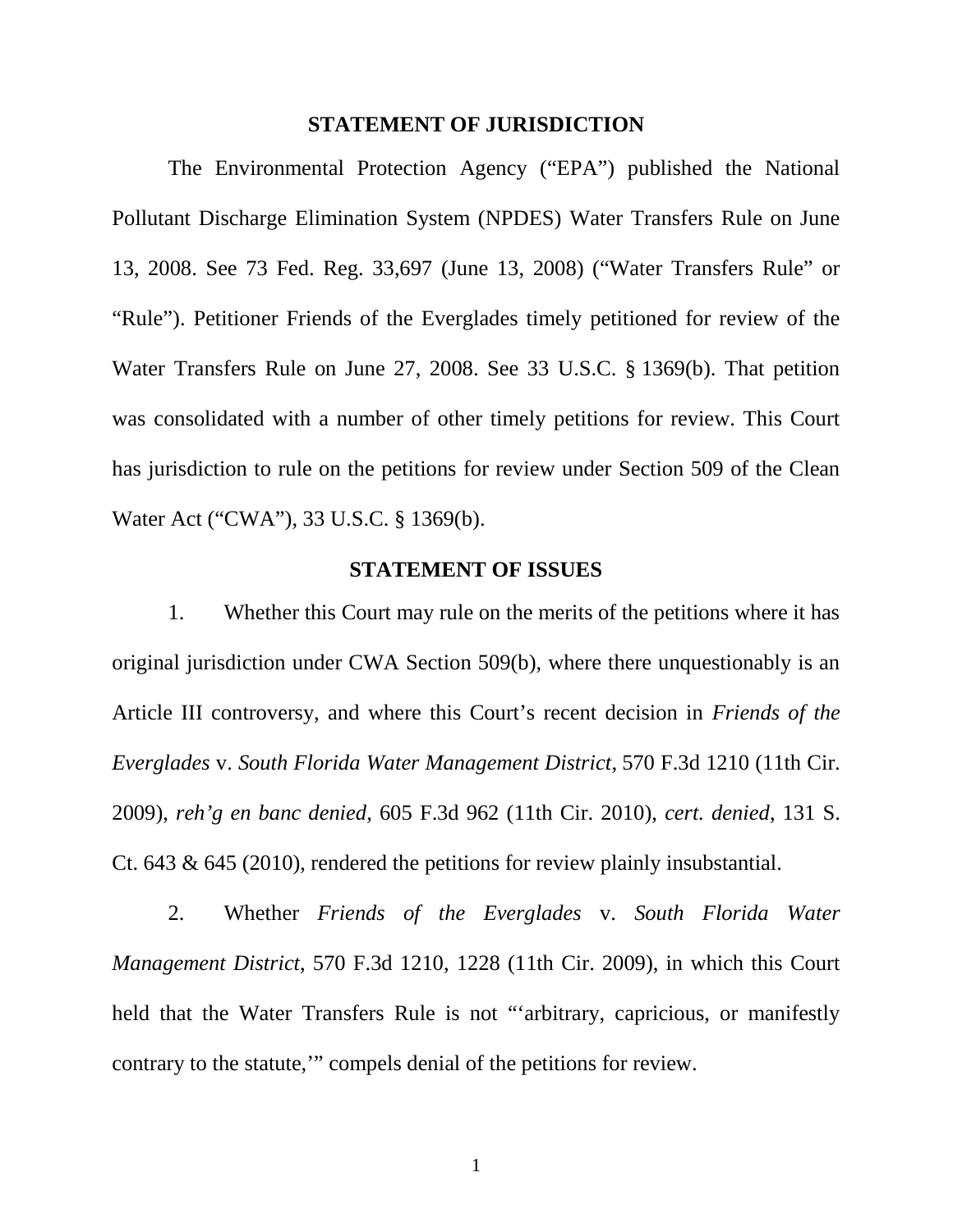#### **STATEMENT OF THE CASE**

#### **A. The Clean Water Act**

The Clean Water Act ("CWA") balances federal and state powers, forming "a partnership" "animated by a shared objective: 'to restore and maintain the chemical, physical, and biological integrity of the Nation's waters.'" *Arkansas* v. *Oklahoma*, 503 U.S. 91, 101 (1992) (quoting CWA § 101(a), 33 U.S.C. § 1251(a)). Congress's express intent in the CWA is "to recognize, preserve, and protect the primary responsibilities and rights of States to prevent, reduce, and eliminate pollution" and "to plan the development and use (including restoration, preservation, and enhancement) of land and water resources." CWA § 101(b), 33 U.S.C. § 1251(b). It is also "the policy of Congress that the authority of each State to allocate quantities of water within its jurisdiction shall not be superseded, abrogated or otherwise impaired" by the Act. CWA  $\S$  101(g), 33 U.S.C.  $\S$  1251(g). To achieve the goals of restoration and maintenance of the Nation's waters while also preserving the States' primacy in water quality protection and land and water resource management, the Act divides regulatory authority between the State and Federal Governments based on the source of pollutants.

Section 402 creates a permitting system for "point sources" that add pollutants to United States waters. Specifically, Section 402 requires a National Pollution Discharge Elimination System ("NPDES") permit for the "discharge of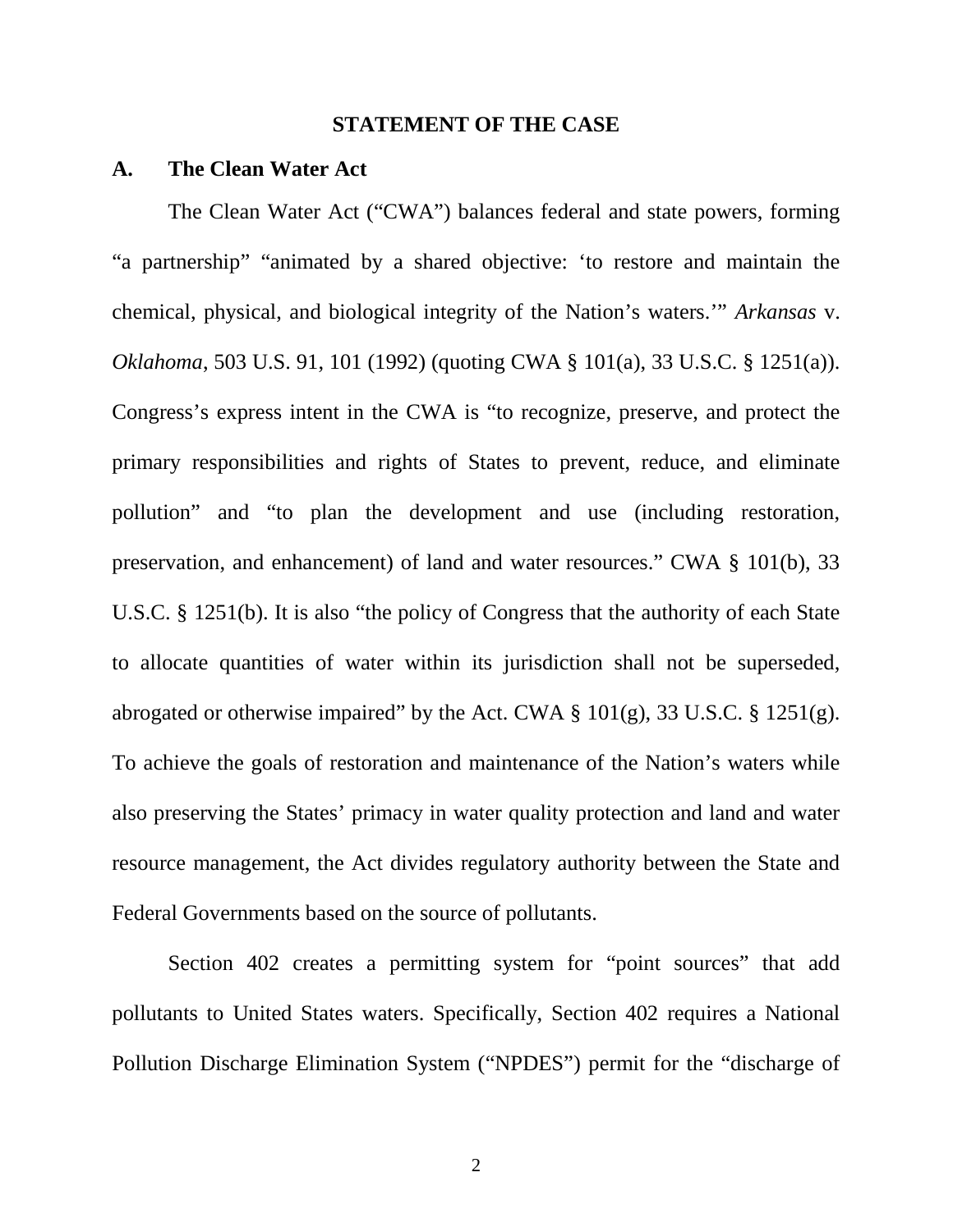any pollutant." 33 U.S.C. § 1342(a); see also CWA § 301(a), 33 U.S.C. § 1311(a). The Act defines "discharge of a pollutant" as "any addition of any pollutant to navigable waters from any point source." CWA § 502(12), 33 U.S.C. § 1362(12). "Navigable waters" in turn is defined as "the waters of the United States." CWA § 502(7), 33 U.S.C. § 1362(7). The Act leaves "addition" undefined.

Beyond Section 402 and the separate Section 404 permit scheme for the addition of dredge and fill material to navigable waters (33 U.S.C. § 1344), Congress largely left the task of addressing water pollution to the States, with federal guidance, assistance, and oversight. See *The Clean Water Act Handbook* 191-220 (M. Ryan ed. 2003). States are responsible for establishing water quality standards (CWA § 303(a), 33 U.S.C. § 1313(a)) and achieving those standards by developing, among other things, programs to manage nonpoint sources of water pollution, such as runoff. CWA §§ 303(d), 319, 33 U.S.C. §§ 1313(d), 1329. In particular, Congress expressly contemplated that "pollution resulting from \* \* \* changes in the movement, flow, or circulation of any navigable waters or ground waters, including changes caused by the construction of  $* * *$  flow diversion facilities," would be addressed under State nonpoint source programs—even though such diversions are usually point sources. CWA  $\S$  304(f)(2)(F), 33 U.S.C. § 1314(f)(2)(F) (headed "Identification and evaluation of nonpoint sources of pollution; processes, procedures, and methods to control pollution"). Congress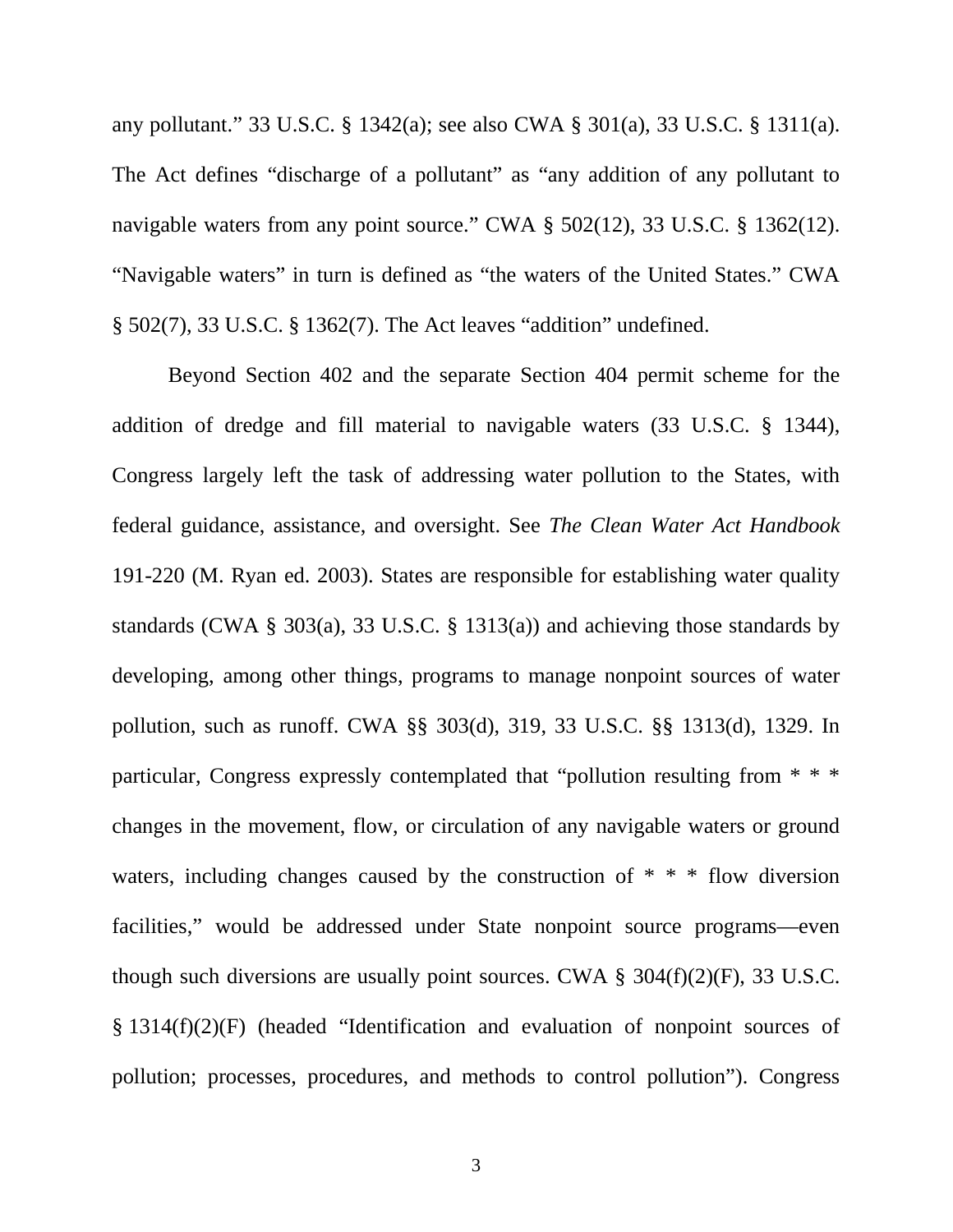recognized that pollutants should be managed at their source, and it believed that subsequent diversions of polluted water are most sensibly addressed through State water resource planning and regulations.

### **B. The Water Transfers Rule**

On June 13, 2008, EPA promulgated the Water Transfers Rule at issue in this case. That rule codified EPA's long-held understanding that water transfers which merely "convely" or connected waters of the United States without subjecting the transferred water to intervening industrial, municipal, or commercial use"—"are not subject to regulation under the [NPDES] permitting program." 73 Fed. Reg. at 33,697. EPA determined that "taken as a whole, the statutory language and structure of the Clean Water Act indicate that Congress generally did not intend to subject water transfers to the NPDES program." *Id.* at 33,701. "Instead, Congress intended to leave primary oversight of water transfers to state authorities in cooperation with Federal authorities." *Ibid.*

EPA reasoned that water transfers "do not result in the 'addition' of a pollutant" to the waters of the United States. 73 Fed. Reg. at 33,699. "Given the broad definition of 'pollutant,' transferred (and receiving) water will always contain intrinsic pollutants, but the pollutants in transferred water are already *in* 'the waters of the United States' before, during, and after the water transfer. Thus, there is no 'addition'; nothing is being added '*to*' 'the waters of the United States'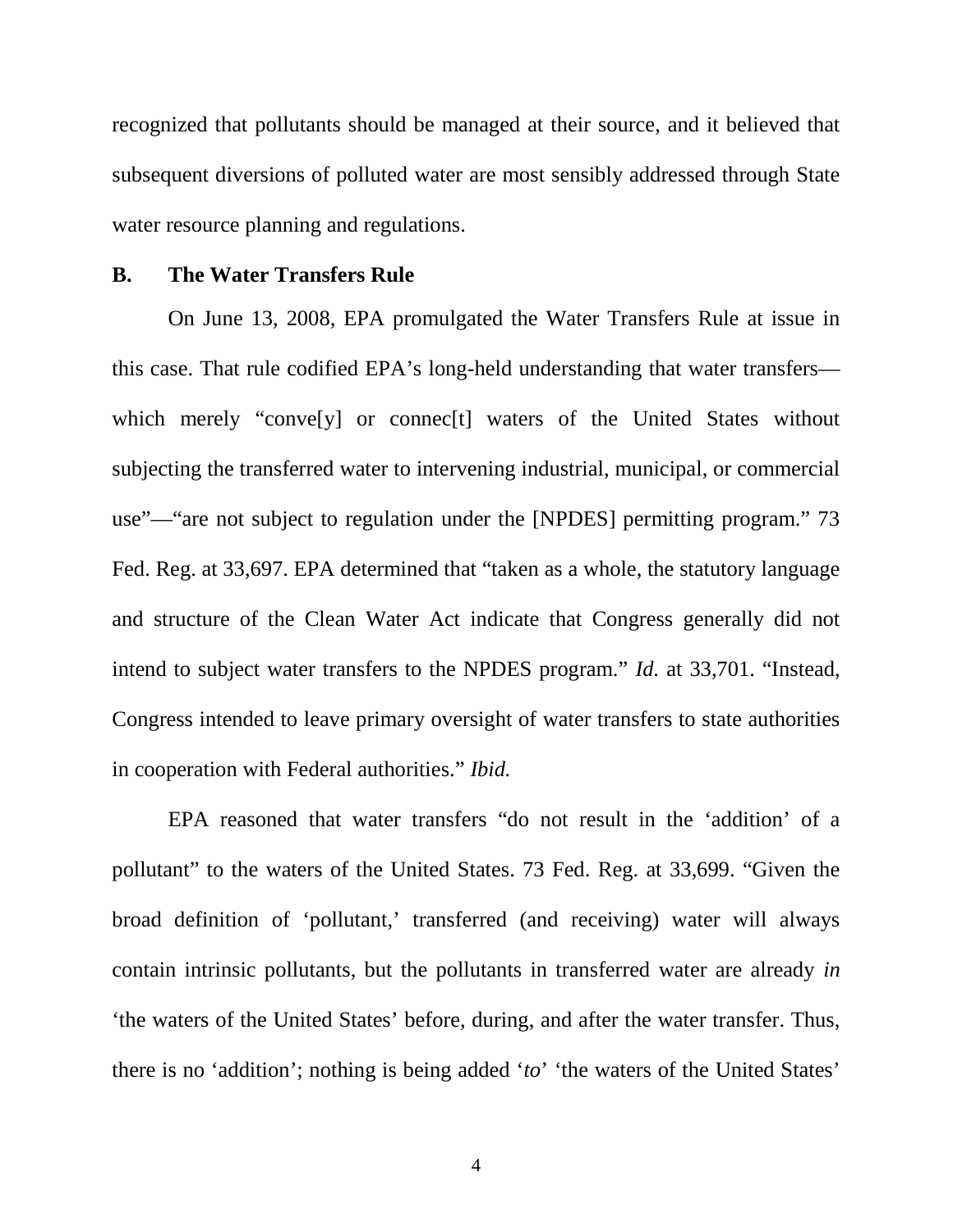by virtue of the water transfer, because the pollutant at issue is already part of 'the waters of the United States' to begin with." *Id.* at 33,701 (quoting United States' brief to this Court in *Friends of the Everglades* v. *South Florida Water Management District*).

EPA further stressed that "the heart of this matter is the balance Congress created between federal and State oversight of activities affecting the nation's waters." 73 Fed. Reg. at 33,701. "In light of Congress' clearly expressed policy not to unnecessarily interfere with water resource allocation and its discussion of changes in the movement, flow or circulation of any navigable waters as sources of pollutants that would not be subject to regulation under section 402, it is reasonable to interpret 'addition' as not including the mere transfer of navigable waters." *Id.* at 33,701-33,702. In addition, EPA determined that "pollution from transferred waters is more sensibly addressed through [state] water resource planning and land use regulations, which attack the problem at its source." *Id.* at 33,702.

The Agency drew additional support from the CWA's legislative history. "The legislative history makes clear that Congress generally did not intend a wholesale transfer of responsibility for water quality away from water resource agencies to the NPDES authority. Rather, Congress encouraged States to obtain approval of authority to administer the NPDES program under section 402(b) so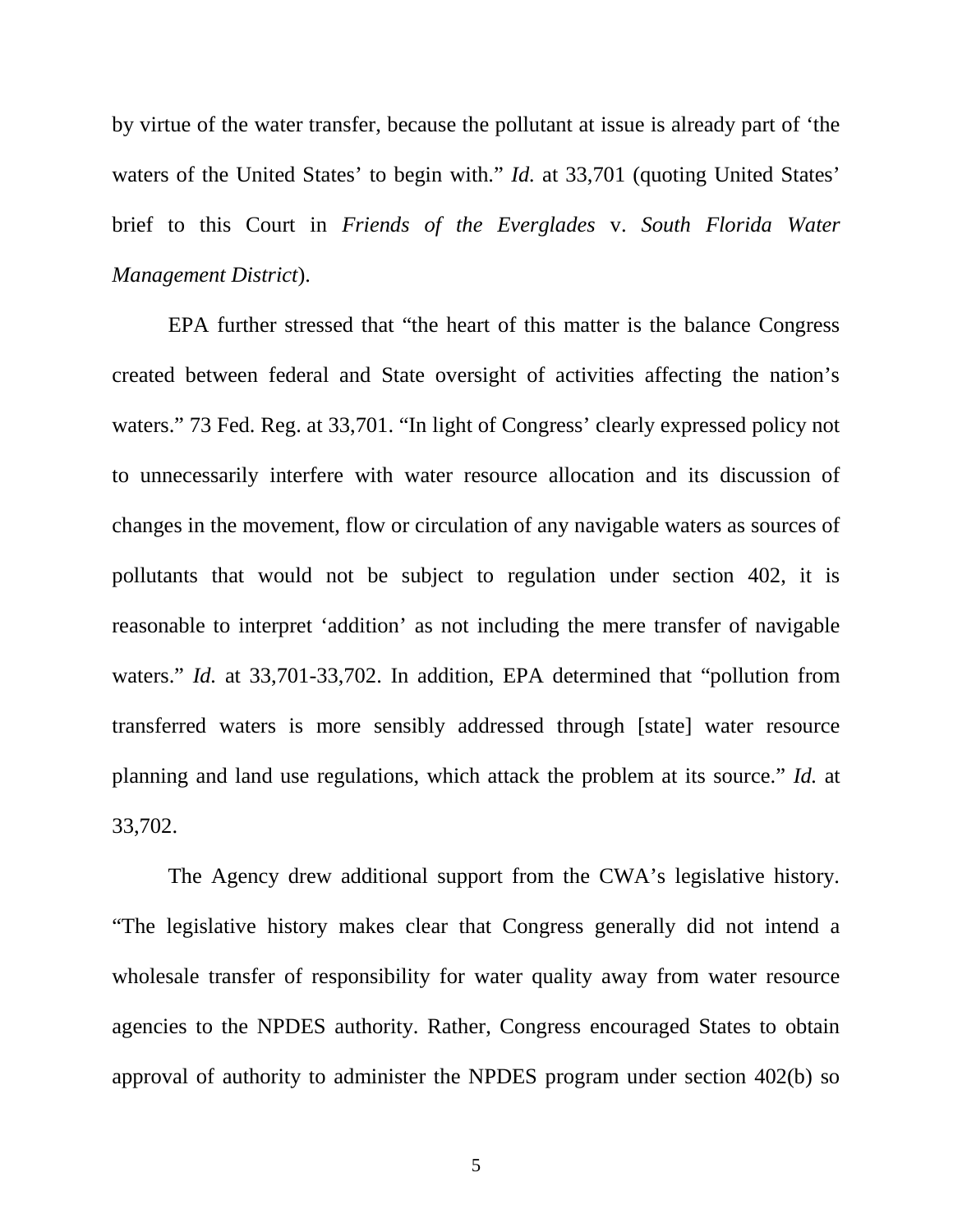that the NPDES program could work in concert with water resource agencies' oversight of water management activities to ensure a 'balanced management control system.'" 73 Fed. Reg. at 33,703.

EPA concluded: "In sum, the language, structure, and legislative history of the statute all support the conclusion that Congress generally did not intend to subject water transfers to the NPDES program. Water transfers are an integral part of water resource management; they embody how States and resource agencies manage the nation's water resources and balance competing needs for water. Water transfers also physically implement State regimes for allocating water rights, many of which existed long before enactment of the Clean Water Act. Congress was aware of these regimes, and did not want to impair the ability of these agencies to carry them out. EPA's conclusion that the NPDES program does not apply to water transfers respects Congressional intent, comports with the structure of the Clean Water Act, and gives meaning to section 101(g) and 304(f) of the Act." 73 Fed. Reg. at 33,703.

A number of entities filed petitions for review of the Water Transfers Rule, which were consolidated in this Court. This Court stayed the consolidated petitions pending its ruling in *Friends of the Everglades* v. *South Florida Water Management District* ("*Friends I*").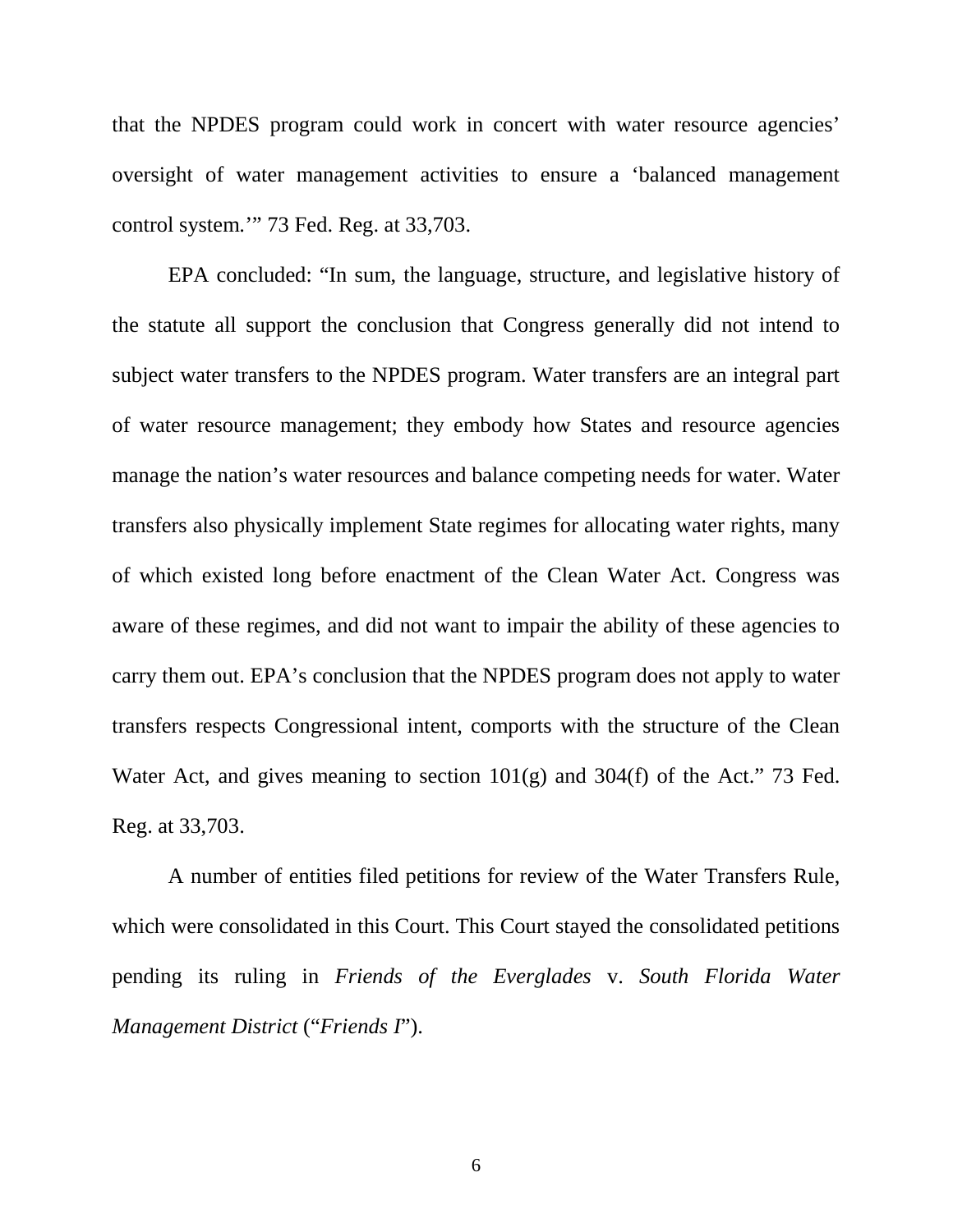### **C. This Court's Decision in** *Friends I*

Shortly after EPA promulgated the Water Transfers Rule, this Court considered a citizen suit over water transfers that protect populated areas near Lake Okeechobee that otherwise would flood during extreme weather events. See *Friends of the Everglades* v. *S. Fla. Water Mgmt. Dist.*, 570 F.3d 1210 (11th Cir. 2009) ("*Friends I*"). Friends of the Everglades and the Florida Wildlife Federation—both petitioners here—sued the South Florida Water Management District ("SFWMD") for operating the pumping stations at issue without an NPDES permit. *Id.* at 1214. The Miccosukee Tribe of Indians of Florida—also a petitioner here—intervened in the district court as a plaintiff, and United States Sugar Corporation ("U.S. Sugar") and the United States intervened as defendants. *Ibid.* The district court held—before EPA promulgated the Rule at issue here—that SFWMD's water transfers violated Section 402 of the CWA and ordered SFWMD's director to apply for an NPDES permit. *Id.* at 1215, 1217.

After the Water Transfer Rule was promulgated, this Court reversed. The Court observed that "[u]nder its regulatory authority, the EPA has recently issued a regulation adopting a final rule specifically addressing this very question." *Id.* at 1218. Accordingly, the question facing the Court in *Friends I* was "whether we owe that EPA regulation deference under *Chevron, U.S.A., Inc. v. Natural Res. Defense Council, Inc.*, 467 U.S. 837 (1984)." *Id.* at 1213.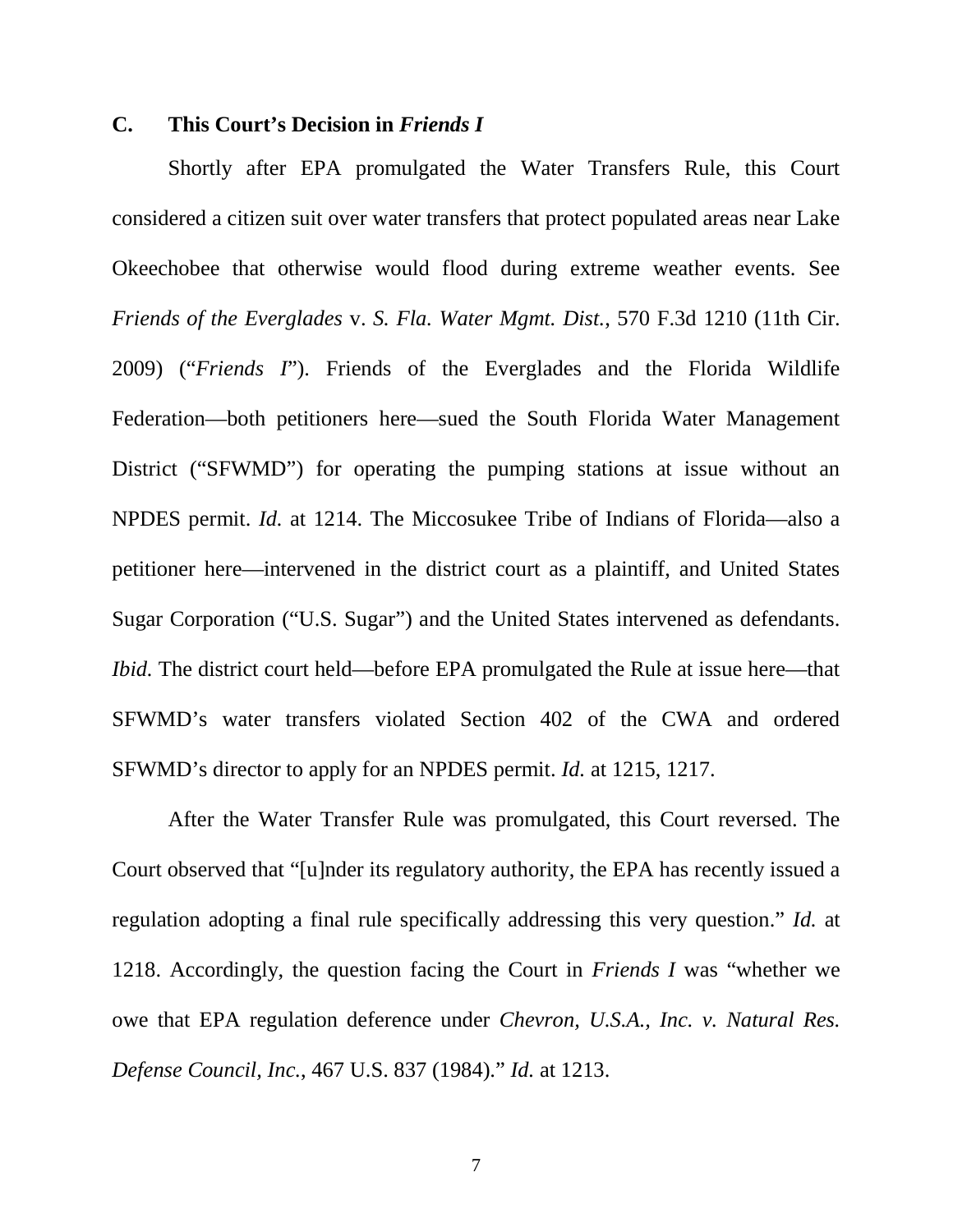This Court held that *Chevron* deference was appropriate. It rejected the plaintiffs' argument that "'to navigable waters' refers to each individual water body" and that as a result, "the statute means 'any addition of any pollutant to *any* navigable waters,' even though those are not the words the statute uses." 570 F.3d at 1223. The Court criticized the plaintiffs' gloss, which would "add a fourth 'any' to the statute," because "we are not allowed to add or subtract words from a statute; we cannot rewrite it." *Id.* at 1224. "Congress knows how to use the term 'any navigable water[s]' when it wants to protect individual water bodies instead of navigable waters as a collective whole." *Ibid.* (citing 33 U.S.C. §§ 407, 419, 512, 1254(a)(3), 1314(f)(2)(F)). "The common use by Congress of 'any navigable water' or 'any navigable waters' when it intends to protect each individual water body supports the conclusion that the use of the unmodified term 'navigable waters' \* \* \* means the waters collectively." *Ibid.*

The Court also rejected the defendants' argument that the statute was unambiguous. It suggested that the Act uses "navigable waters" at one point to refer to particular bodies of water and that the defendants' interpretation "tends to undermine the goals of the NPDES program." 570 F.3d at 1226 (citing CWA § 303(c)(2), 33 U.S.C. § 1313(c)(2)). The Court also envisioned a "horrible hypothetical" involving pumping "the most loathsome navigable water in the country into the most pristine one," which it said would not "comport with the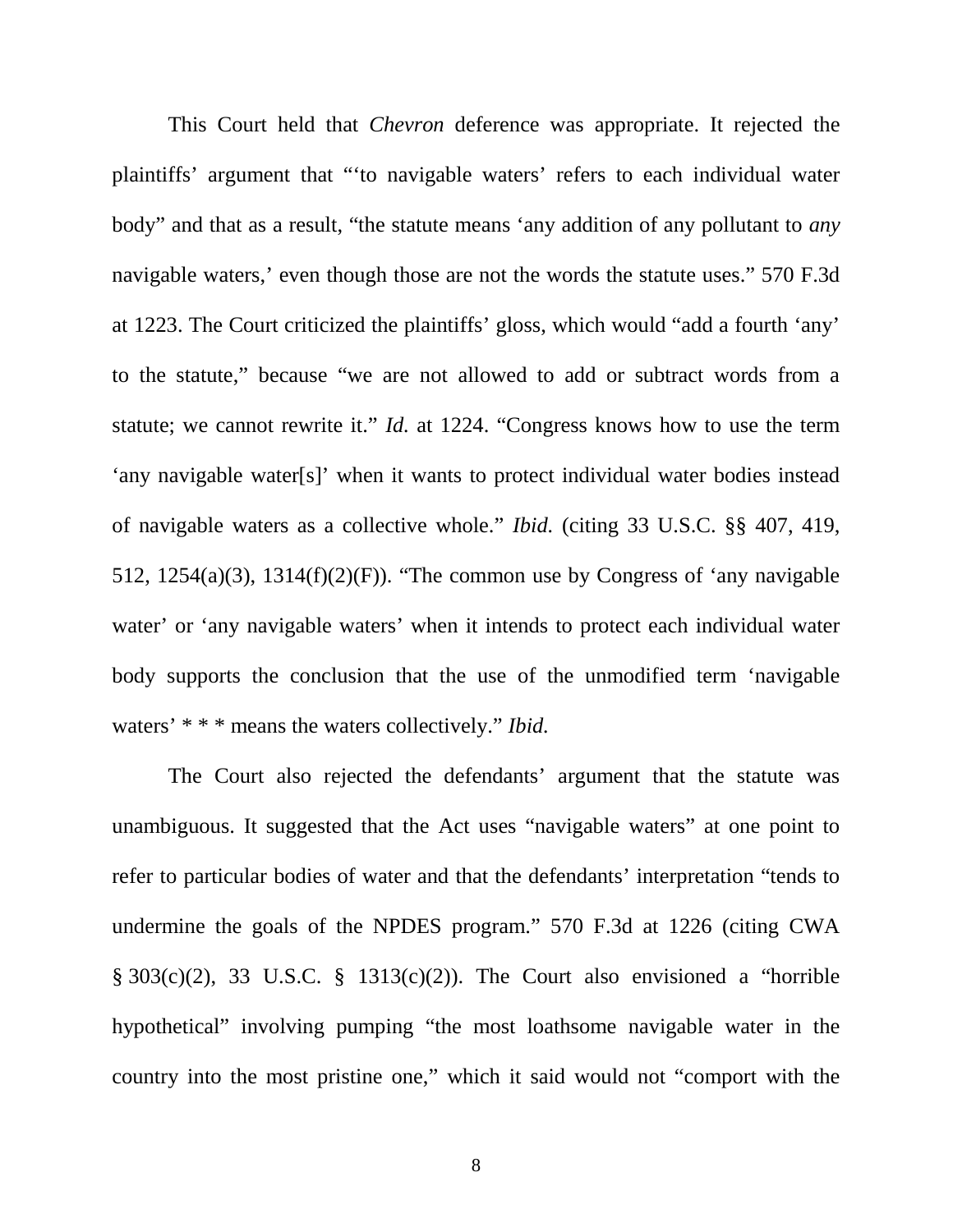broad, general goals of the [CWA]." *Ibid.* But the Court noted that it "'interpret[s] and appl[ies] statutes, not congressional purposes'" (*ibid.*), that the "provisions of legislation reflect compromises" (*id.* at 1227), and that "the NPDES program does not even address" "[n]on-point source pollution, chiefly runoff, [which] is widely recognized as a serious water quality problem." *Id.* at 1226-27.

Having concluded that the statute was ambiguous, the Court determined that EPA's Water Transfers Rule was "a permissible construction" of the CWA. 570 F.3d at 1227. "Because the EPA's construction is one of the two readings we have found is reasonable, we cannot say that it is 'arbitrary, capricious, or manifestly contrary to the statute." *Id.* at 1228. The Court concluded that "[u]nless and until the EPA rescinds or Congress overrides the regulation, we must give effect to it." *Ibid.*

Plaintiffs petitioned for rehearing en banc, which this Court denied. 605 F.3d 962 (11th Cir. 2010). Plaintiffs then petitioned for a writ of certiorari, which the Supreme Court denied. 131 S. Ct. 643 & 645 (2010).

#### **D. The Petitions for Review**

The stay in this case lifted after this Court resolved *Friends I*. The petitions for review are now ripe for this Court's consideration.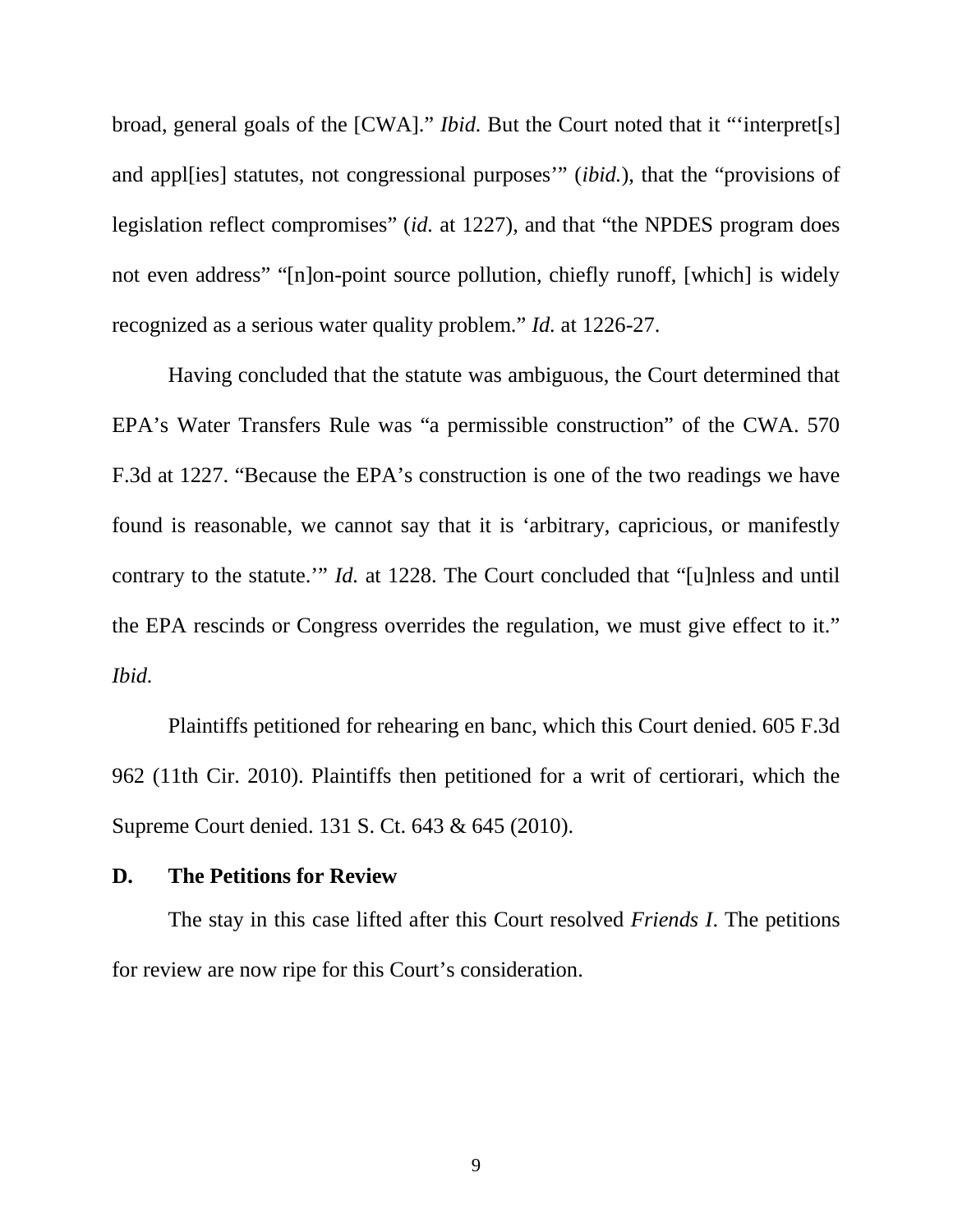#### **SUMMARY OF THE ARGUMENT**

This Court should decide the petitions for review on the merits. Jurisdiction properly lies in this Court under CWA Section 509(b)(1), and, in any event, the Court may consider the petitions without first resolving the question of statutory jurisdiction. There is undoubtedly an Article III controversy over the Water Transfers Rule, and this Court's decision in *Friends I* has rendered the petitions for review a decided issue. Under such circumstances, courts may rule on the merits, as there is nothing to be gained from a complicated jurisdictional analysis when the merits are so clear-cut and predetermined.

On the merits, the petitions for review should be denied. This Court held in *Friends I* that the Water Transfers Rule is a permissible reading of the statute and is not arbitrary, capricious, or contrary to law. This Court refused to reconsider that determination en banc, and the Supreme Court likewise refused to review this Court's decision. *Friends I* leaves no room for the petitions for review. As the State petitioners correctly recognize, this "Court is bound by that decision 'unless and until [it] is overruled en banc, or by the Supreme Court.'" Brief for State of New York *et al.*, at 23, quoting *Cohen* v. *Office Depot, Inc.*, 204 F.3d 1069, 1072 (11th Cir. 2000).

The lengthy arguments by the Miccosukee Tribe and the Friends of the Everglades petitioners that this Court should review the entire administrative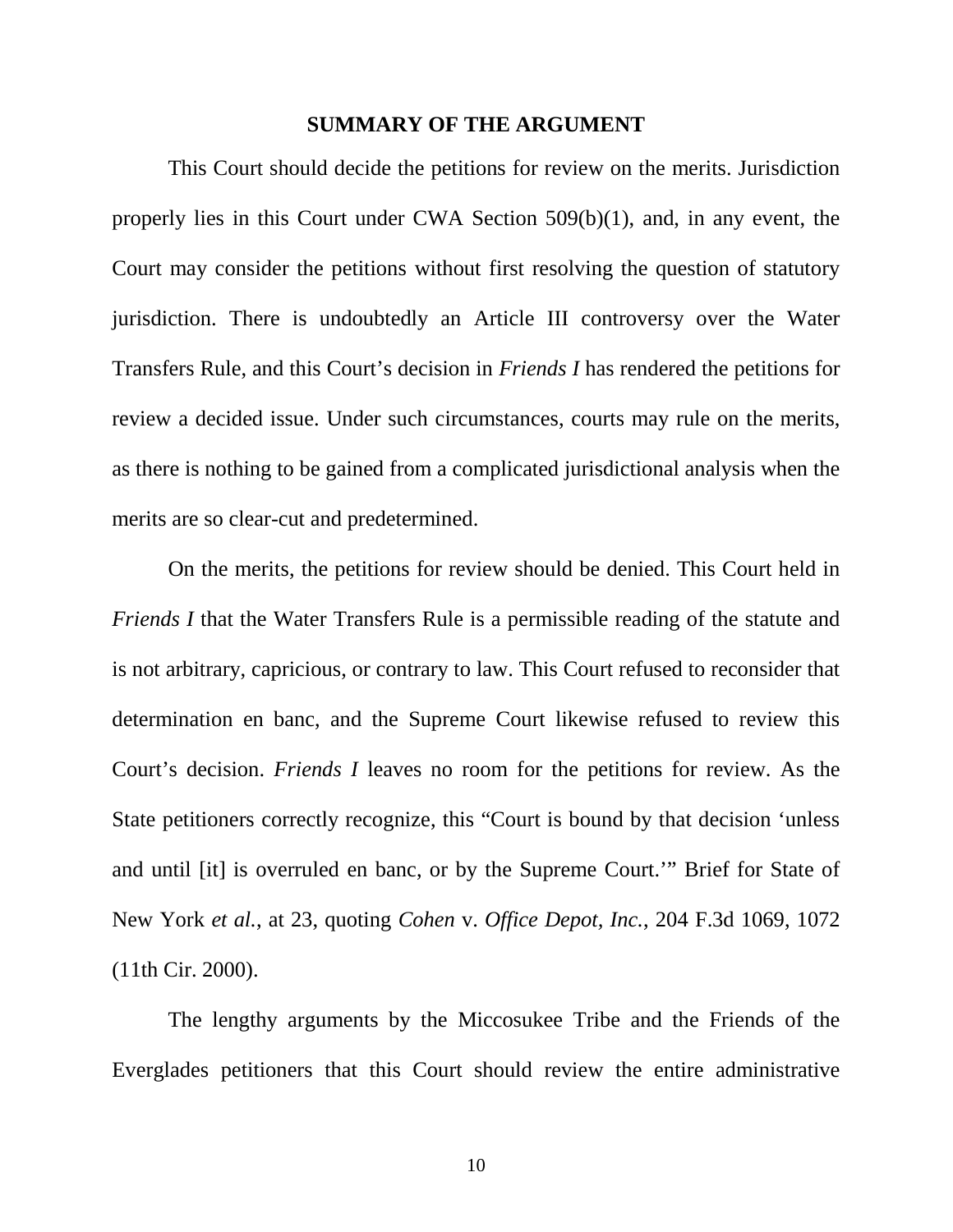record to determine whether EPA's Rule is "arbitrary and capricious" in violation of the Administrative Procedure Act are singularly misplaced. This Court already determined in *Friends I* that the Rule is not "'arbitrary, capricious, or manifestly contrary to the statute'" (570 F.3d at 1228), and this Court is bound by that decision. Beyond that, the sort of record review that petitioners seek is unnecessary to resolve the propriety of a rule that is based on close analysis of the meaning of statutory provisions. Whether petitioners think that not requiring NPDES permits for water transfers is bad for the environment—and there is plenty of reason to believe the opposite—is simply irrelevant to the question whether EPA reasonably concluded based on statutory language and structure and legislative history that there is no "addition" to navigable waters that can trigger a permitting requirement when navigable water that already contains pollutants is diverted.

Finally, if there is error in *Friends I*, it is not that it upheld the Rule, but that it did so under *Chevron* deference to EPA rather than the plain language of the Clean Water Act. The Water Transfers Rule is *required* under a plain reading of the statute. *Chevron* deference is not necessary to deny the petitions.

#### **ARGUMENT**

## **I. This Court Should Issue A Decision On The Merits.**

Jurisdiction properly lies in this Court under CWA Section 509(b)(1). Any other approach to jurisdiction would be unfaithful to the language and intent of the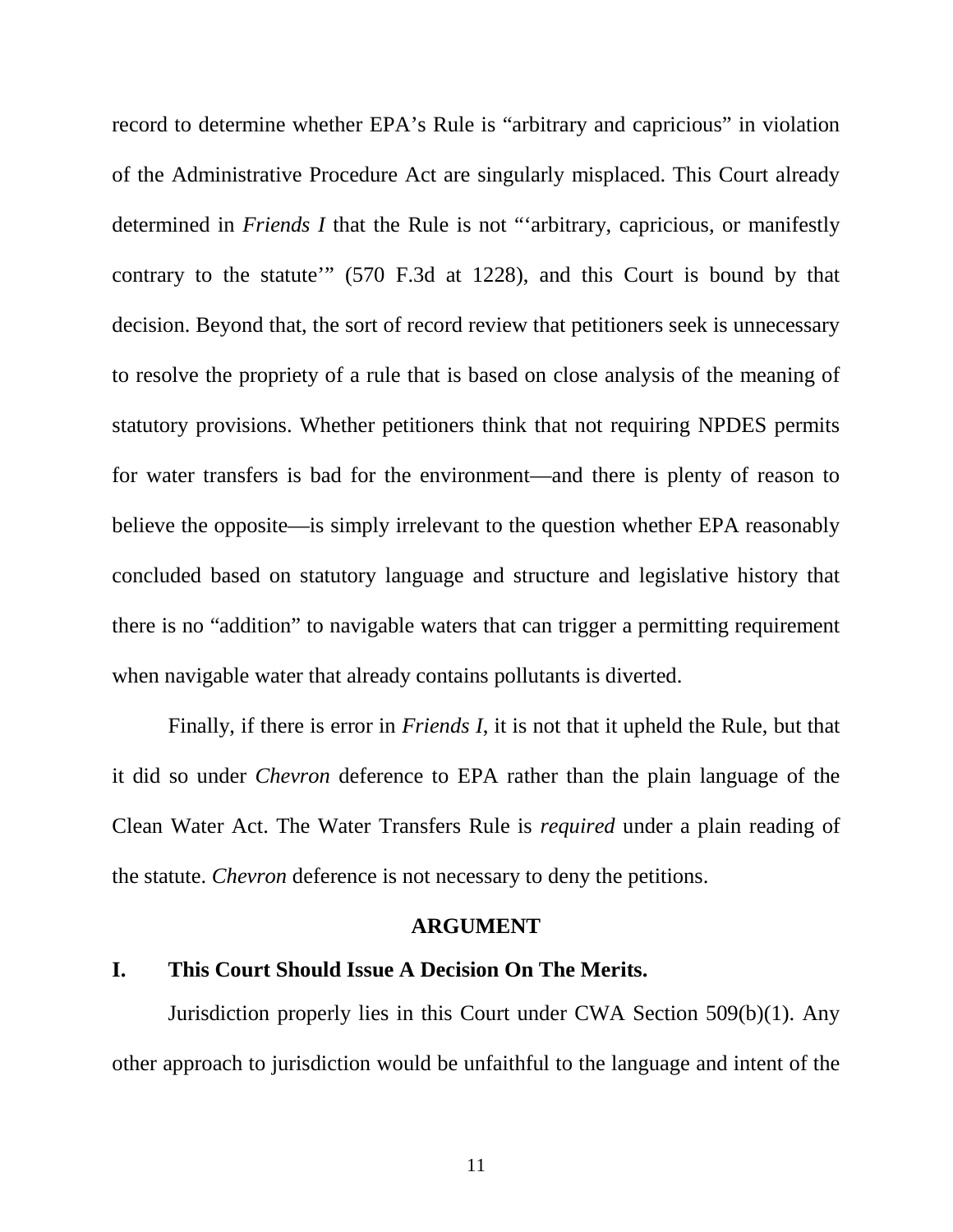statute and enormously wasteful of the resources of the federal judiciary and the innumerable public and private entities that have been fighting for years over water transfers. Rather than repeat EPA's compelling arguments on that score, we instead explain why this Court may summarily deny the petitions without first addressing the jurisdictional issue.

The requirement that a federal court "satisfy itself of its jurisdiction over the subject matter before it considers the merits" (*Ruhrgas AG* v. *Marathon Oil Co.*, 526 U.S. 574, 583 (1999)), applies only when the jurisdictional question is of constitutional dimension—whether the court has Article III jurisdiction. See *Steel Co.* v. *Citizens for a Better Environment*, 523 U.S. 83, 92, 97 n.2 (1998) (prohibiting a court from deciding a merits "question before resolving a dispute concerning the existence of an Article III case or controversy"); *id.* at 110-111 (O'Connor & Kennedy, JJ., concurring); *Royal Siam Corp.* v. *Chertoff*, 484 F.3d 139, 144 (1st Cir. 2007) (while "Article III jurisdiction \* \* \* may never be bypassed" under *Steel Co.*, that rule does not apply to "statutory jurisdiction").

Where, as here, the constitutional limits of federal jurisdiction are not at issue, a court may rule on the merits without resolving *statutory* jurisdiction. The Supreme Court so held in *Norton* v. *Mathews*, 427 U.S. 524 (1976), in terms precisely applicable here. In *Norton*, the jurisdiction of the Supreme Court under 28 U.S.C. § 1253 turned on whether a three-judge district court had been properly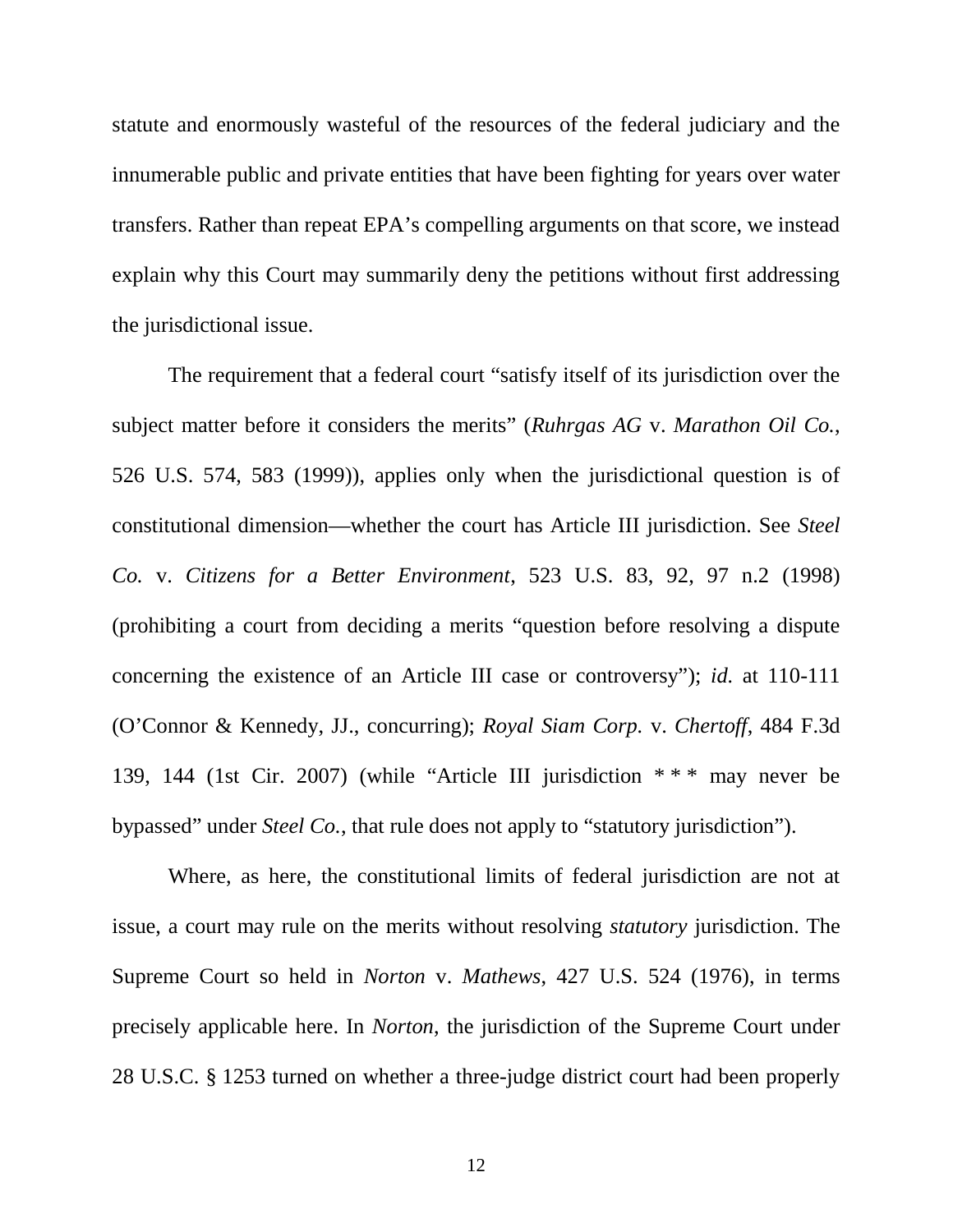convened to rule upon plaintiffs' demand for an injunction, a point much debated in the briefs filed with the Court. But the Supreme Court had decided the merits of the underlying issue in a companion case, *Mathews* v. *Lucas*, in which its jurisdiction was not in dispute. In those circumstances, the Supreme Court held "it unnecessary  $***$  to resolve the details of these difficult and perhaps close jurisdictional arguments." 427 U.S. at 530. With the "substantive questions raised on this appeal now \* \* \* determined in *Mathews* v. *Lucas*," the merits in *Norton* were "a decided issue." *Id* at 530-531. The Court thus concluded that "there is no point in remanding to enable the merits to be considered by a court of appeals" (*id.* at 531-532):

there is no need to decide the theoretical question of jurisdiction in this case. In the past, we similarly have reserved difficult questions of our jurisdiction when the case alternatively could be resolved on the merits in favor of the same party.

*Id.* at 532. Because "the merits have been rendered plainly insubstantial," the appropriate course was simply to "affirm the judgment" below without passing on jurisdiction. *Id.* at 532-533.

As the Supreme Court explained in *Steel Co.*, where "a merits issue" has been "dispositively resolved in a companion case," the merits may be tackled before jurisdiction. 523 U.S. at 98; see also *id.* at 110-111 (O'Connor & Kennedy, JJ., concurring).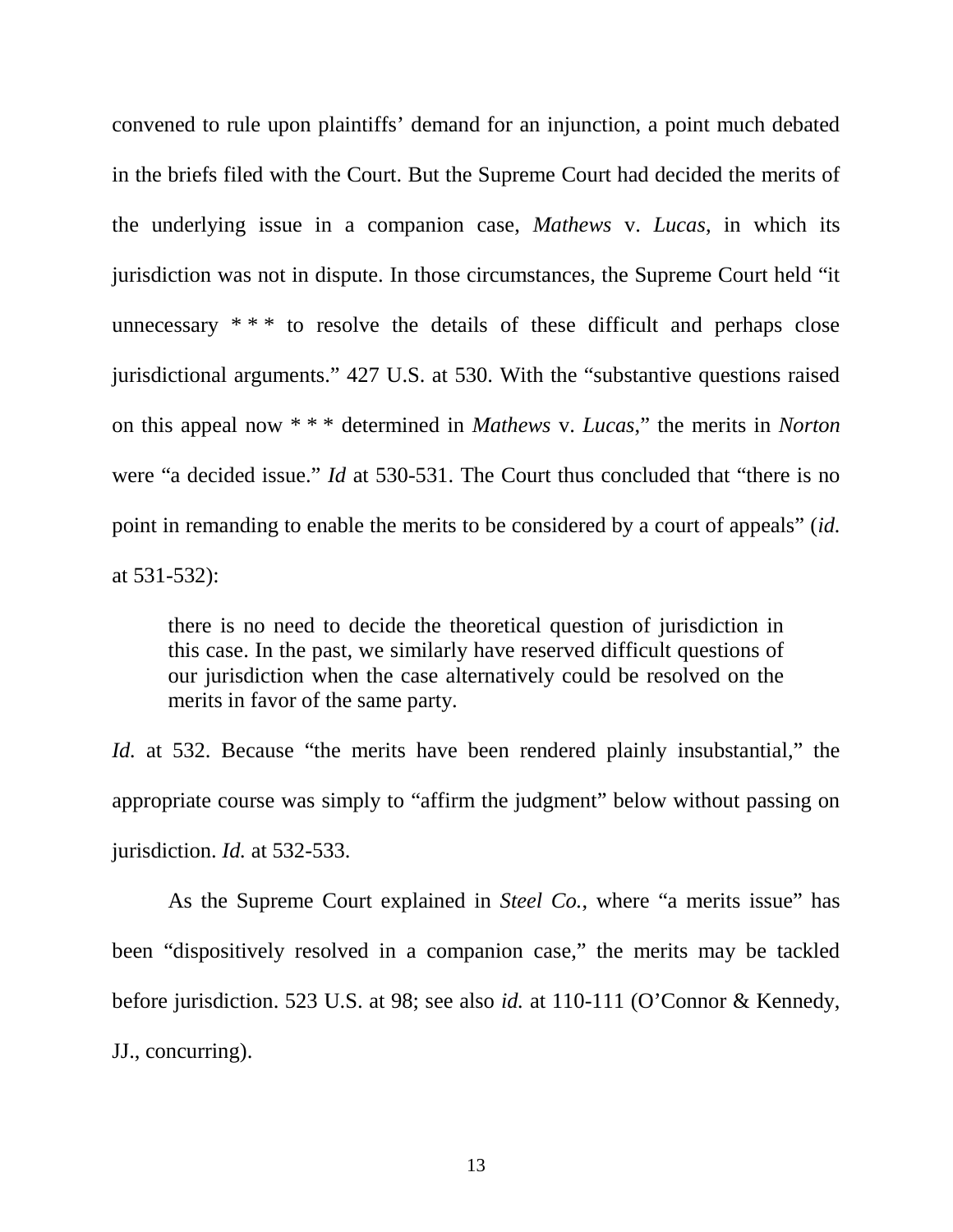Here, a recent decision of this Court compels the conclusion that the petitions for review have no merit. The merits are "plainly insubstantial" after this Court's ruling in *Friends I*. As the State petitioners acknowledge, arguments that this Court erred in *Friends I* are besides the point, because under circuit precedent the decision in *Friends I* is binding on this Court and forecloses any result on the merits other than a ruling rejecting petitioners' challenges to the rule. Brief of the State of New York *et al.*, at 23; see *Cohen* v. *Office Depot, Inc.*, 204 F.3d 1069, 1072 (11th Cir. 2000) (this Court is bound by a prior panel's decision "unless and until [it] is overruled en banc, or by the Supreme Court").

As in *Norton*, the jurisdictional issue here is statutory, not constitutional in nature. As in *Norton*, the parties hotly dispute the correct resolution of the jurisdictional issue. And as in *Norton*, "there is no point" in wasting judicial and party resources by having the district court decide an issue on which this Court has already authoritatively ruled. A denial of the petitions without addressing jurisdiction is all that is needed.

Courts of appeals have not hesitated in appropriate cases to follow this sensible approach to avoiding deciding unnecessary issues and preserving scarce resources. See, *e.g.*, *Rivera-Martinez* v. *Ashcroft*, 389 F.3d 207, 209 n.7 (1st Cir. 2004) ("where the outcome of this appeal is foreordained by circuit precedent on a merits issue, we do not need to resolve arguably 'jurisdictional' issues of the sort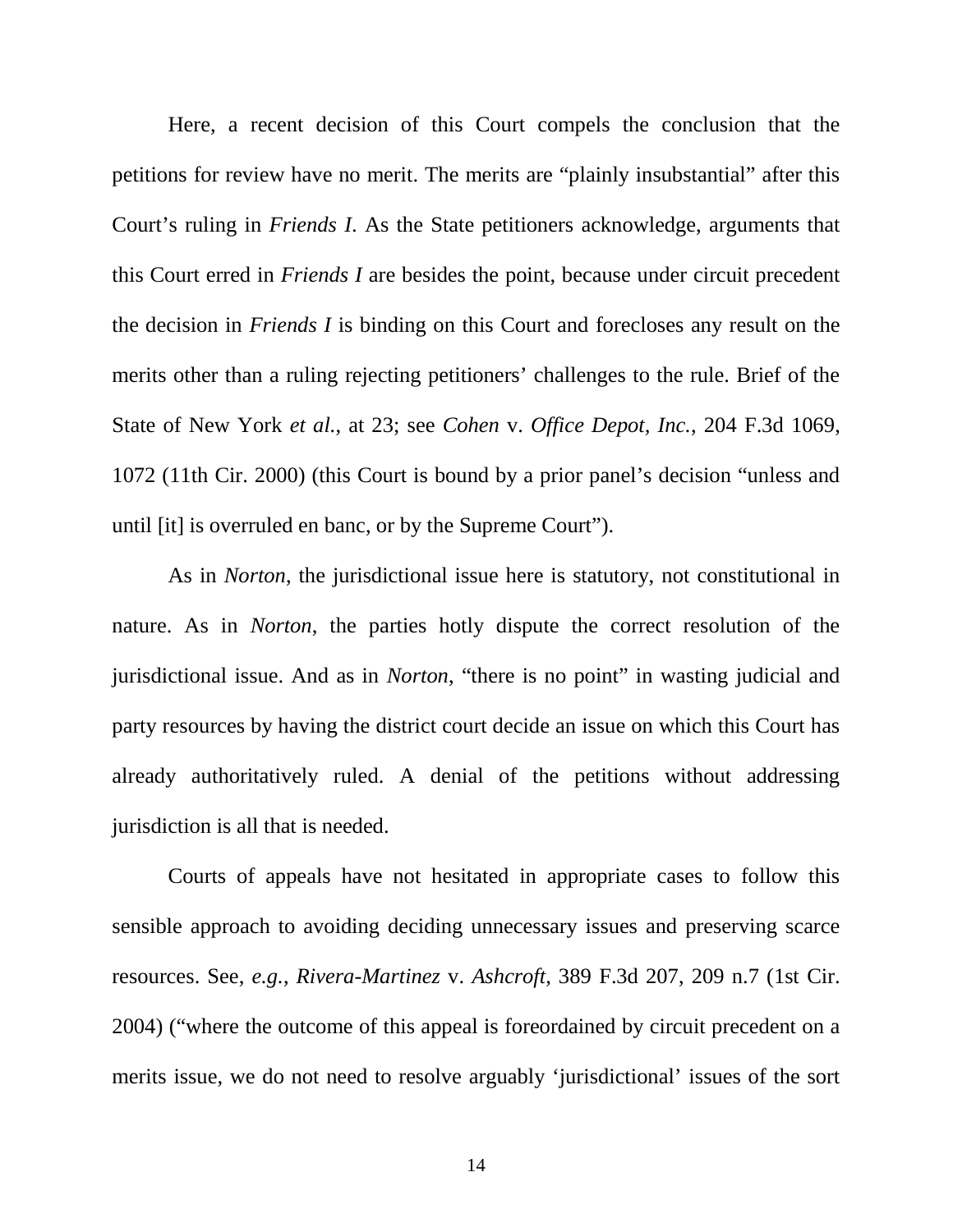presented in this appeal before proceeding to the merits"); *Center for Reproductive Law & Policy* v. *Bush*, 304 F.3d 183, 194-195 (2d Cir. 2002) (Sotomayor, J.) (refusing to rule upon "academic" standing issue when merits were "foreordained" by prior Circuit decision that brought case within *Norton* exception to *Steel Co.*); *Kauthar SDN BHD* v. *Sternberg*, 149 F.3d 659, 663 n.4 (7th Cir. 1998) (disregarding "substantial statutory standing questions raised in this appeal" because plaintiff met "the minimal Article III requirements of a case or controversy" and thus "this case does not run afoul of the concerns raised in the Supreme Court's recent decision in *Steel Company*"), abrogated on other grounds, *Morrison* v. *Nat'l Australia Bank Ltd.*, 130 S. Ct. 2869 (2010); see also *McClendon* v. *Georgia Dep't of Community Health*, 261 F.3d 1252, 1259 (11th Cir. 2001) ("The difficulty of those Eleventh Amendment issues, coupled with the fact that the merits issues are open and shut in favor of the defendants, causes us to exercise our discretion to look around the Eleventh Amendment issues involving the state official defendants to the merits").

Petitioners' jurisdictional argument is driven by their dislike of this Court's ruling in *Friends I*. It is a form of forum shopping that, under *Norton*, this Court need not tolerate. There is no plausible reason why this Court should permit more endless litigation on petitions for review when it has already decided in *Friends I* that EPA had the discretion to issue the Water Transfer Rule and rejected the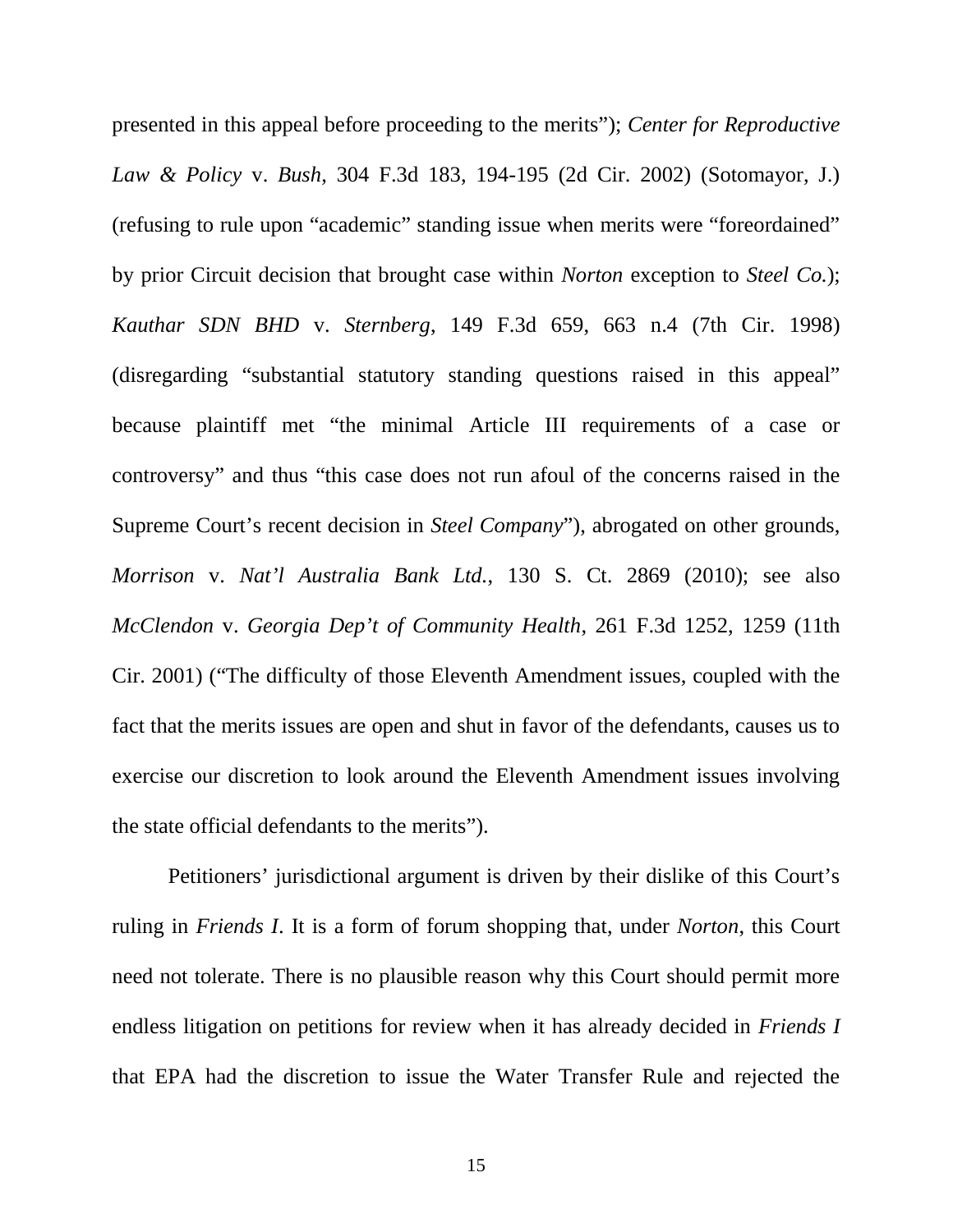plaintiffs' motion to rehear that question en banc, and the Supreme Court then declined to review this Court's ruling. See *Steel Co.*, 523 U.S. at 111 (Breyer, J., concurring) ("Whom does it help to have appellate judges spend their time and energy puzzling over the correct answer to an intractable jurisdictional matter, when (assuming an easy answer on the substantive merits) the same party would win or lose regardless?"). This Court should summarily deny the petitions without addressing jurisdiction.

## **II. The Court Should Deny The Petitions For Review.**

## **A. This Court's Decision In** *Friends I* **Compels A Denial Of The Petitions For Review.**

As the petitioning States recognize (at 2, 23), *Friends I* resolved the controlling question in this case. *Friends I* involved the interpretation of the same three phrases in the CWA's text, as applied to the same type of activity—water transfers that neither added to nor used the water that was moved. The issue there was whether the CWA's text required NPDES permits for transfers of water from one body to another and, if the statutory text did not answer that question, whether the EPA's interpretation in the Water Transfers Rule was a permissible construction of the statute.

This Court ruled that the statutory text was ambiguous and that the EPA's resolution of that ambiguity to allow transfers between bodies of water without requiring an NPDES permit was permissible. This Court explicitly based its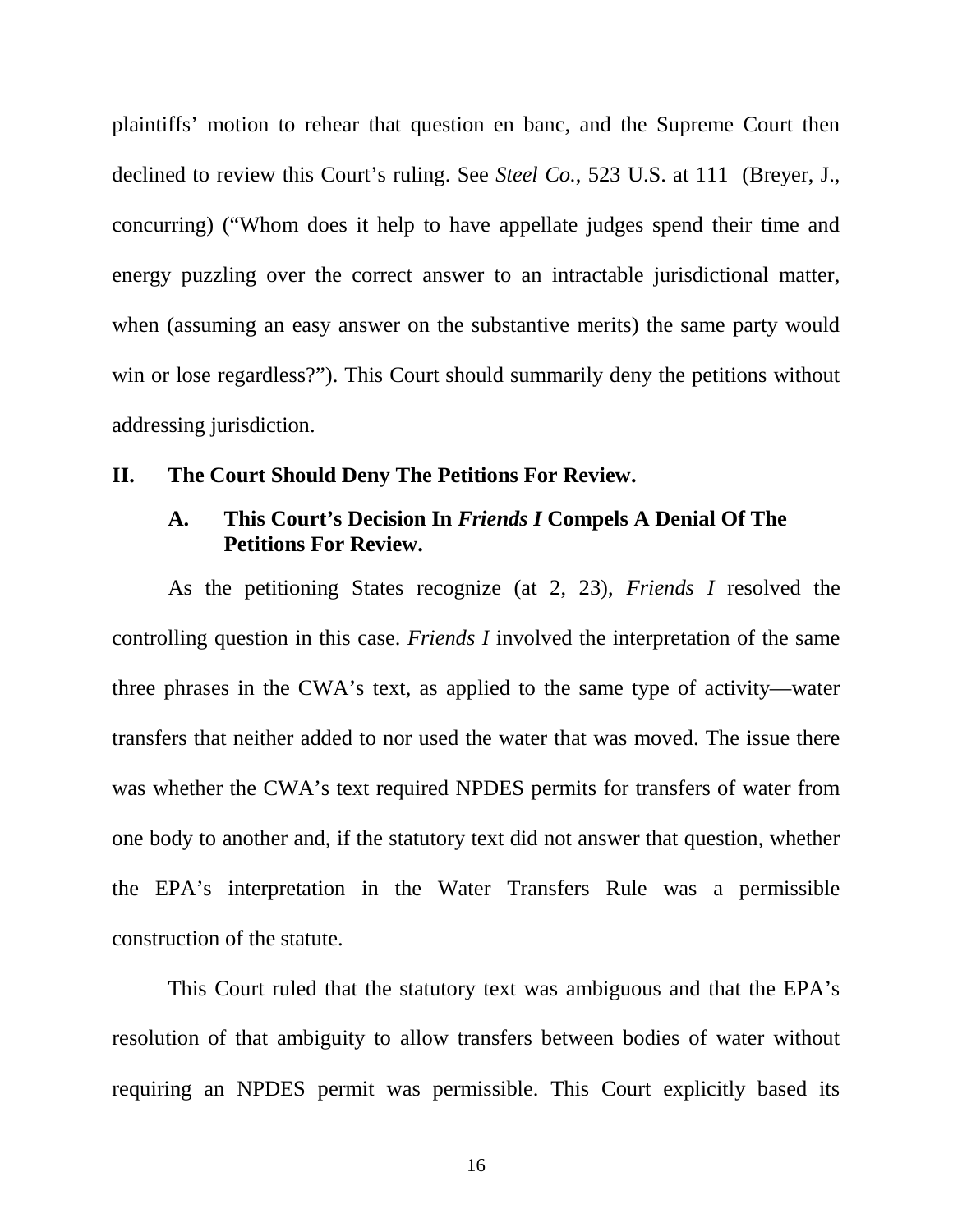decision on the validity of the EPA's Water Transfers Rule. It noted that "[b]ecause the EPA's construction is one of the two readings we have found is reasonable, we cannot say that it is 'arbitrary, capricious, or manifestly contrary to the statute.'" *Friends I*, 570 F.3d at 1228 (quoting *Chevron*, 467 U.S. at 844). The Court thus held that since "EPA's regulation \* \* \* is a reasonable, and therefore permissible, construction of the language \* \* \* we must give effect to it." *Ibid.*

*Friends I* leaves no room for petitioners' arguments. Because there is nothing left for this Court to decide, the petitions for review should be denied.

# **B. Review of the Administrative Record Is Unnecessary To Resolve This Case.**

The Miccosukee Tribe and Friends of the Everglades petitioners (but not the State petitioners) argue that this Court in *Friends I* did not minutely examine the administrative record, that review of the administrative record is necessary to adjudicate their contention that the Rule is arbitrary and capricious in violation of the Administrative Procedure Act, and that this Court, to resolve that claim, must now study "the entire administrative record." Miccosukee Tribe Br. 37. Even putting aside petitioners' unfounded pretense that the record is "undisputed" that not requiring NPDES permits for water transfers is bad environmental policy, and their belief that with their parochial interests they, rather than EPA, are in the best position to sort through the large number of comments to determine the best outcome, this argument has no merit.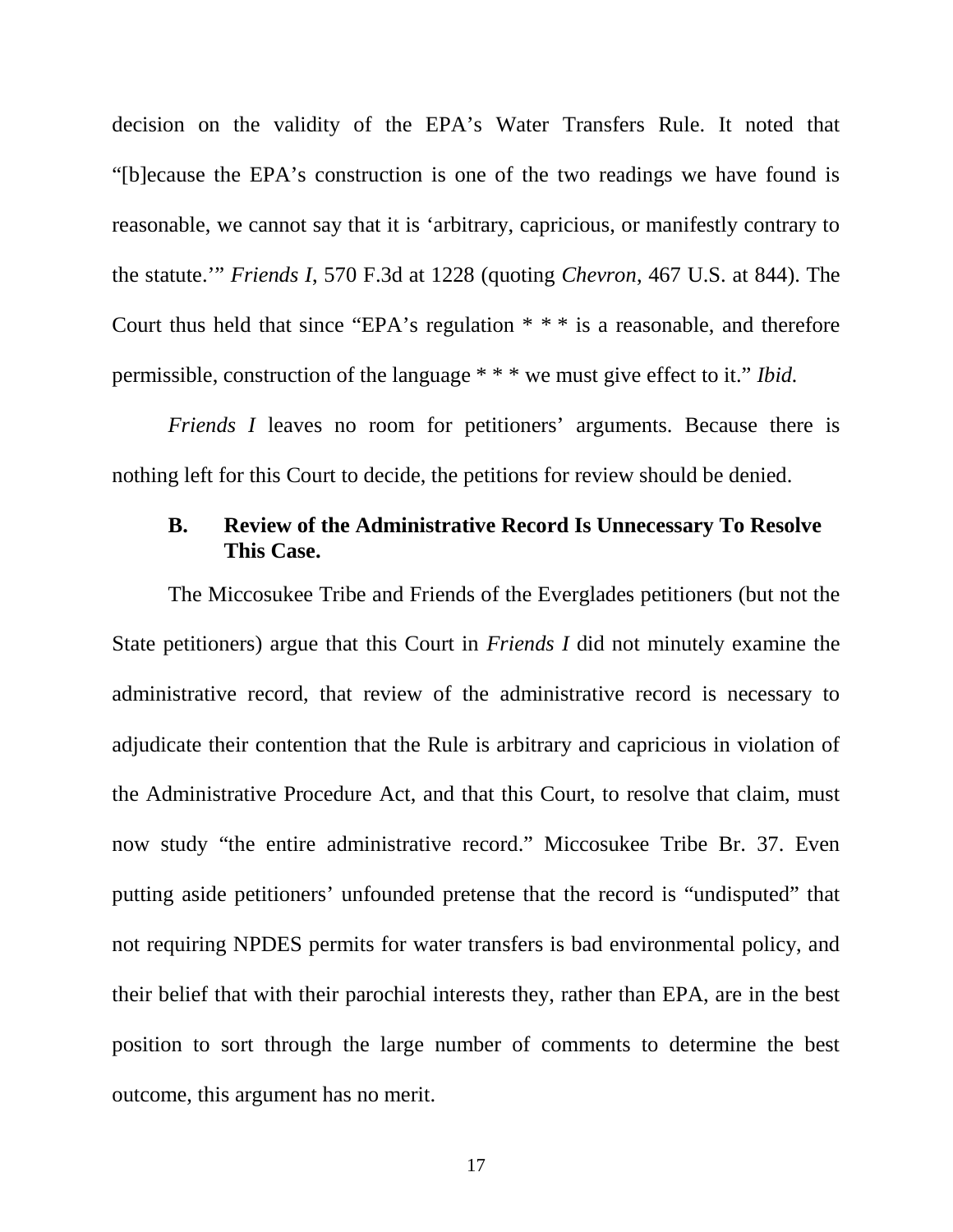EPA's Rule rests on its analysis—which this Court has held was reasonable—of the Clean Water Act's language, structure, and legislative history. In particular, EPA concluded that water transfers "do not require NPDES permits because they do not result in the 'addition' of a pollutant" to navigable waters. 73 Fed. Reg. at 33,699. That conclusion in no way depends on any facts in the administrative record about whether some commentators consider not requiring permits to be bad policy, but solely on a reading of the intent of Congress, arrived at using the traditional tools of statutory language, structure, and history. See *id.* at 33,700-33,703. Even were the *factual* record as one-sided as petitioners pretend, EPA's conclusion about the *legal* meaning of the statute would still be unassailable under *Chevron* and the APA.

## **C. The Water Transfers Rule Is Required By The Statute's Unambiguous Language.**

If this Court erred in *Friends I*, it was not in upholding the Rule but in holding that *Chevron* deference was necessary to do so. As U.S. Sugar has consistently maintained, the Water Transfers Rule is the *only* permissible reading of the statute. Although this Court decided otherwise in *Friends I*, U.S. Sugar continues to believe that the statute is unambiguous.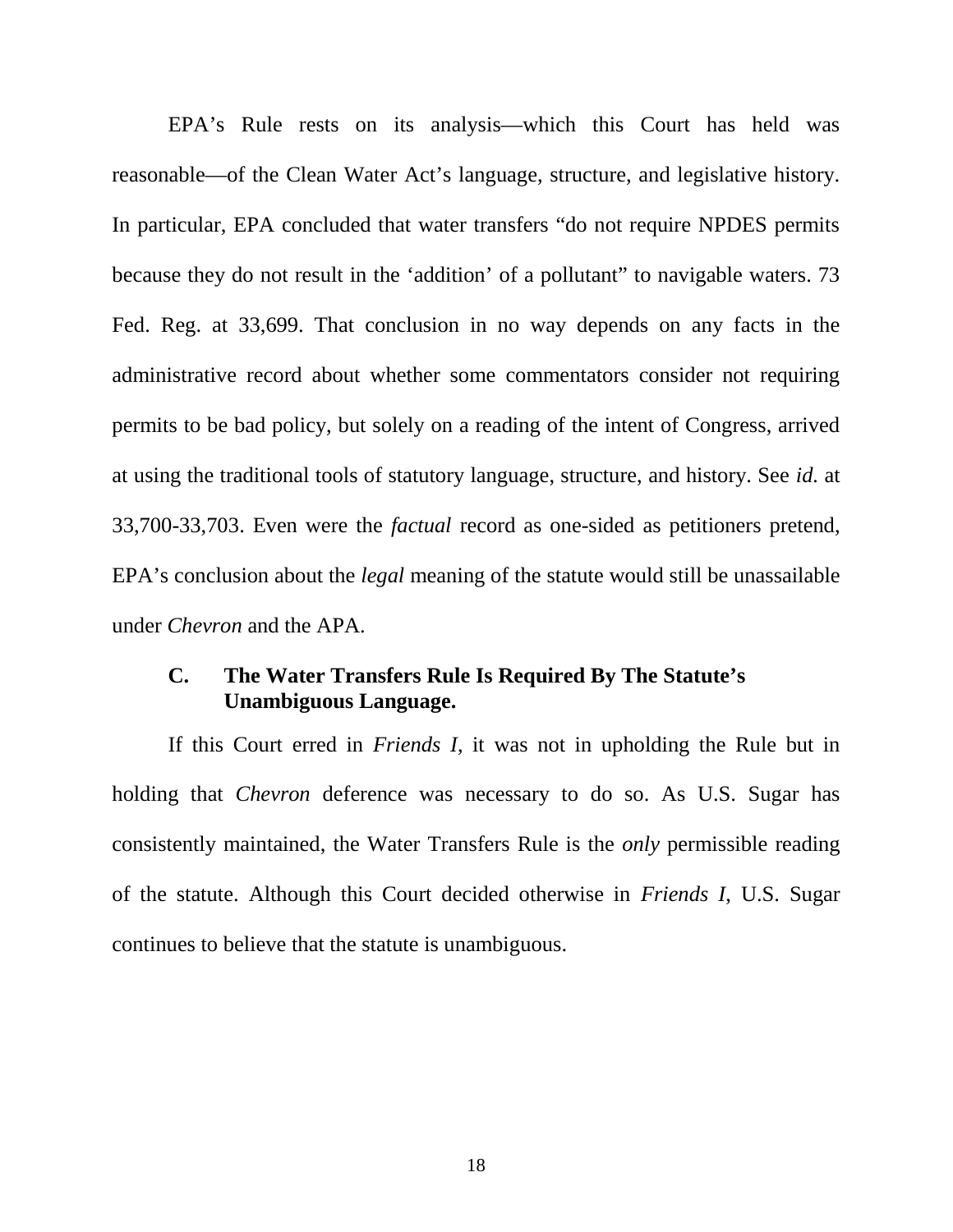# *1. The CWA By Its Plain Language Requires A Section 402 Permit Only When There Is An* **"***Addition***"** *Of Pollutants.*

Section 402 creates NPDES as part of EPA's regulatory authority to eliminate the release of industrial and municipal waste into the Nation's waters. 33 U.S.C. § 1342. An NPDES permit, which sets out "effluent limitations," is required for "the discharge of any pollutant." CWA § 301, 33 U.S.C. § 1311. "Discharge of a pollutant" is defined by the CWA as "any addition of any pollutant to navigable waters from any point source." CWA § 502(12), 33 U.S.C. § 1362(12). As the District of Columbia and Sixth Circuits explained:

[I]t does not appear that Congress wanted to apply the NPDES program wherever feasible. Had it wanted to do so, it could easily have chosen suitable language, e.g., "all pollution released through a point source." Instead, as we have seen, the NPDES system was limited to "addition" of "pollutants" "from" a point source.

*Nat'l Wildlife Fed'n* v. *Gorsuch*, 693 F.2d 156, 176 (D.C. Cir. 1982); see also *Nat'l*

*Wildlife Fed'n* v. *Consumers Power Co*., 862 F.2d 580, 586 (6th Cir. 1988).

Because the Act defines "navigable waters" as "the waters of the United States" (CWA § 502(7), 33 U.S.C. § 1362(7)), a transfer of water containing pollution from one body of water to another does not constitute an "addition" of "pollutants," because the transferred pollution never leaves "the waters of the United States."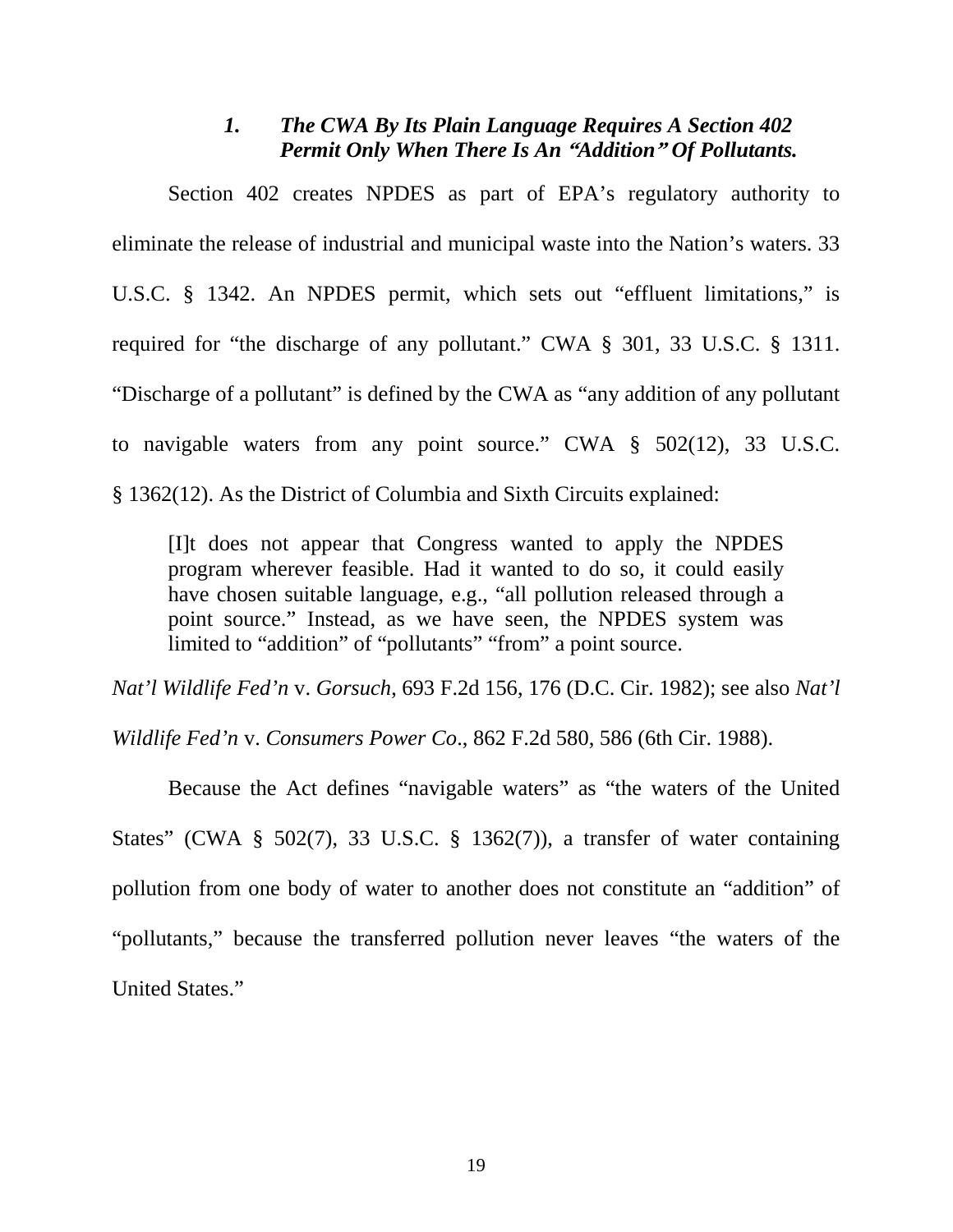# **(a) There is no "addition" when pollutants are merely conveyed in "navigable waters" from one body of water to another.**

Statutory interpretation begins with "the language of the statute." *Bailey* v. *United States*, 516 U.S. 137, 144 (1995). Every clause and word of the statute should be given effect. *United States* v. *Nordic Vill.*, 503 U.S. 30, 36 (1992). And the statute must be read as a whole "since the meaning of statutory language, plain or not, depends on context." *Conroy* v. *Aniskoff*, 507 U.S. 511, 515 (1993). In "a complicated statute like the Clean Water Act," it is particularly important for the Court to give careful reading to statutory terms since "technical definitions [were] worked out with great effort in the legislative process." *S.D. Warren Co.* v. *Me. Bd. of Envtl. Prot.*, 547 U.S. 370, 380 (2006).

Without a statutory definition, the term "addition" must be construed "in accordance with its ordinary or natural meaning." *S.D. Warren*, 547 U.S. at 376. "Addition" is the "result of adding; anything added," and to "add" is to "join, annex, or unite  $***$  so as to bring about an increase (as in number [or] size)." *Webster's Third New International Dictionary* 24 (1993). There is no increase in the pollutants in "navigable waters" when pollutants are transferred along with water from one body to another, because the navigable waters are defined as a whole—"the waters of the United States." Nothing has been joined to the waters of the United States that was not already in those waters. Pollutants are only "joined" or "united" with "the waters of the United States" when they first enter those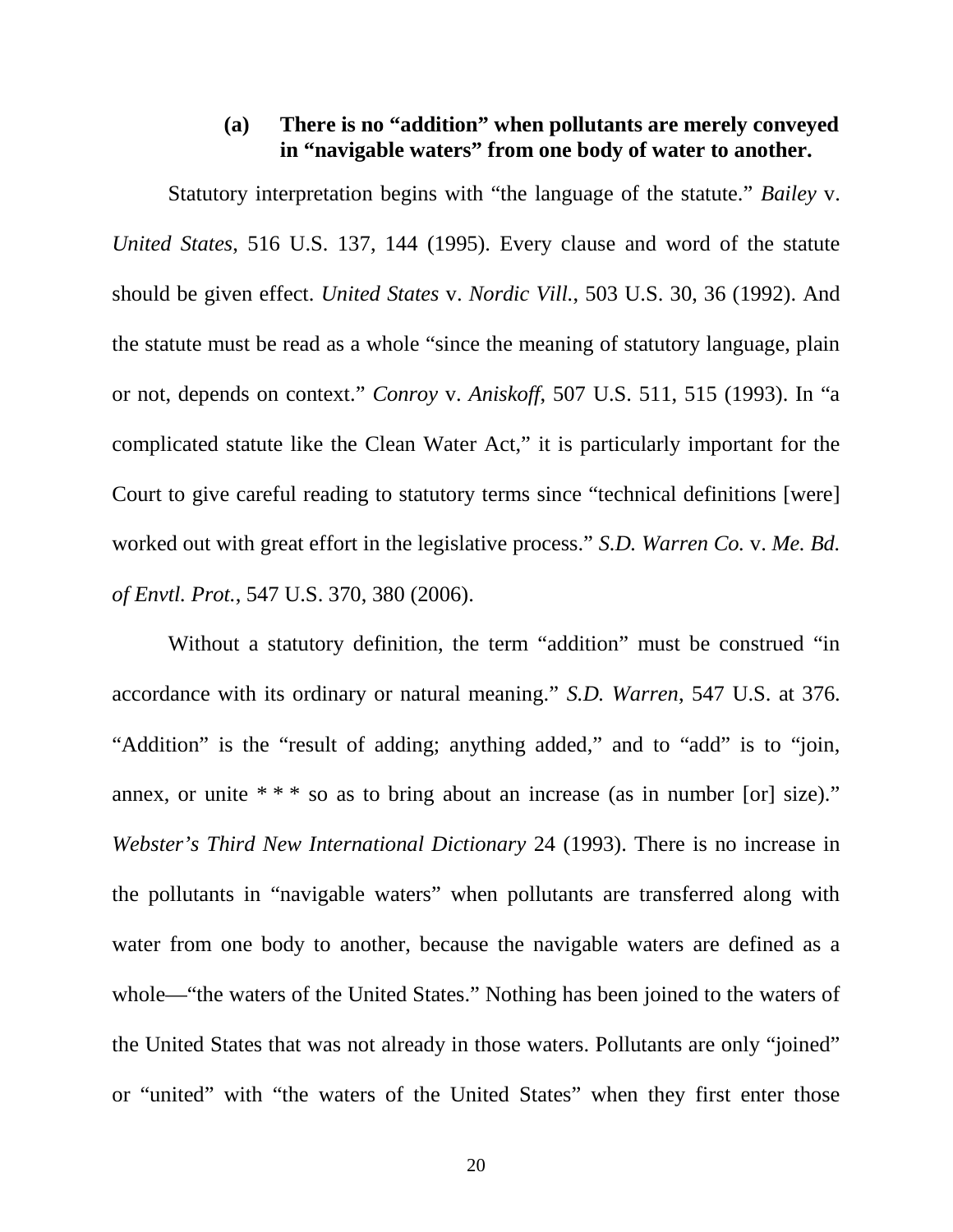waters. See *Gorsuch*, 693 F.2d at 165 (holding that NPDES applies only when a point source is the site of the pollutant's initial entry to navigable waters); *Consumers Power*, 862 F.2d at 584 (same); *United States* v. *Riverside Bayview Homes*, 474 U.S. 121, 132-133 (1985) (Congress's goal for the CWA was to control pollutants "at the source").

"[D]ischarge of a pollutant" is "a phrase made narrower," the Supreme Court has recognized, "by its specific definition requiring an 'addition' of a pollutant to the water." *S.D. Warren*, 547 U.S. at 381. "[S]omething must be added in order to implicate" the NPDES permitting requirement. *Ibid.* The pollutants in water transfers are pre-existing. They were "added" by sources upstream or are naturally occurring. As a result, Section 402 does not apply. See *Consumers Power*, 862 F.2d at 586 (a permit is not required for "those pollutants already in the water moved and transformed by the essential operation of a  $***$  dam"); *Appalachian Power Co.* v. *Train*, 545 F.2d 1351, 1377 (4th Cir. 1976) ("constituents occurring naturally in the waterways or occurring as a result of other industrial discharges do not constitute an addition of pollutants by a plant through which they pass").

#### **(b) "Navigable waters" must be read as a unitary whole.**

Given the language of Section 502, the term "navigable waters" cannot be considered ambiguous. It can only be read as a unitary whole. First, the modifier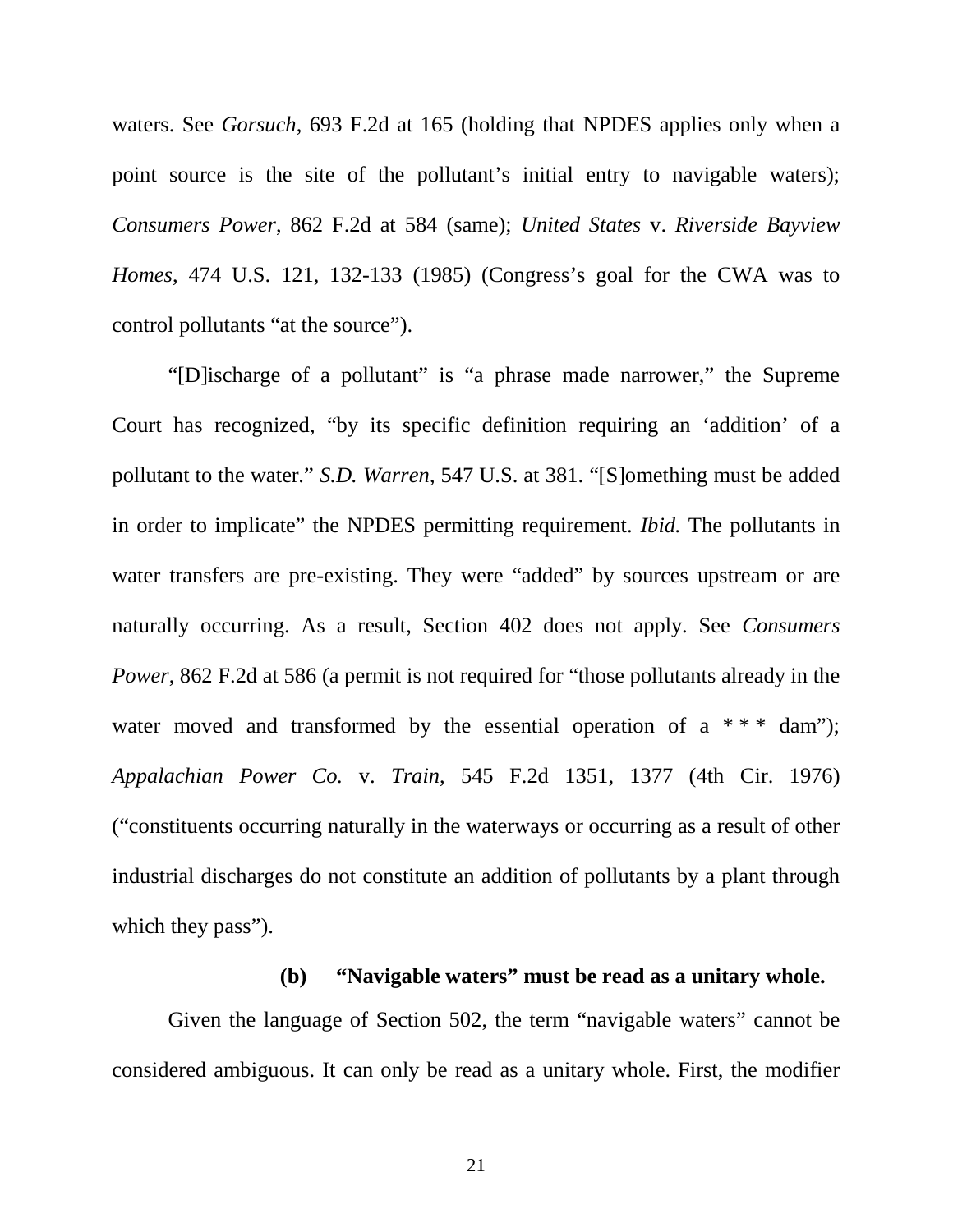"any" precedes every element of Section 502 except for "navigable waters." The statute contemplates "any addition of any pollutant to navigable waters from any point source." CWA § 502(12), 33 U.S.C. § 1362(12) (emphases added). Because only "navigable waters" lacks the modifier, Congress must have intended to refer to "navigable waters" in the aggregate. See *United States* v. *Gonzalez*, 520 U.S. 1, 5 (1997) ("any" means "one or some indiscriminately of whatever kind"); *62 Cases, Etc.* v. *United States*, 340 U.S. 593, 596 (1951) (key to statutory interpretation is to look at "what Congress has written" and "neither to add nor to subtract, neither to delete nor to distort").

Second, Section 502 speaks of an addition "to navigable waters," not "to navigable water." The use of the collective word waters indicates a clear intent to designate all U.S. waters taken together as the receiving body by which an "addition" is judged, rather than an individual body of water.

Third, the use of the definite article "the" in defining "navigable waters" as "the waters of the United States" confirms that "navigable waters" is a conceptual whole when determining if an addition has occurred. CWA § 502(7), 33 U.S.C. § 1362(7); see *Rapanos* v. *United States*, 547 U.S. 715, 732 (2006) (emphasizing "use of the definite article ('the') and the plural number ('waters')" in construing Section 502(7)).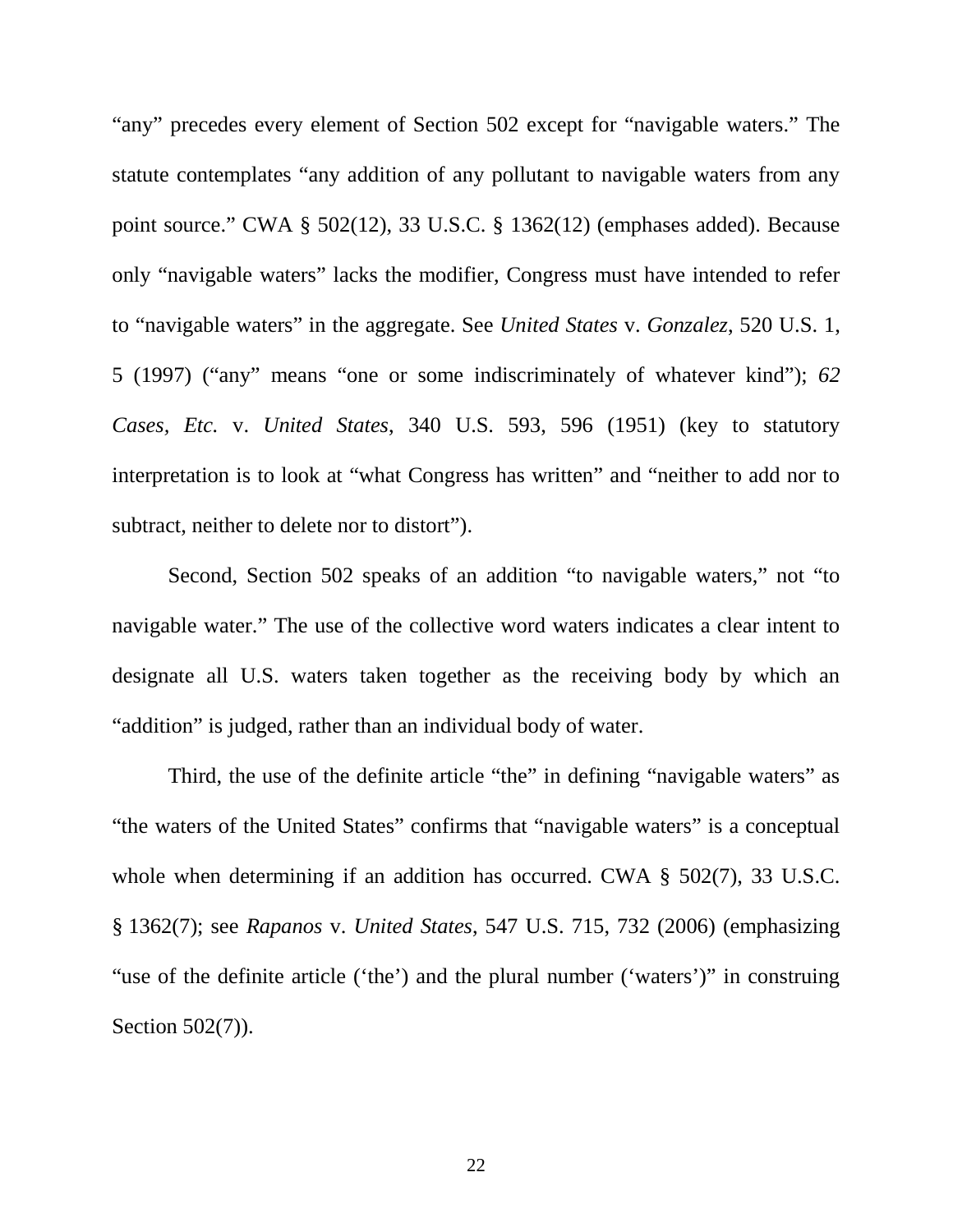By contrast, Congress did use terms dividing the "navigable waters" elsewhere in the statute, making clear that it understood navigable waters as a unitary concept that could be apportioned. See CWA § 302(a), 33 U.S.C. § 1312(a) (providing for water quality based effluent limitations on point source discharges when necessary to attain "water quality in a specific portion of the navigable waters"); CWA  $\S$  303(c)(2)(A), 33 U.S.C.  $\S$  1313(c)(2)(A) (requiring States to establish water quality standards taking into account "the designated uses of the navigable waters involved"); CWA § 303(d)(1)(B), 33 U.S.C. § 1313(d)(1)(B) (referring to "waters or parts thereof") (all emphases added). Congress would have used this same terminology regarding parts or portions of the navigable waters in Section 502 had it intended the provision to address individual water bodies so as to apply to pollutants moved from one navigable water body to another. But it did not do so.

## *2. Other statutory provisions confirm the unitary waters reading of the CWA.*

The structure of the CWA confirms the unitary waters reading. See *BedRoc Ltd., LLC* v. *United States*, 541 U.S. 176, 186 (2004).

# **(a) Congress left water flow management to the States in Section 304(f).**

Section 304(f) "concerns nonpoint sources" of pollution. *Miccosukee*, 541 U.S. at 106. It is entitled "[i]dentification and evaluation of nonpoint sources of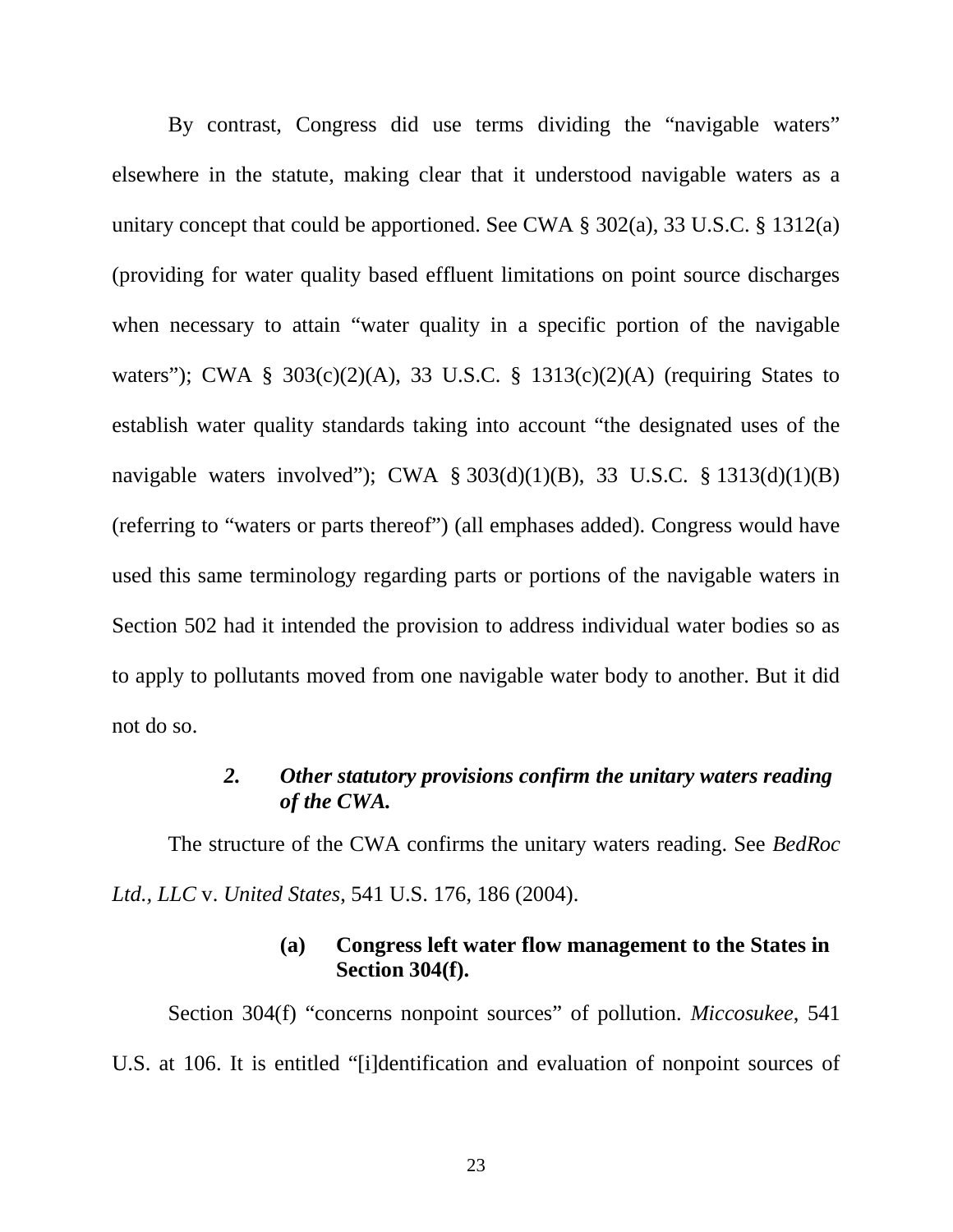pollution; processes, procedures, and methods to control pollution." 33 U.S.C. § 1314(f). Section 304(f) requires the EPA, working with state and federal agencies, to develop guidelines for nonpoint source pollution and "to control pollution resulting from \* \* \* changes in the movement, flow, or circulation of any navigable waters or ground waters, including changes caused by the construction of dams, levees, channels, causeways, or flow diversion facilities." *Ibid.* By delegating authority to address pollution carried through flow diversion facilities to the States, Section 304(f) makes clear that Section 402 was not meant to address water transfers.

## **(b) Pollution and pollutants are different under the CWA.**

Reading Section 502 to include water transfers also confuses the definition of "pollutant" with the definition of "pollution," even though the CWA clearly distinguishes between the two. "Pollutants" are tangible wastes that are discharged into navigable waters. CWA § 502(6), 33 U.S.C. § 1362(6). "Pollution" is more broadly defined as "man-made or man-induced alteration of the chemical, physical, biological, and radiological integrity of waters." CWA § 502(19), 33 U.S.C. § 1362(19). Therefore, pollutants that are already in navigable waters are considered "pollution." The transfer of water containing pollution involves the movement of pollution and may effect a change in water quality, but it cannot be classified as the discharge of a pollutant since already-polluted natural water is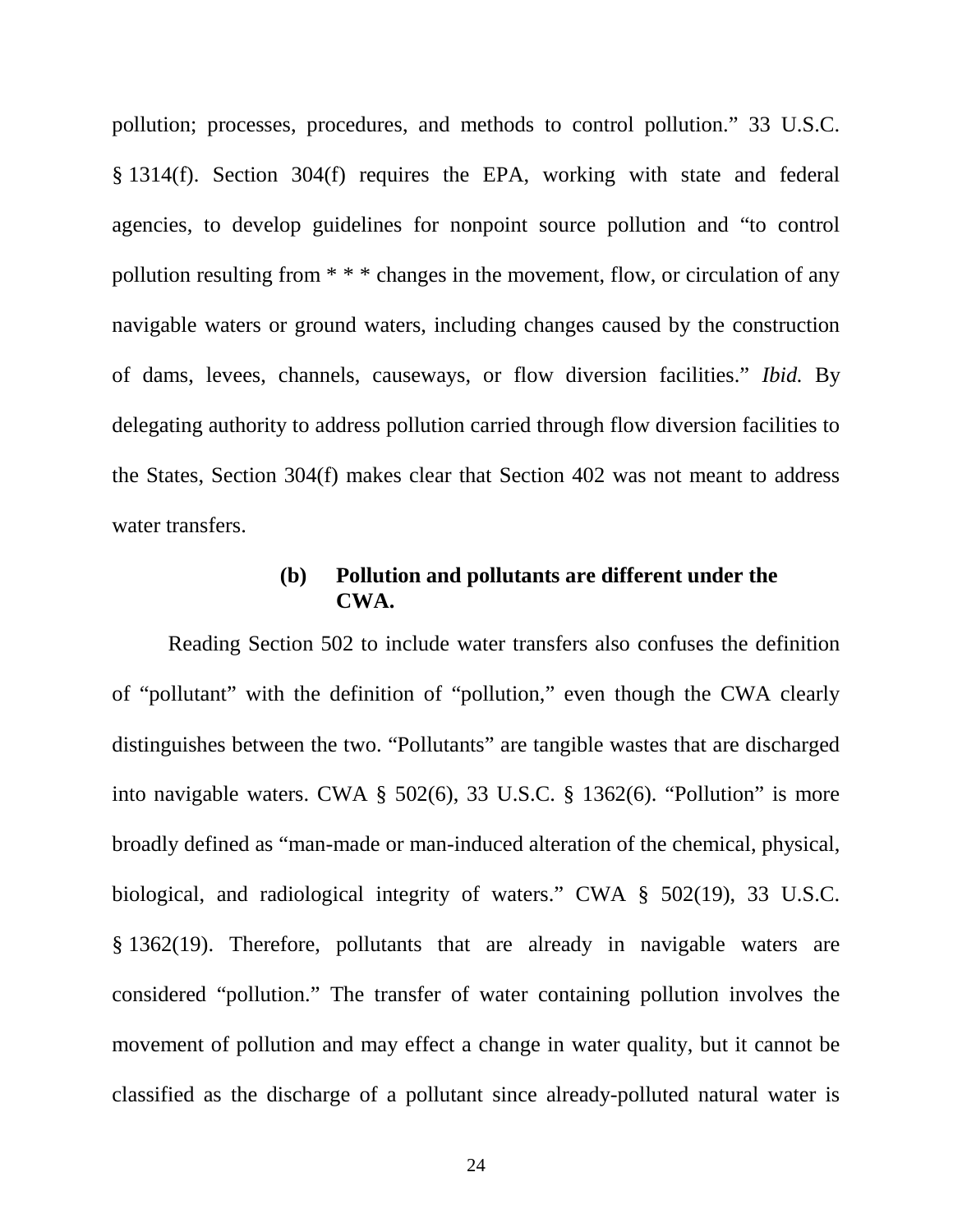merely being diverted. See *Gorsuch*, 693 F.2d at 172 (the "use of two different terms is presumed to be intentional"; "pollution" is not the same as a "pollutant"). Pollution is regulated by the States under Section 304(f), not by the EPA under Section 402.

# **(c) Congress sought to retain the States' authority over water allocation and protection and associated land use.**

Water allocation and protection has historically been a State prerogative, as have the land use decisions that are often associated with protecting water. Any interpretation of the Clean Water Act must recognize that Congress had a policy and objective of maintaining the States' important role. *King* v. *St. Vincent's Hosp.*, 502 U.S. 215, 221 & n.10 (1991). When the CWA was passed, Congress intended that "the authority of each State to allocate quantities of water within its jurisdiction shall not be  $***$  impaired." CWA § 101(g), 33 U.S.C. § 1251(g). And it expressly stated "the policy of the Congress to recognize, preserve, and protect the primary responsibilities and rights of States to prevent, reduce, and eliminate pollution" and "to plan the development and use (including restoration, preservation, and enhancement) of land and water resources." CWA § 101(b), 33 U.S.C. § 1251(b).

Only the unitary waters reading of the statute captures the policy of cooperative federalism set out by Congress when it enacted the CWA. The CWA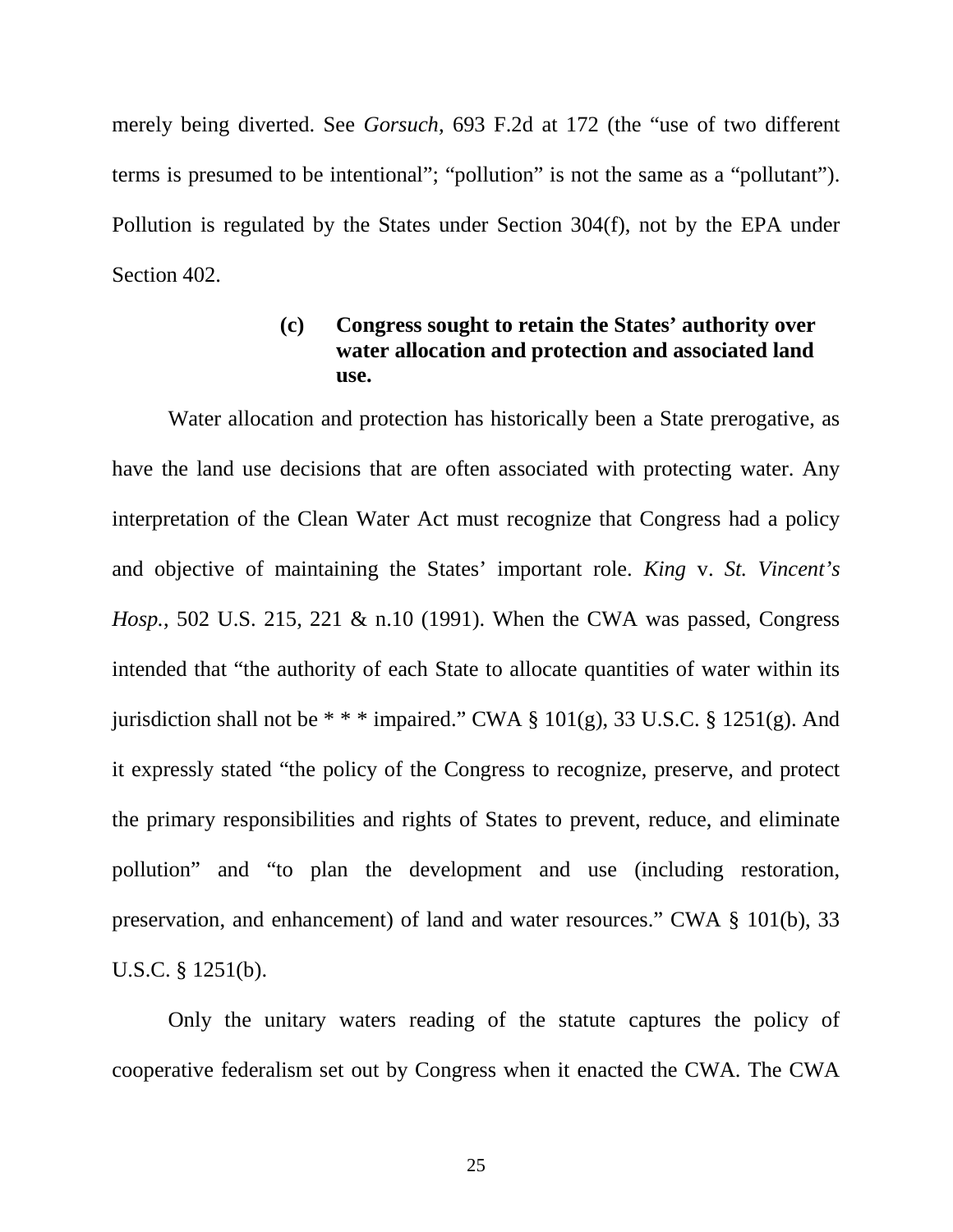envisions "a partnership between the States and the Federal Government, animated by a shared objective: 'to restore and maintain the chemical, physical, and biological integrity of the Nation's waters.'" *Arkansas* v. *Oklahoma*, 503 U.S. 91, 101 (1992) (quoting CWA § 101(a), 33 U.S.C. § 1251(a)). Being closer to the difficulties of local water management, the States were (and are) more capable of integrating waterway cleanup needs with local needs related to land use and to transporting, storing, and using water.

In light of Congress's goal to protect and preserve traditional State authority, and the express provision of Section 304(f) discussed above, it is inconceivable that Congress meant to eliminate historic State management of local water resources for flood control and water supply purposes, or interfere with their land use determinations, by reading a "discharge" to include water transfers. See *Solid Waste Agency of N. Cook County* v. *U.S. Army Corps of Eng'rs*, 531 U.S. 159, 174 (2001) (rejecting expansive reading of CWA where it "would result in a significant impingement of the States' traditional and primary power over land and water use").

## **CONCLUSION**

The petitions for review should be denied.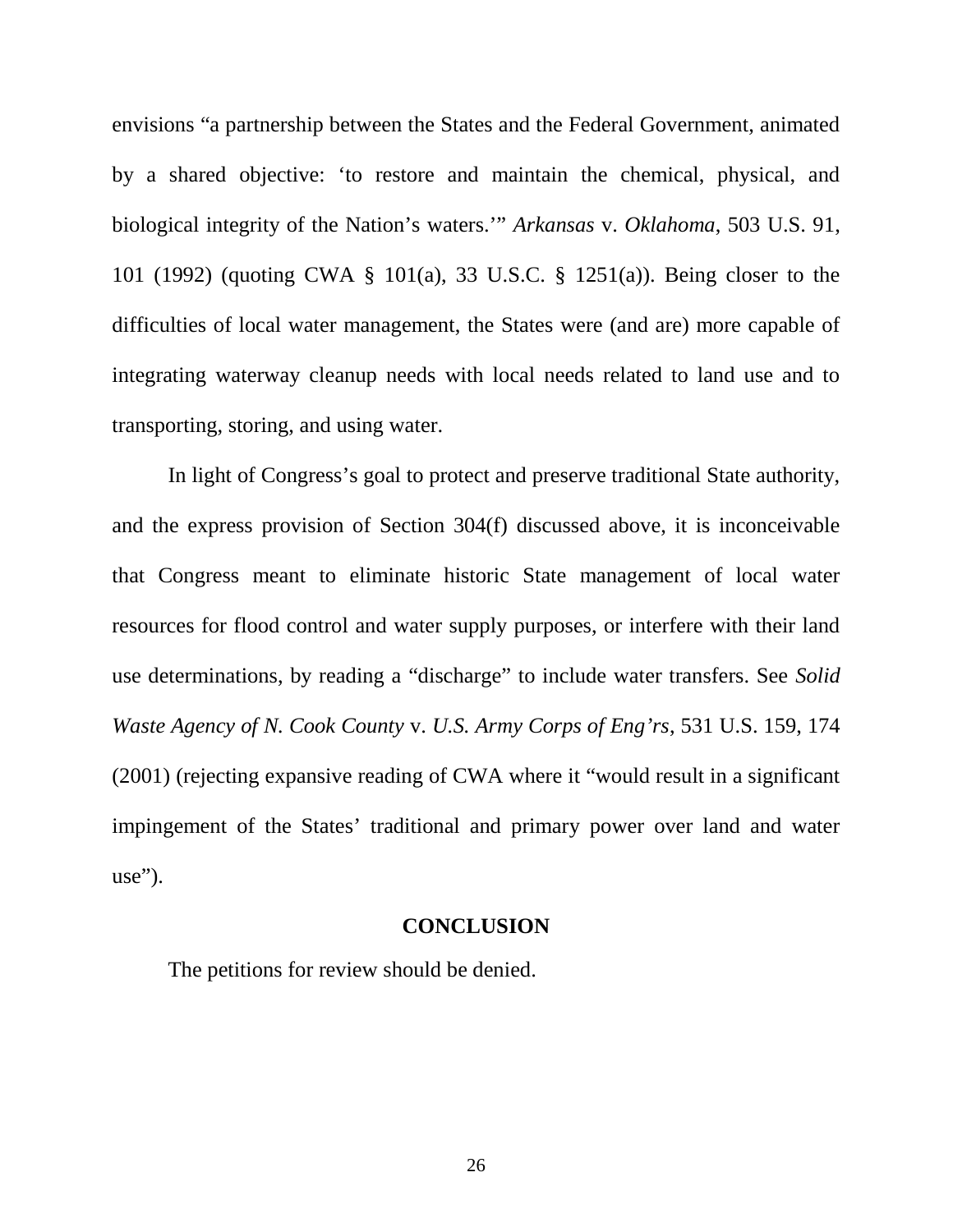Respectfully submitted.

October 27, 2011

Rick J. Burgess Gunster, Yoakley & Stewart, P.A. 450 East Las Olas Blvd. Suite 1400 Fort Lauderdale, Florida 33301 (954) 468-1362

/s/ Timothy S. Bishop Timothy S. Bishop Chad M. Clamage Mayer Brown LLP 71 South Wacker Dr. Chicago, Illinois 60606 Tele: (312) 782-0600 Fax: (312) 701-7711

*Counsel for United States Sugar Corporation*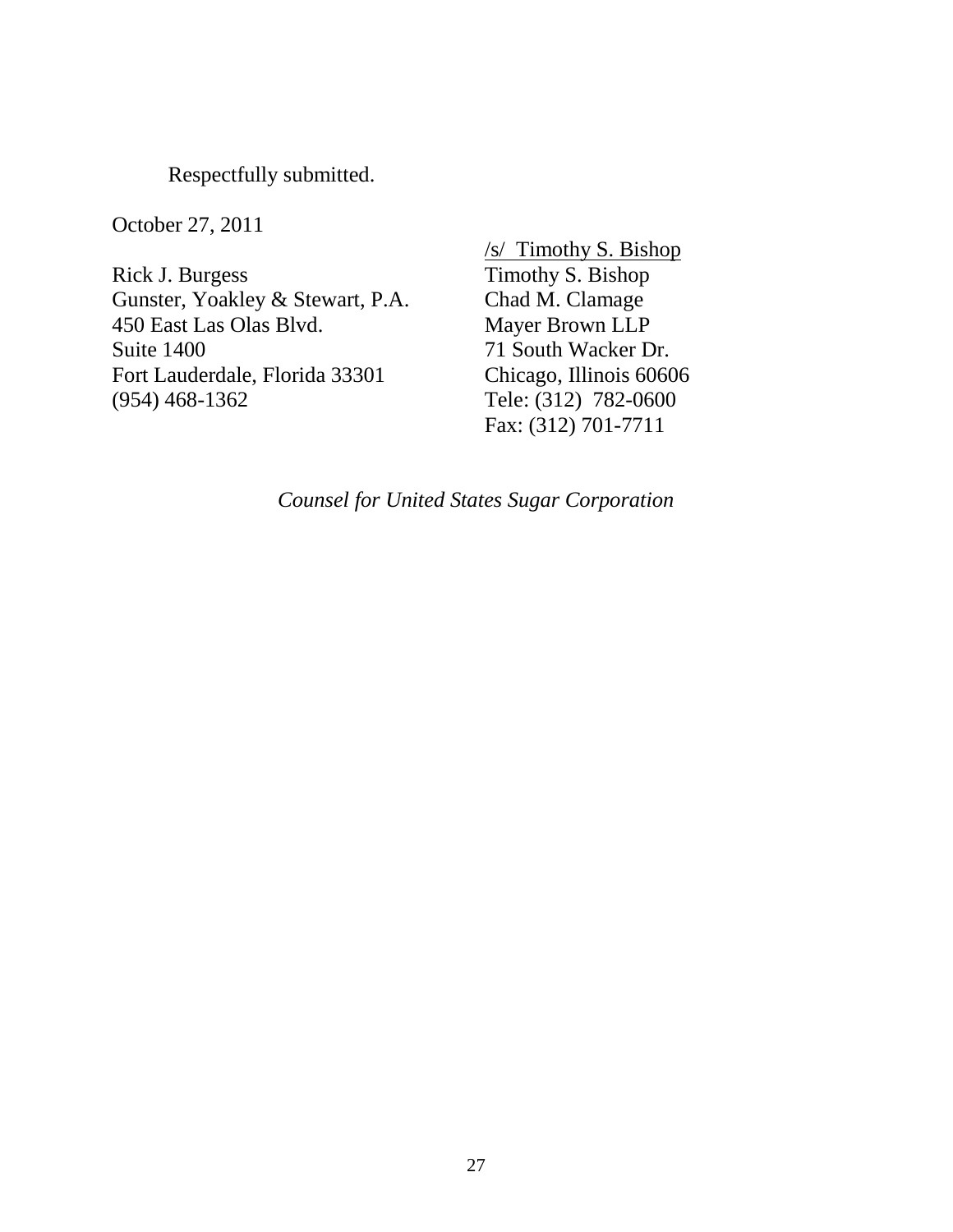# **CERTIFICATE OF COMPLIANCE**

I certify that this Brief complies with the type-volume limitation set forth in FRAP  $32(a)(7)(B)$ . This brief contains 6,054 words, excluding parts of the brief exempted by FRAP  $32(a)(7)(B)(iii)$ . This brief complies with the typeface requirements of FRAP  $32(a)(5)$  and the type style requirements of FRAP  $32(a)(6)$ because this brief has been prepared in a 14 point, proportionally spaced typeface using Microsoft Word 2007.

> /s/ Timothy S. Bishop TIMOTHY S. BISHOP *Counsel for Intervenor United States Sugar Corporation*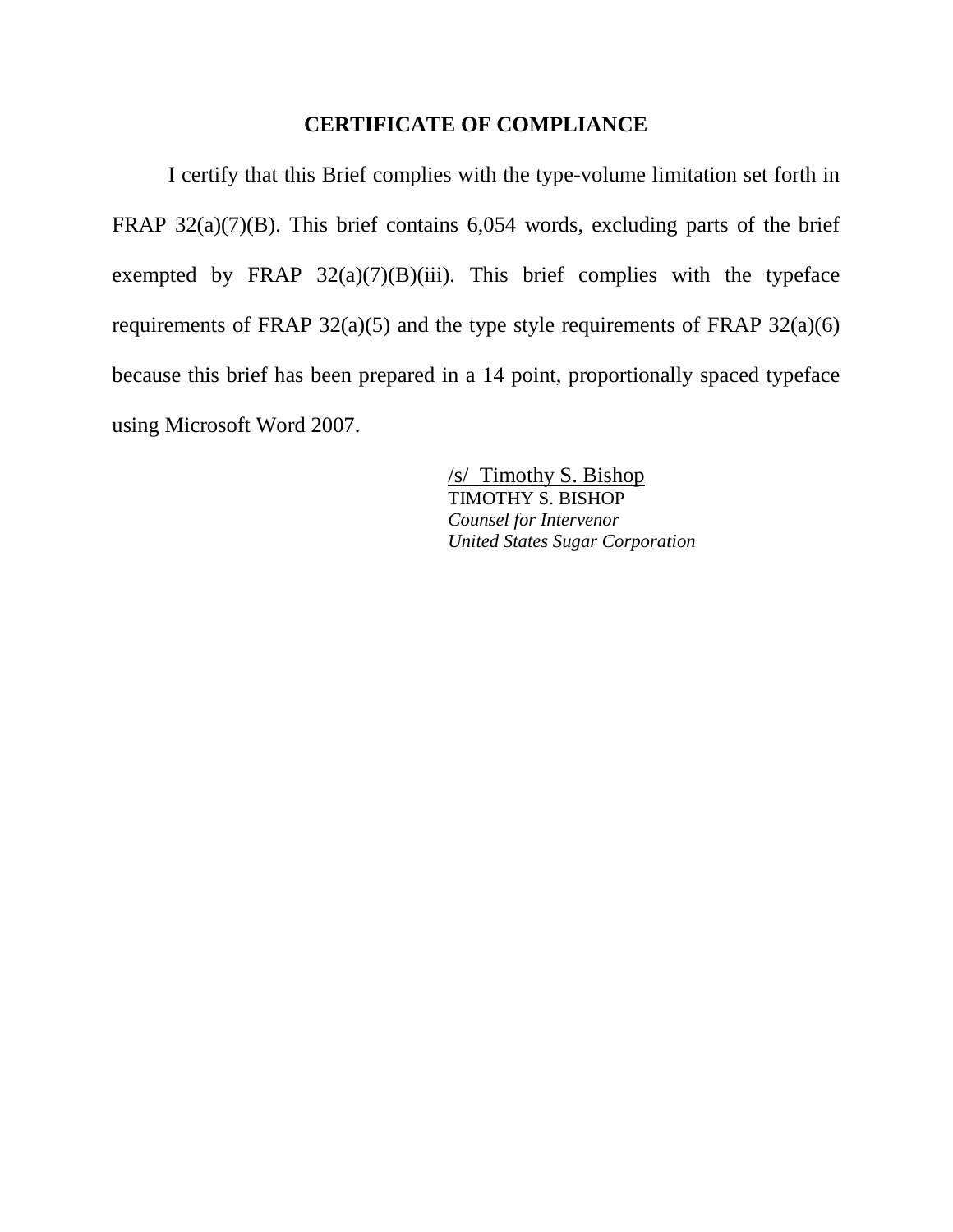#### **CERTIFICATE OF SERVICE**

I HEREBY CERTIFY that a true and correct copy of the foregoing was

served on this 27th day of October 2011, by United States Mail to the parties listed

in the Service List below.

Philip M. Bein Kevin Donovan THE CAPITOL, EPA 146 STATE ST. ALBANY, NY 12207-1636

Rick J. Burgess Gunster, Yoakley & Stewart, P.A. SUITE 1400 450 E. LAS OLAS BLVD. FT. LAUDERDALE, FL 33301-4206

Michael A. Cardozo Corporation Counsel 100 CHURCH STREET NEW YORK, NY 10007-2601

John E. Childe Attorney at Law 150 INDIAN MOUND TRAIL TAERNIER, FL 33070-2111

Terry Cole Oertel Fernandez Cole and Byrant, P.A. SUITE 500 301 S. BRONOUGH STREET TALLAHASSEE, FL 32301

Karl S. Coplan Daniel E. Estrin Pace Environmental Litigation Clinic, Inc. 78 N. BROADWAY WHITE PLAINS, NY 10603-3710

John W. Costigan Florida Department of Agriculture And Consumer Services SUITE 520 407 SOUTH CALHOUN STREET TALLAHASSEE, FL 32399-0800

William S. Cumings, Jr. Commonwealth of Pennsylvania Department of Environmental Protection 400 Market Street P.O. Box 8464 Harrisburg, PA 17105-8464

Daniel Domenico Annette M. Quill Colorado Attorney General's Office 1525 SHERMAN STREET, SUITE 7 DENVER, CO 80203-1700

Andrew J. Doyle Martha C. Mann Attorneys Environmental Defense Section United States Department of Justice P.O. BOX 23986 WASHINGTON, D.C. 20026-3986

Jennifer S. Frazier Deputy Chief Counsel Agriculture & Environment Division P.O. BOX 899 JEFFERSON CITY, MO 65102-0899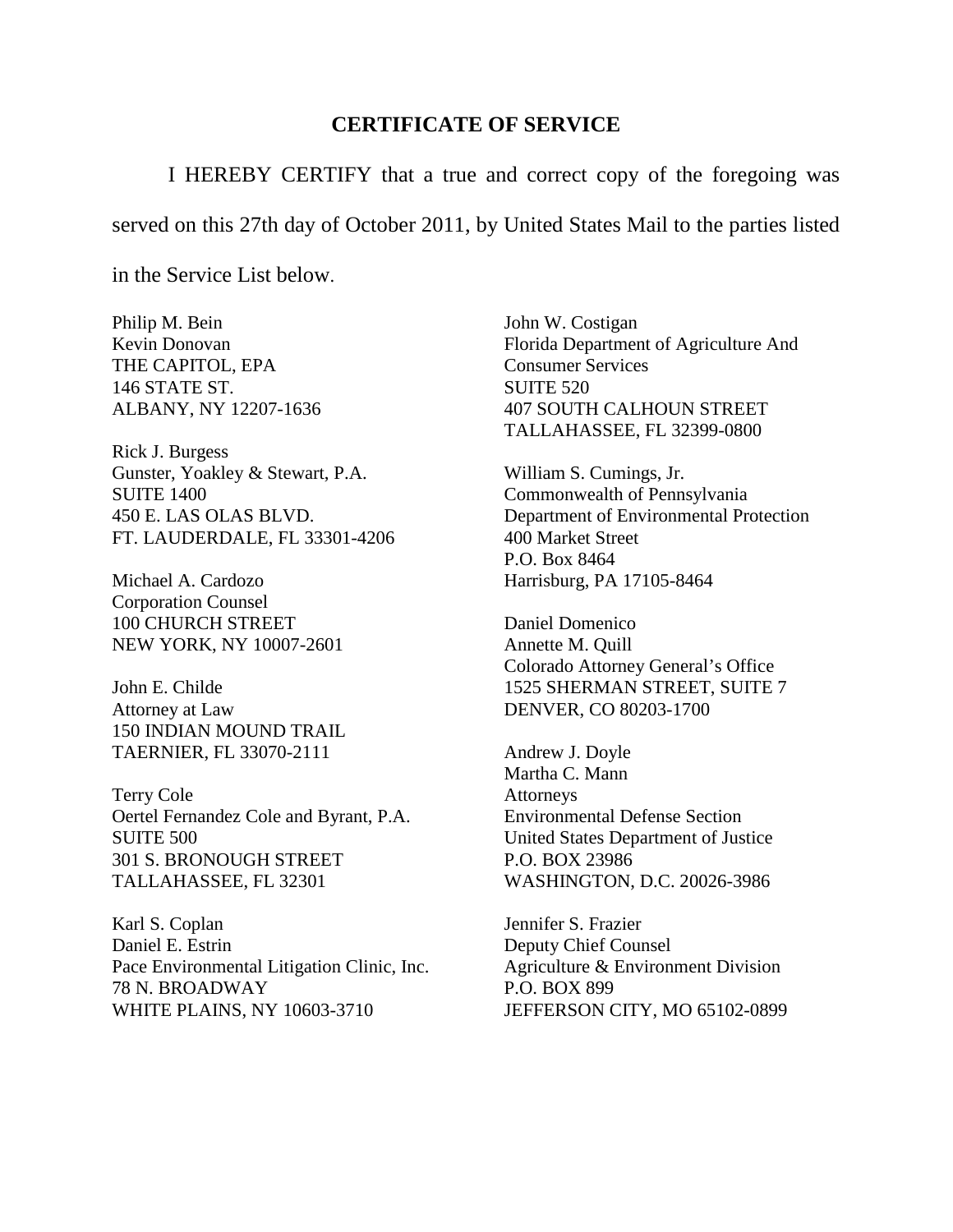Eldon V.C. Greenberg Garvey, Schubert & Barer SUITE 500 1000 POTOMAC STREET, NW WASHINGTON, DC 20007-3552

David G. Guest Monica K. Reimer Earth Justice Legal Defense Fund 111 S. Martin Luther King Jr. Blvd. P.O. Box 1392 Tallahassee, FL 32301

Noah H. Hall 1402 CULVER ROAD ANN ARBOR, MI 48103-2961

Thomas A. Harnett Maine Office of the Attorney General 6 STATE HOUSE STATION AUGUSTA, ME 04333-0006

Carla Heyl Assistant Attorney General SUITE 900 445 MINNESOTA STREET ST. PAUL, MN 55101-2127

H. Todd Iveson Assistant Attorneys General 8TH FLOOR BROADWAY BUILDING P.O. BOX 899 JEFFERSON CITY, MO 65102-0899

Gerald T. Karr SUITE 1800 69 W. WASHINGTON STREET CHICAGO, IL 60602-3018

Katherine Kennedy 120 BROADWAY NEW YORK, NY 10271-0002

Alan H. Kleinman New York City Law Department 100 CHURCH STREET NEW YORK, NY 10007-2601

Leonard I. Koerner Corporation Counsel for the City of New York NYC Law Department 100 CHURCH STREET NEW YORK, NY 10007

Ronald L. Lavigne Senior Counsel Ecology Division 2425 Bristol Court SW 2nd Floor P.O. Box 40117 OLYMPIA, WA 98504-0177

Clifford T. Lee Deputy Attorney General SUITE 11000 455 GOLDEN PARK AVENUE SAN FRANCISCO, CA 94102-7004

Kathryn L. Loomis 2542 BELL WOOD AVENUE ANN ARBOR, MI 48104-6612

Richard P. Mather, Sr. PA Department of Environmental Protection 9TH FLOOR, RSCOB P.O. BOX 8464 HARRISBURG, PA 17105-8464

Joseph J. Mann National Environmental Law Center 369 BROADWAY ST., SUITE 200 SAN FRANCISCO, CA 94133-4595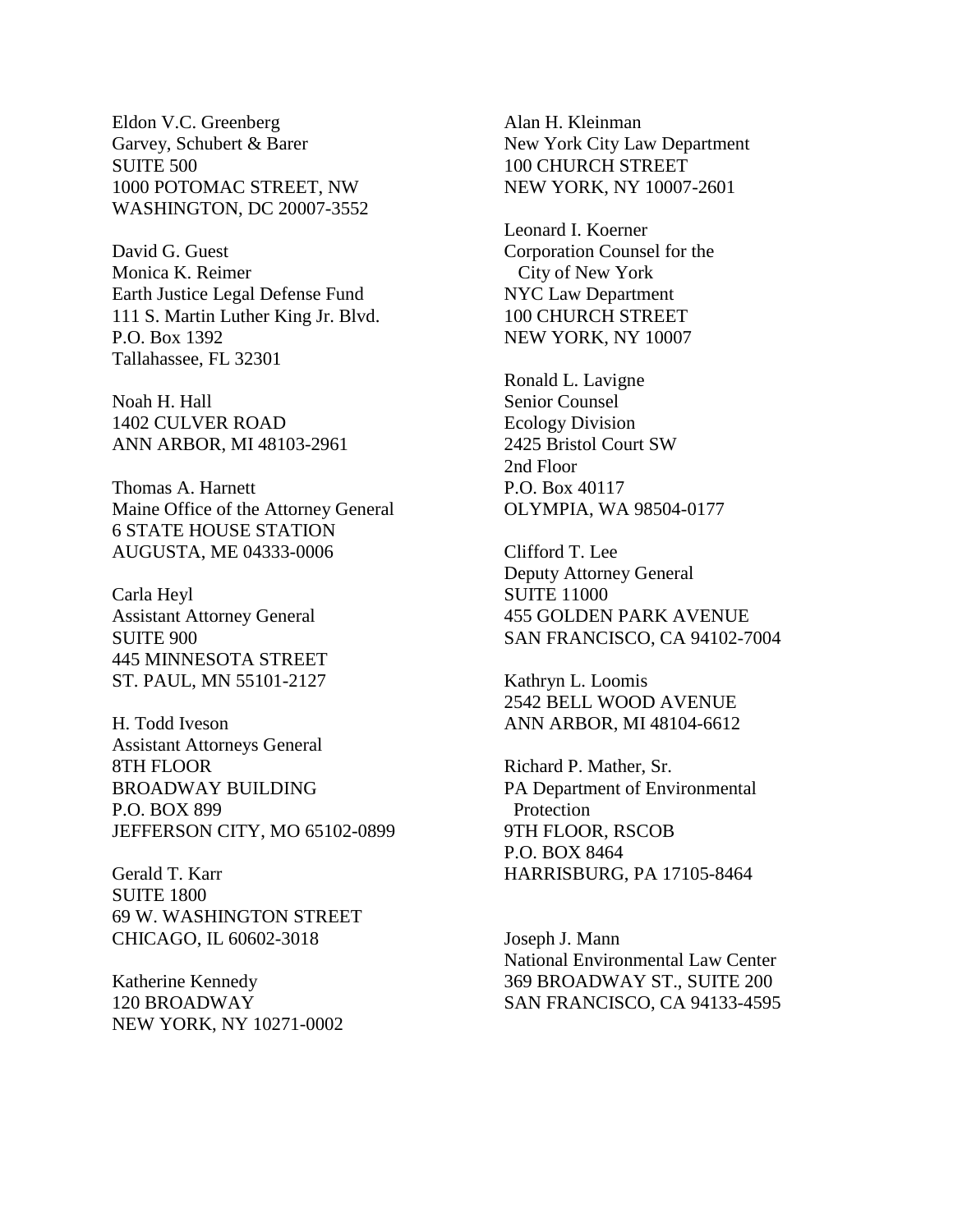S. Peter Manning 525 W. OTTAWA ST., FLOOR 6 P.O. Box 20755 LANSING, MI 48933-1067

Hilary Meltzer Senior Counsel Affirmative Litigation Division 100 CHURCH STREET NEW YORK, NY 10007-2601

James G. Murphy National Wildlife Federation 149 STATE STREET #1 MONTPELIER, VT 05602-2965

Peter D. Nichols Trout, Raley, Montano, Witwer & Freemari, PC SUITE 1600 1120 LINCOLN STREET DENVER, CO 80203-2141

James Edward Nutt South Florida Water Management District 3301 GUN CLUB ROAD, NO. 1410 WEST PALM BEACH, FL 33406-3007

Sonia Escobio O'Donnell Jorden Burt, LLP SUITE 500 777 BRICKELL AVENUE MIAMI, FL 33131-2803

David L. Ormond, Jr. Deputy Attorney General Civil Division, 6TH FLOOR 820 NORTH FRENCH STREET WILMINGTON, DE 19801-3509

Thomas W. Reese Attorney at Law 2951 61ST AVENUE S ST. PETERSBURG, FL 33712-4539 James N. Saul Karen M. Schapiro Midwest Environmental Advocates SUITE 200 551 WEST MAIN STREET MADISON, WI 53703

Ronald A. Shems 91 COLLEGE STREET BURLINGTON, VT 05401-8426

Jonathan Silbermann FLOOR 18 69 WEST WASHINGTON STREET CHICAGO, IL 60602-3134

Eliabeth H. Temkin Temkin Wielga Hardt & Longenecker LLP 1900 WAZEE STREET, SUITE 303 DENVER, CO 80202

Roderick E. Waltston 2001 N. MAIN STREET, SUITE 390 WALNUT CREEK, CA 94596

Richard A Wegman Suite 500 1000 POTOMAC STREET, NW WASHINGTON, DC 20007-3552

Pauline R. Wilber SUITE 1600 1120 LINCOLN STREET DENVER, CO 80203

Kenneth B. Wright Bledsoe Jacobson Schmidt Wright Lang & Wilkinson SUITE 1818 1301 RIVERPLACE BLVD. JACKSONVILLE, FL 32202